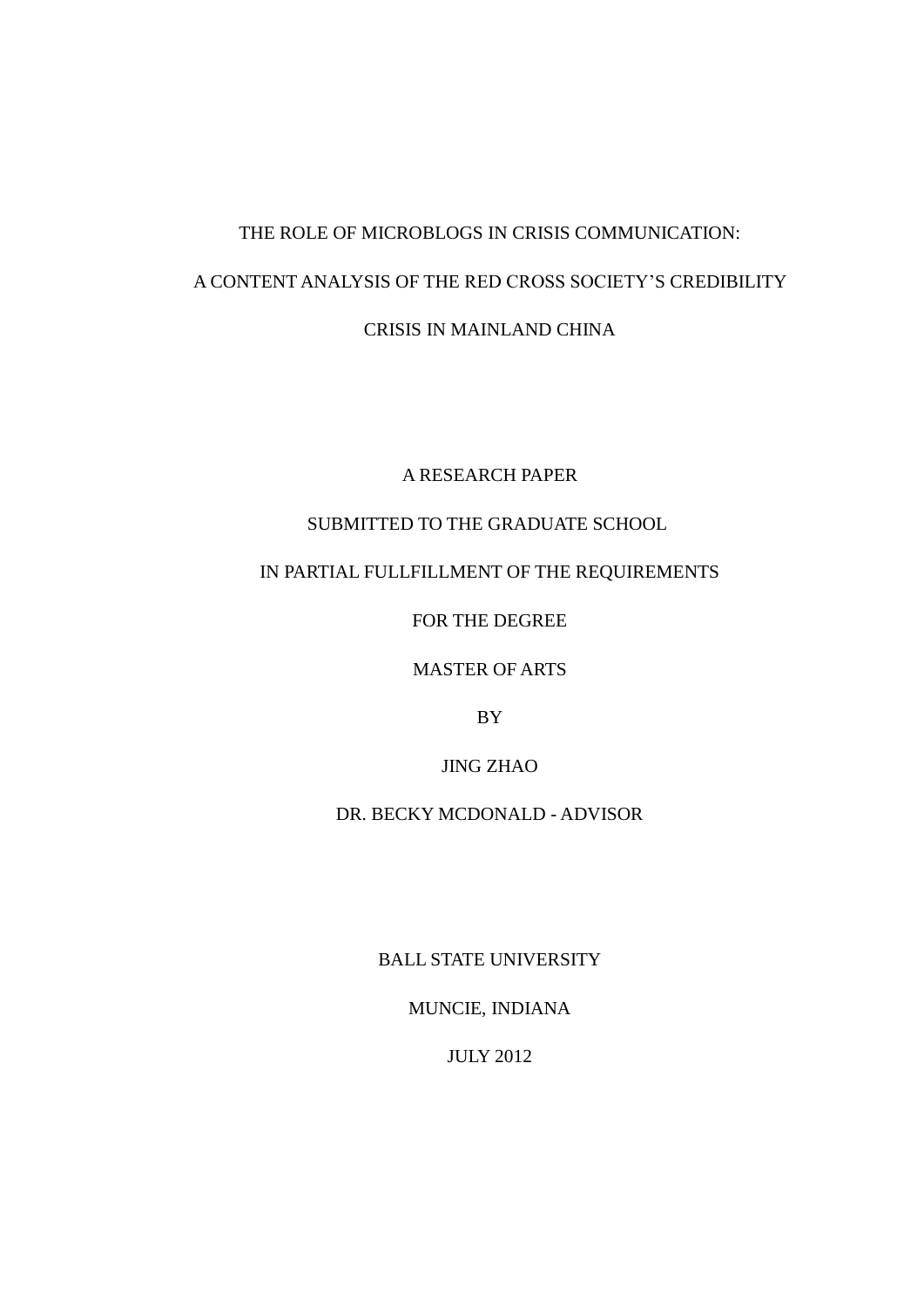# **CONTENTS**

| CHAPTER ONE: INTRODUCTION AND STATEMENT OF THE PROBLEM4 |  |
|---------------------------------------------------------|--|
|                                                         |  |
|                                                         |  |
|                                                         |  |
|                                                         |  |
|                                                         |  |
|                                                         |  |
|                                                         |  |
|                                                         |  |
|                                                         |  |
|                                                         |  |
|                                                         |  |
|                                                         |  |
|                                                         |  |
|                                                         |  |
|                                                         |  |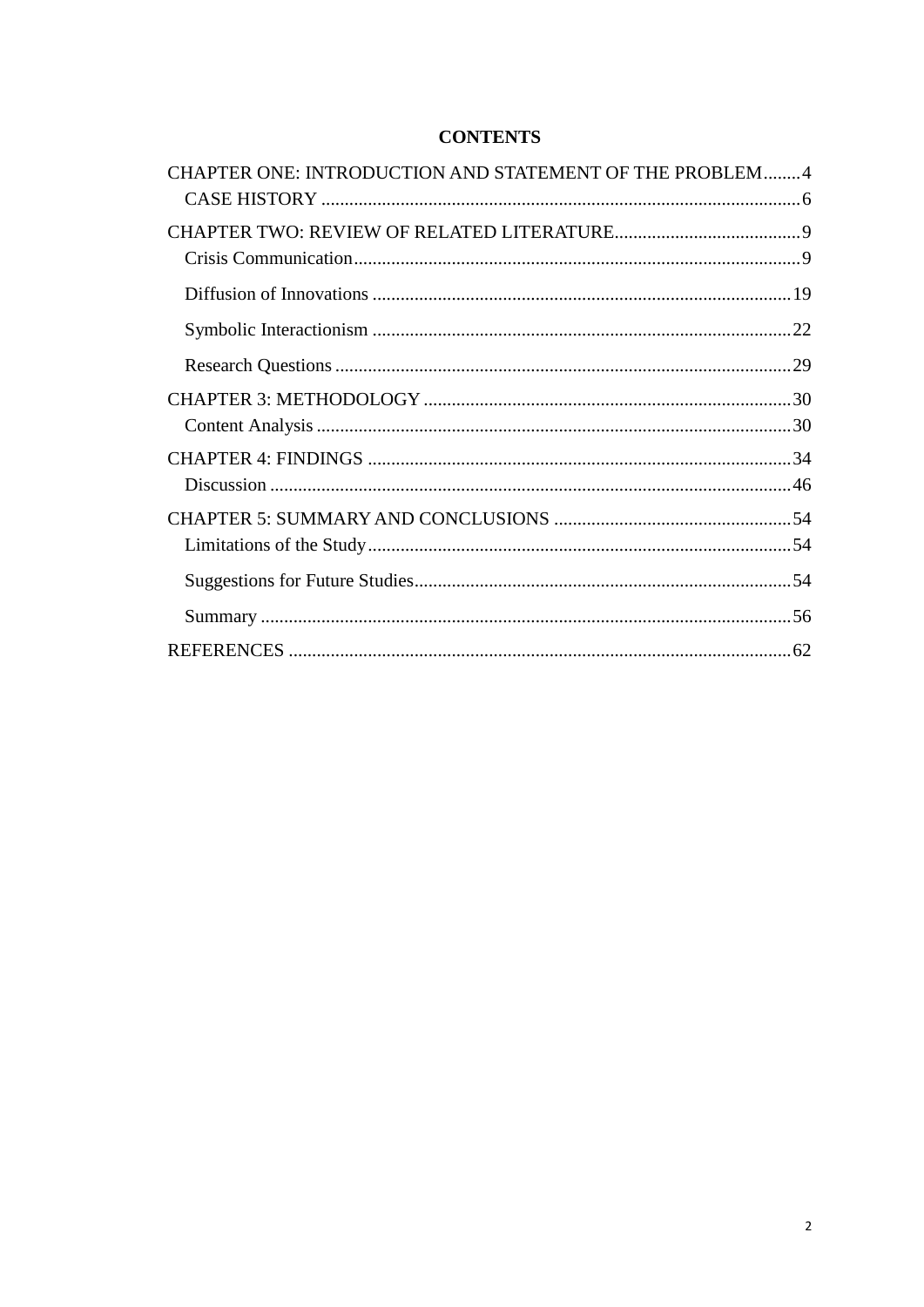# **LIST OF TABLES**

| Table 4: The frequency of the four themes, off-topic comment and the tone34  |
|------------------------------------------------------------------------------|
| Table 5: The Sina Weibo posts from Red Cross Society of China Related to the |
|                                                                              |
|                                                                              |
|                                                                              |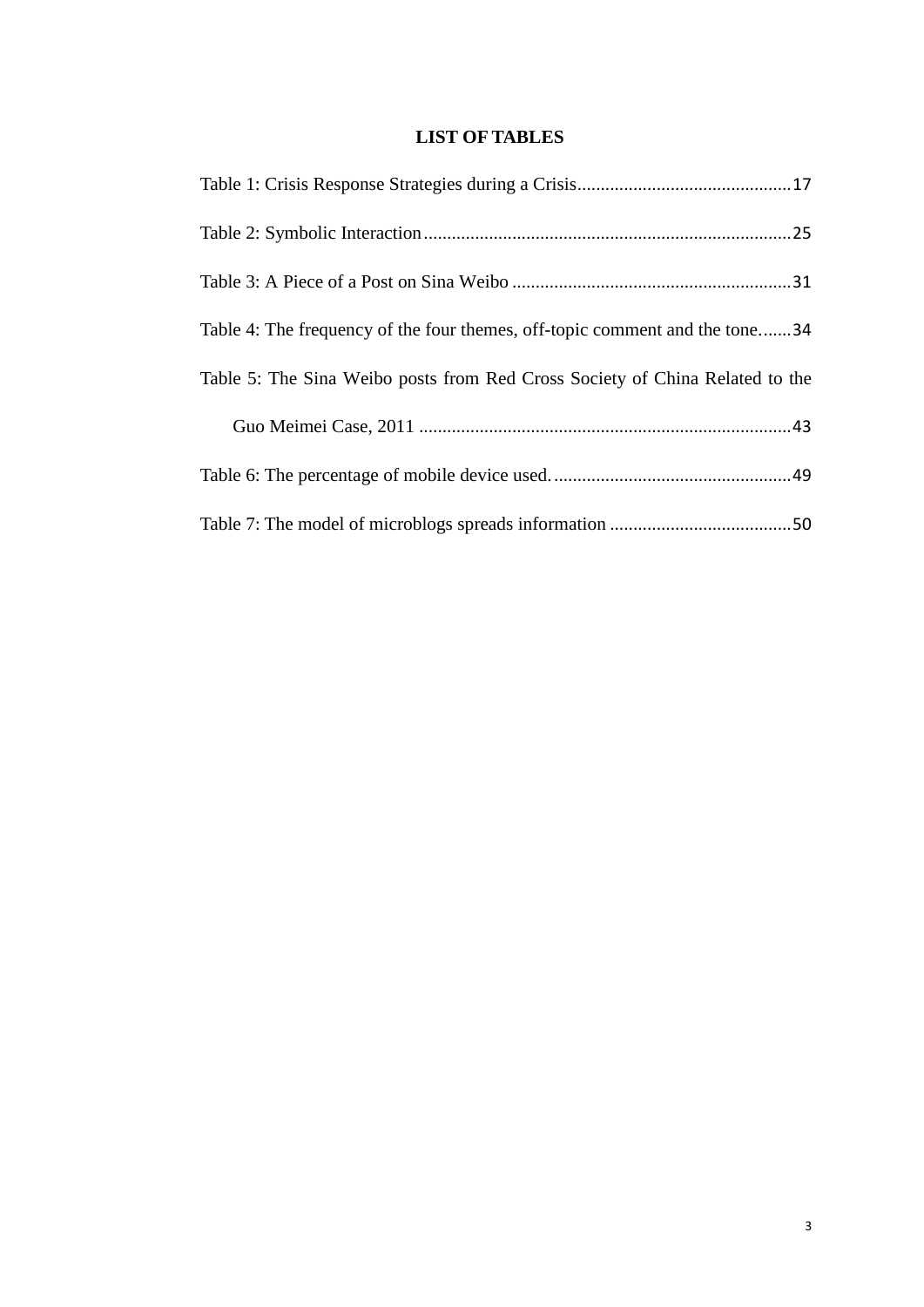#### <span id="page-3-0"></span>**CHAPTER ONE: INTRODUCTION AND STATEMENT OF THE PROBLEM**

We are currently in an era where people are waiting for a crisis to occur. Rapid changes in businesses are bringing a high degree of uncertain and complex interactions with customers and stakeholders, which increases the potential for the threat of a crisis in all types of organizations. "A crisis can occur at any time and place and happen to any organization. It is an unpredictable event which disrupts an organization's routine pattern of day-to-day life" (Ray, 1999), therefore, crisis management experts should always be ready for a crisis.

According to a survey by the American Institute of Crisis Management (ICM) (2000), product and service recalls or defects have caused disputes between consumers and businesses, resulting in numerous legal against companies. This makes consumer "class action lawsuits" the most prevalent U.S. corporate crisis. These trends are forcing modern organizations to take the threat of crisis very seriously. As more diverse and complex crises arise, the question of how effectively companies will prevent and manage these crises has become an essential part of an organization's strategic policy.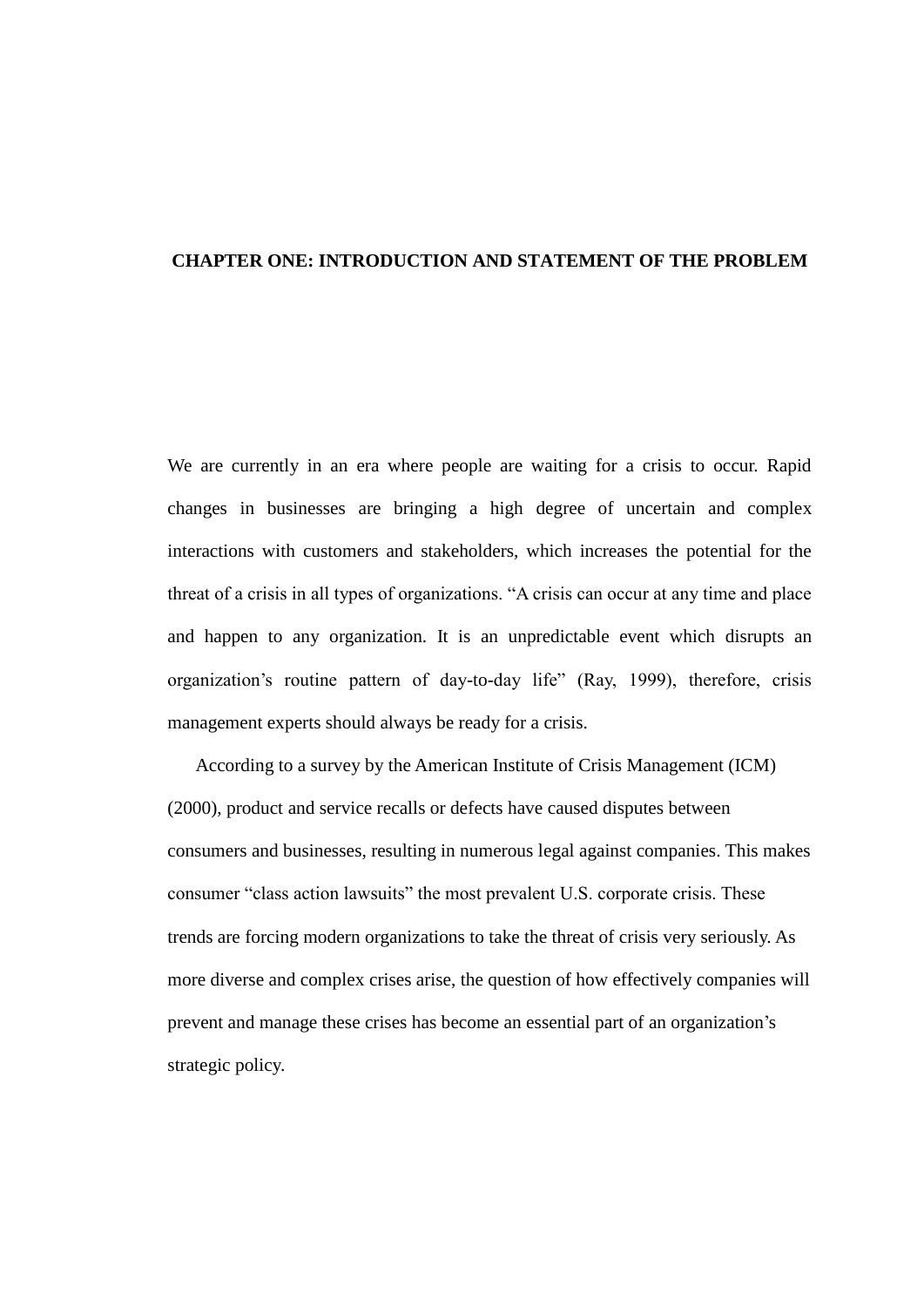In the 1960s, Canadian media scholar Marshall McLuhan first proposed the concept of the "global village." This village allowed individuals access to public information simultaneously. With the emergence of the [Internet,](http://en.wikipedia.org/wiki/World_Wide_Web) individuals were able to take part in the global village online, through reading recent news or talking instantaneously with people from around the world.

With the emergence of new media and new technologies, organizations have started learning that they have competition from the Internet, which can spread news of a crisis quicker than an organization can.

Online, people can post comments or share articles about anything almost without limitation, through using email, websites, and blogs. The Internet is not a gatekeeper of information or a filtering barrier, as is the case with the traditional media channels. True or false information alike can be immediately transmitted with the click of a button to every corner of the world.

Microblogging is "a broadcast medium in the form of [blogging.](http://en.wikipedia.org/wiki/Blog)" Compared to a traditional blog, microblog is smaller, for example like Twitter, which allows users to post 140 characters or less. "Microblogs allow users to exchange small elements of content such as short sentences, individual images, or video links. These small messages are sometimes called microposts." (Microblogging, Wikipedia, 2012) Microblogs often are the start of popular or negative trends in the Internet community.

In China, the Red Cross Society of China (RCSC), China's largest charity, was involved in a corruption scandal concerning of misuse of public donations when several microposts from Guo Meimei, a young Chinese woman, were posted to the RCSC. Guo's action aroused public attention about the RCSC donations. The RCSC was condemned by the whole society. Although the Guo Meimei postings occurred through a microblog, the impact of the posts expanded throughout China. This study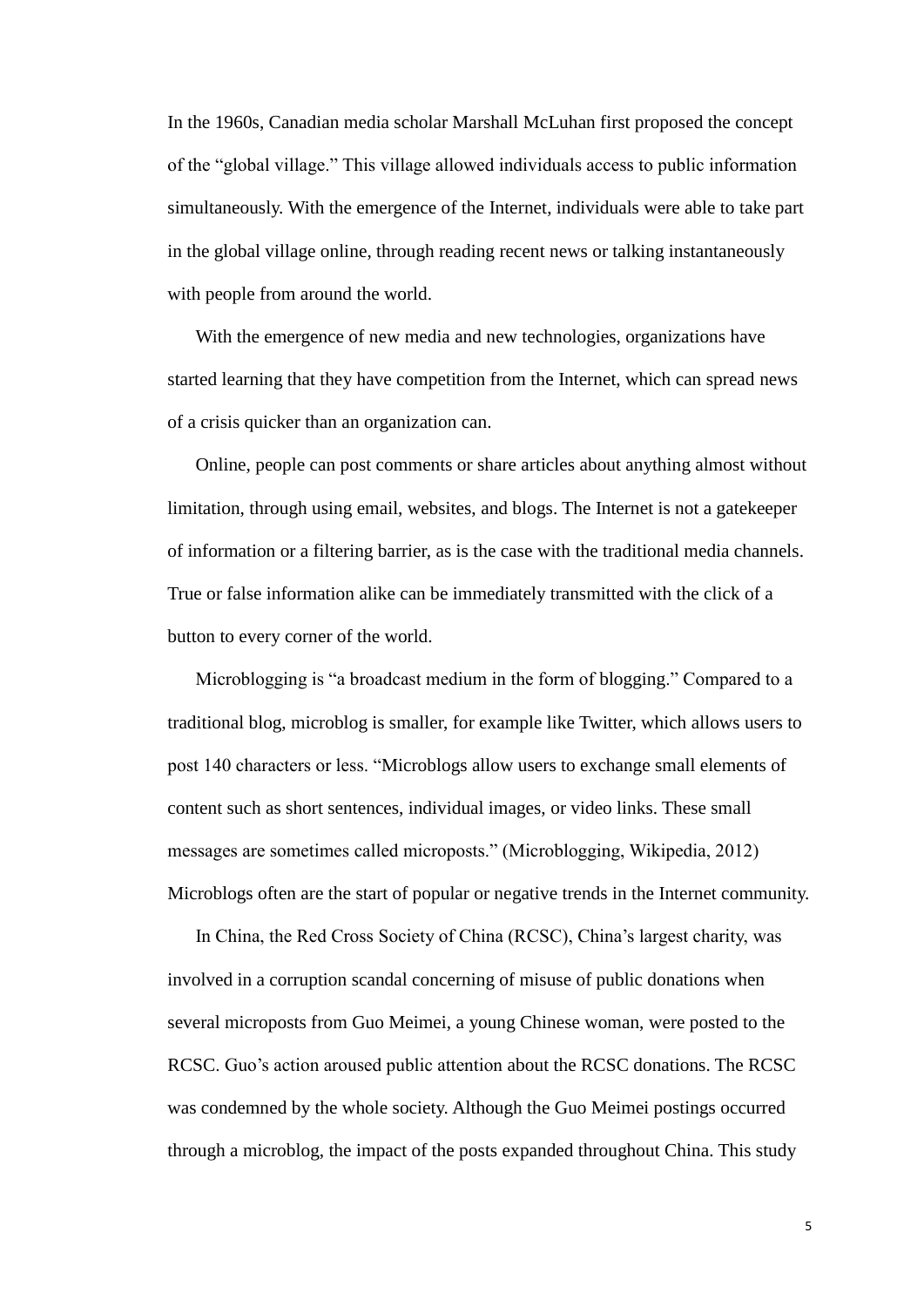analyzed the role of microblogs in a Chinese crisis. Crises are increasingly important today as more and more organizations find themselves facing of one. By exploring the process of spreading information through microblogging in China, this study sought to provides a complete understanding of how microblogs impact people, as well as creating guidelines for public relations practitioners when dealing with crises spread through social media.

## **CASE HISTORY**

#### **Background**

<span id="page-5-0"></span>Guo Meimei, a 20-year old Chinese woman posted a microblog on Sina Weibo, China's Twitter-like social media site. The post showed Guo's lavish lifestyle, including her luxury sports car and designer handbags. Because of the title of the microblog, the post became a focus of controversy and caused raised eyebrows all over China. She claimed that she was a "commercial general manager" for the Chinese Red Cross Chamber of Commerce (Hong & FlorCruz, 2011).

It is hard for the average Chinese person to connect luxury cars and handbags to charitable organizations like the Red Cross. "The Red Cross seems really rich," one Sina Weibo user said after seeing Guo's post. Internet users quickly began denouncing Guo Meimei. In addition, people also suspected her of having a relationship with the vice president of the Chinese Red Cross, Guo Changjiang (Liu, 2011). At first, both the RCSC and Guo Meimei said they had nothing to do with each other, but Internet users soon found out about a group called the Red Cross of the Commercial Sector, which has ties to the Chinese Red Cross.

The Guo Meimei event aroused questions about the management of the Chinese Red Cross. As a public organization, the Chinese Red Cross's financial information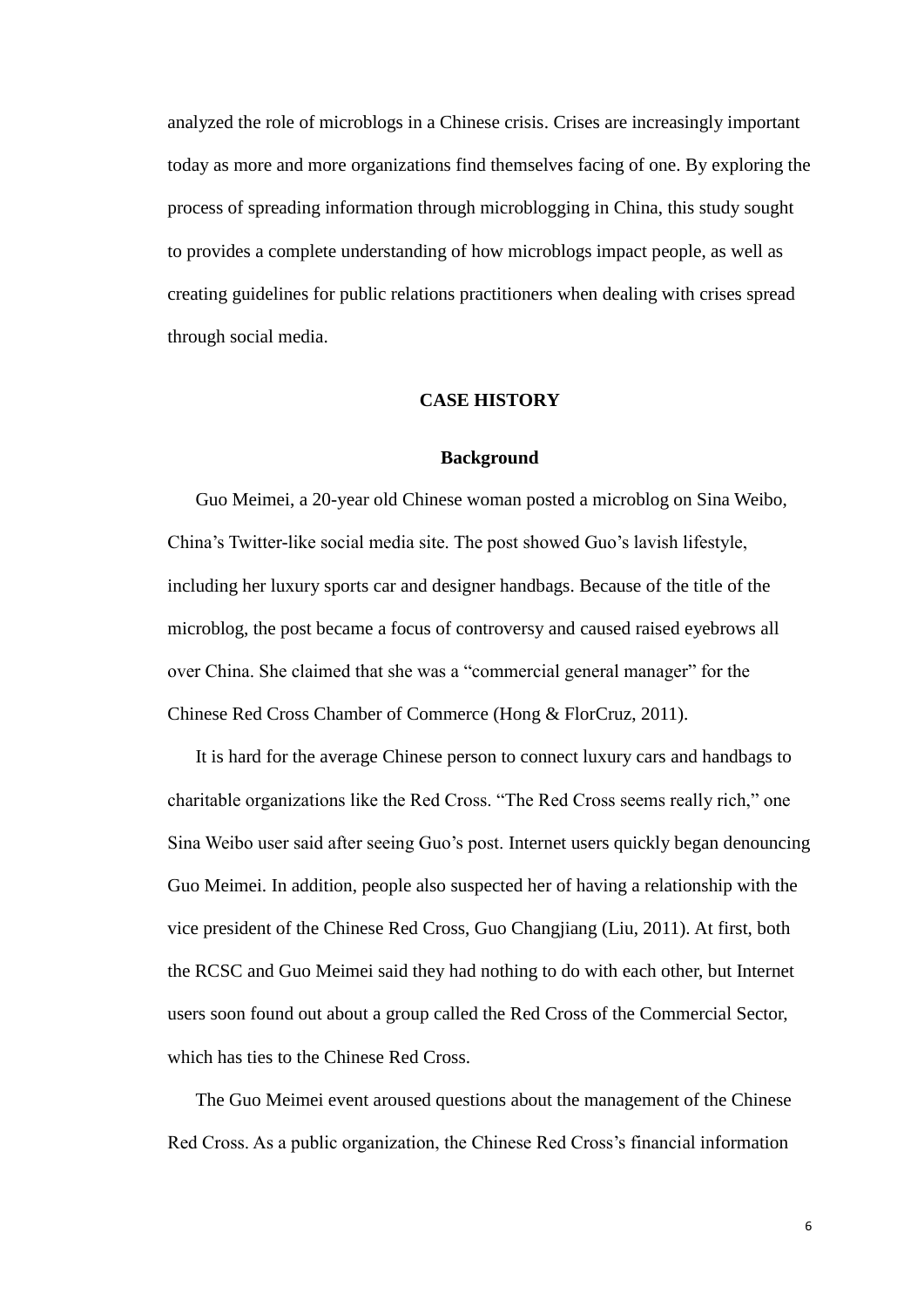has always been a closely guarded secret; the public donates but never really knows where their money goes.

As public pressure grew, the RCSC, issued several statements on its official website, denying any ties with Guo Meimei and the Red Cross Chamber of Commerce. "The Red Cross China has always been against invalid information, and we hope people will treat the issue calmly and refrain from being manipulated" said Wang Wei, the managing deputy president of the RCSC in a press conference (Hong & FlorCruz, 2011).

However, RCSC admitted in the same statement that the existence of an organization named "China Red Cross Society of Commercial Systems," whose name is similar to the Chinese Red Cross Chamber of Commerce. This organization is independent from but also advised by the RCSC (Hong & FlorCruz, 2011).

In an attempt to calm public anger, the RCSC announced that it had invited accounting institutions to audit the Chinese Red Cross Society of Commercial Systems and to investigate the problems revealed by the media. The RCSC also decided to suspend all the work of the Red Cross Society of Commercial Systems until the investigation was finished.

The RCSC opened an official microblog on Sina Weibo after the event with the goal of responding to the crisis with trust. A day after it launched, the online microblogs posted by the charity had been forwarded by more than 25,600 Sina microbloggers, and more than 61,800 followers had posted comments. It is worth noting that the RCSC's announcement may have been perceived as less sincere since almost all of the public comments were negative (Xinhua English, 2011).

#### **Timeline**

All of the events below happened in June and July, 2011.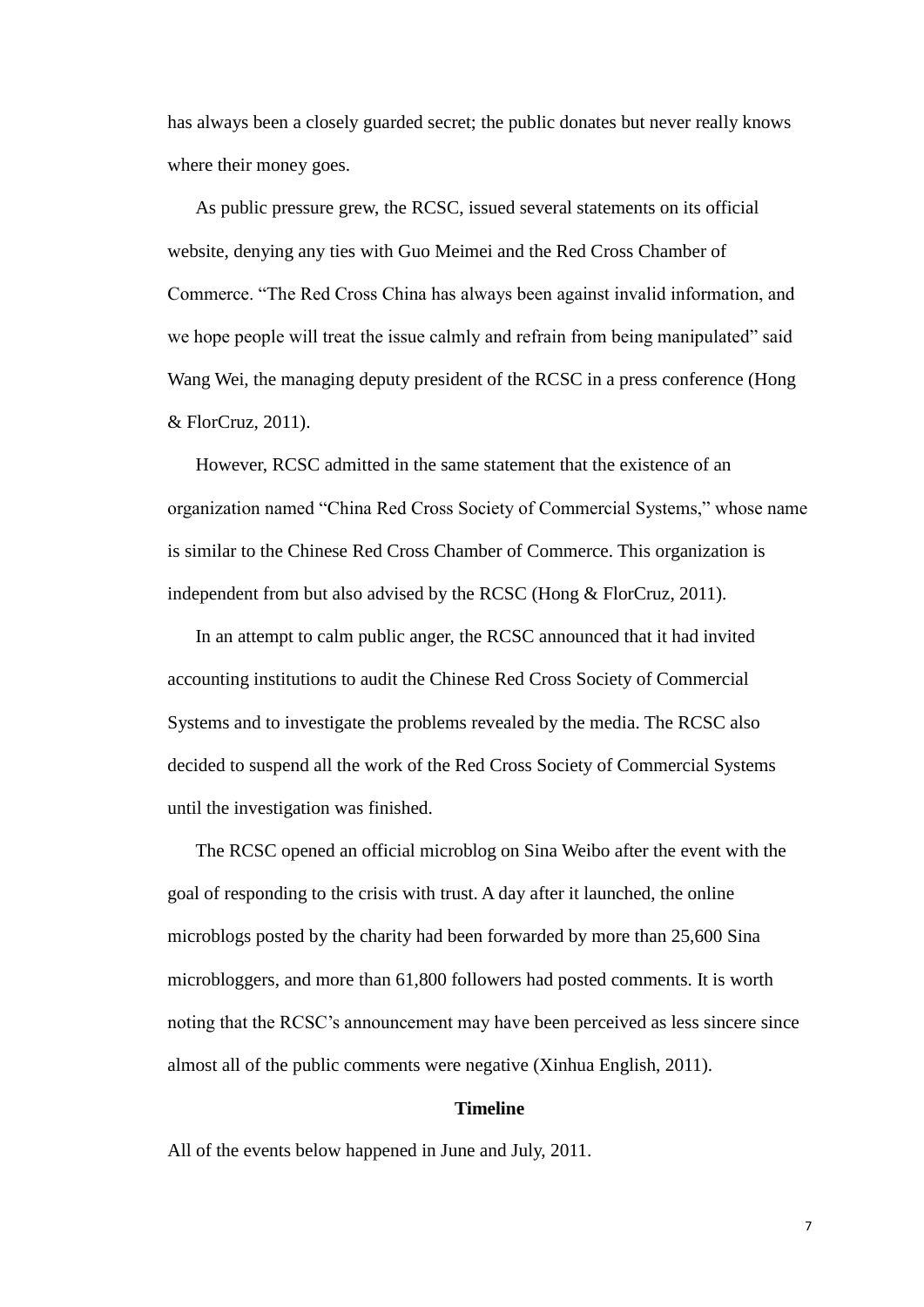June 2: Guo Meimei blogged and flaunted her rich life style, quickly drawing attention from social media users.

June 21: Guo posted another microblog to clarify her identity, saying she was employed by a company called the Red Cross Chamber of Commerce, which had a working relationship with the RCSC.

June 22: The RCSC issued a public statement saying that the Red Cross does not have a Red Cross Chamber of Commerce, nor a general commercial manager position, and did not hire Guo Meimei. The Red Cross said they reserved the right to prosecute the responsible parties.

June 24: The RCSC issued another statement reemphasizing that they had nothing to do with Guo Meimei, and that they had reported her to the police.

July 1: The RCSC decided to suspend all the work of the Red Cross Society of Commercial Systems and invited accounting institutions to audit its finances.

July 7: The Beijing Public Security Bureau official posted a blog about the Guo Meimei incident notification, and said that Guo was not directly related with the Chinese Red Cross Society.

## **Results**

As a result of the scandal, donations to the Chinese Red Cross declined more than fifty percent in June. According to the Ministry of Civil Affairs, until the end of the second quarter of 2011, there had been 2.65 billion RMB (Chinese Yuan) of donations, 10.2 million RMB of which were in June. In late June, most likely because of the Guo Meimei incident, there was a sharp drop in the amount of donations. In July, donations amounted to 500 million RMB. From June to August, donations declined by 86.6%. (Sina Weibo rich flaunting event, Baidu Baike, 2012)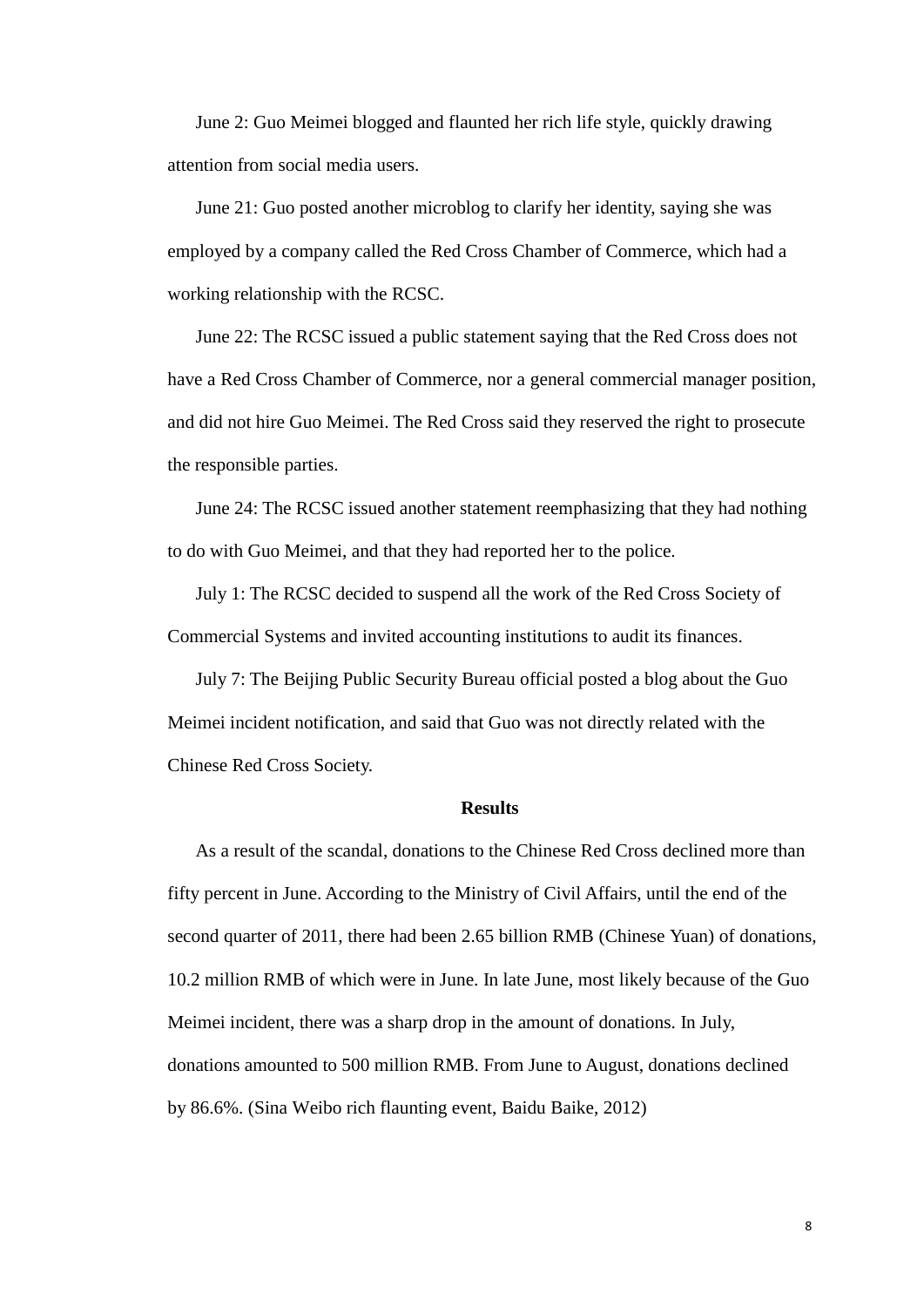#### <span id="page-8-0"></span>**CHAPTER TWO: REVIEW OF RELATED LITERATURE**

## **Crisis Communication**

<span id="page-8-1"></span>What is an organizational crisis? According to Seeger, Sellnow, and Ulmer, an organizational crisis is the "specific, unexpected, and non-routine events or series of events that creates high levels of uncertainty and a threat or perceived threat to an organization's high priority goals" (1998, p.231). Burnett provided a more comprehensive definition, as "a disruption that physically affects a system as a whole and threatens its basic assumptions, its subjective sense of self, and its existential core" (1998, p.476). Crisis is a serious disruptive continuum, and Burnett noted that different crises should be treated by different responses (1998).

Coombs (2002) revealed two essential definitions of a crisis. First, a crisis can cause a potential disruption that leads to organizational dysfunction. Second, a crisis may result in damages to an organization's reputation. A crisis is considered as a significant threat that may cause serious damage or have a negative impact on an organization, its stakeholders, or an industry if it is not handled properly. Coombs (2007a) further summarized that a crisis may result in three related threats: public safety, financial loss, and reputation loss. According to Coombs, these three threats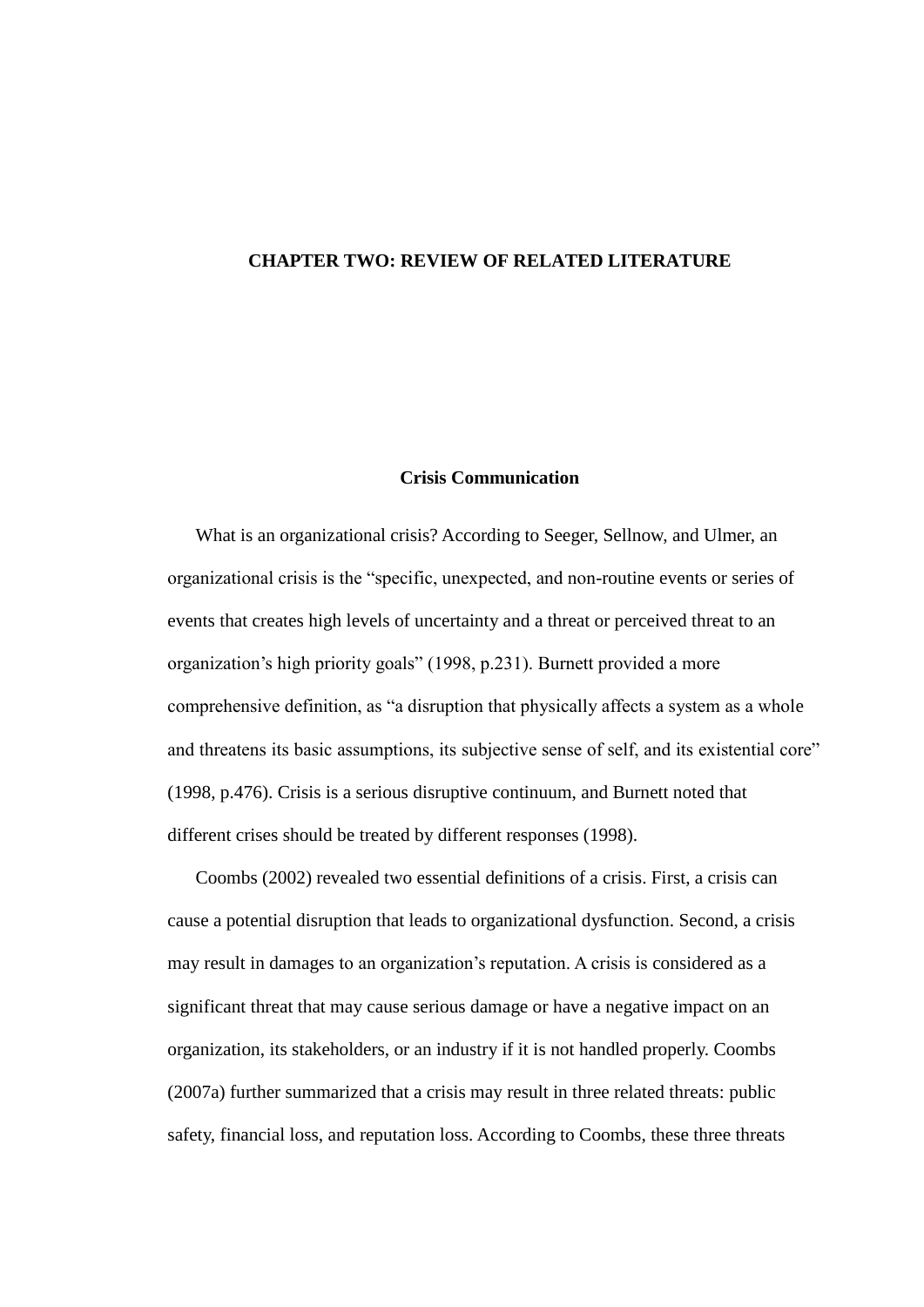are clearly interrelated because public safety threats, such as a company making or distributing a harmful project, or an industrial industry, will cause financial and reputation loss while reputation loss also impacts organizational finances (Coombs, 2007a).

Communication is important in a crisis is because it can influence the organization and it can influence the way stakeholders perceive the crisis (Coombs & Holladay, 1996). Coombs said crisis communication strategies were the symbolic resources of crisis management (1998).

As a crisis occurs, a spokesperson for the organization or a crisis manager often communicates with stakeholders by using language and text. Coombs (1995) and Benoit (1997) used message-centered strategies for organizational responses to a crisis, both of which provided guidelines for organizational decision-makers to use a variety of symbolic resources in crisis discourse to resolve the crisis and save the organization's business.

Coombs said crisis communication was a continual process, with message construction and dissemination efforts that must be in place in before, during, and after crises (Coombs, 2007a). He said crisis communication can be separated into three phases: pre-crisis, crisis response, and post-crisis (Coombs, 2007a). The pre-crisis phase is proactive, encompassing prevention and preparation. The crisis response phase is strategic response to a crisis, and the post-crisis phase is reactive, focusing on developing better ways to prepare for the next crisis and providing follow-up information to the stakeholders and continuing repair (Coombs, 2007a). The three-part view of crisis communication served as the organizing framework for this process.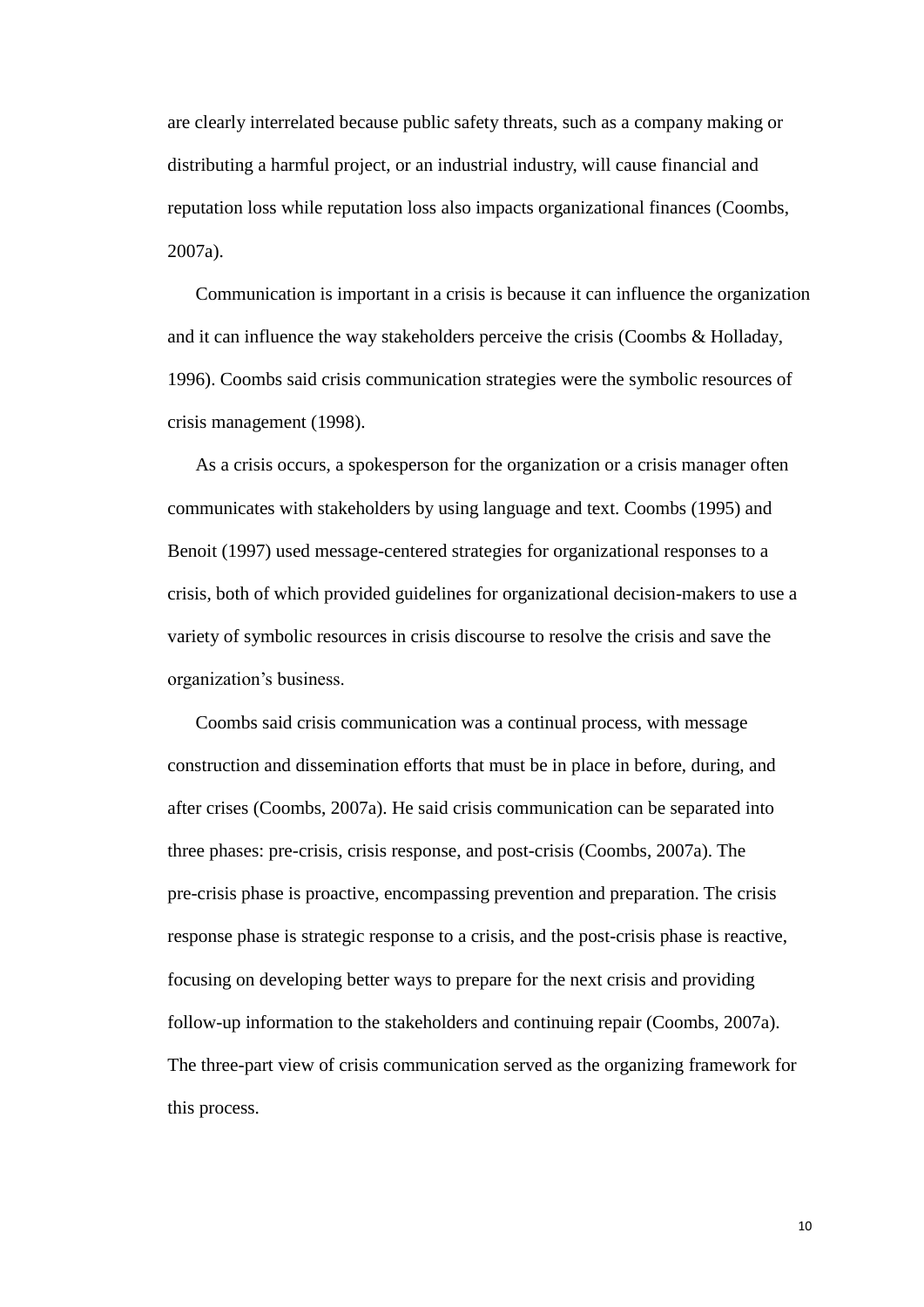#### **Pre-crisis phase**

The pre-crisis phase is seen as the warning stage, and some signs of approaching crisis may be included in this phase (Ray, 1999). Warning signs in this phase can be hard to recognize, but if the warning signs are recognized and properly managed, the crisis might be avoided. Even if the crisis cannot be avoided, preparation would help the organizations to be prepared. Effective crisis communication can alert practitioners as to what would trigger a crisis.

Ray (1999) also found that, because the threats were from internal and external sources, pre-crisis conditions should include both internal and external factors. Internal factors could include organizational operation policy, the perceptions of decision-makers, and the precondition of organizations, while external factors are outside environmental changes, such as opportunities and threats.

According to Coombs and Holladay (2010), "in the pre-crisis phase, crisis communication concentrates on locating and reducing risk." (p. 25) Prevention is a priority in a pre-crisis phase (Coombs & Holladay, 2010), but preparation should still be a concern, just in case. This preparation includes training a spokesperson, setting up media relations, and improving crisis management skills of the crisis team.

González-Herrero and Pratt (1996) integrated issue management theory into crisis management theory using the idea of "a strategically planned activity."(p. 96) The crisis-communications manager should notice the trends within the different issues, such as organizational environmental changes and stakeholders' attitude changes. They set up a four-step symmetrical model for the proactive phase: issue management, planning prevention, crisis, and post crisis.

In the first step, issue management, crisis managers scan the organization's environment to find trouble issues which may affect the organization in the future,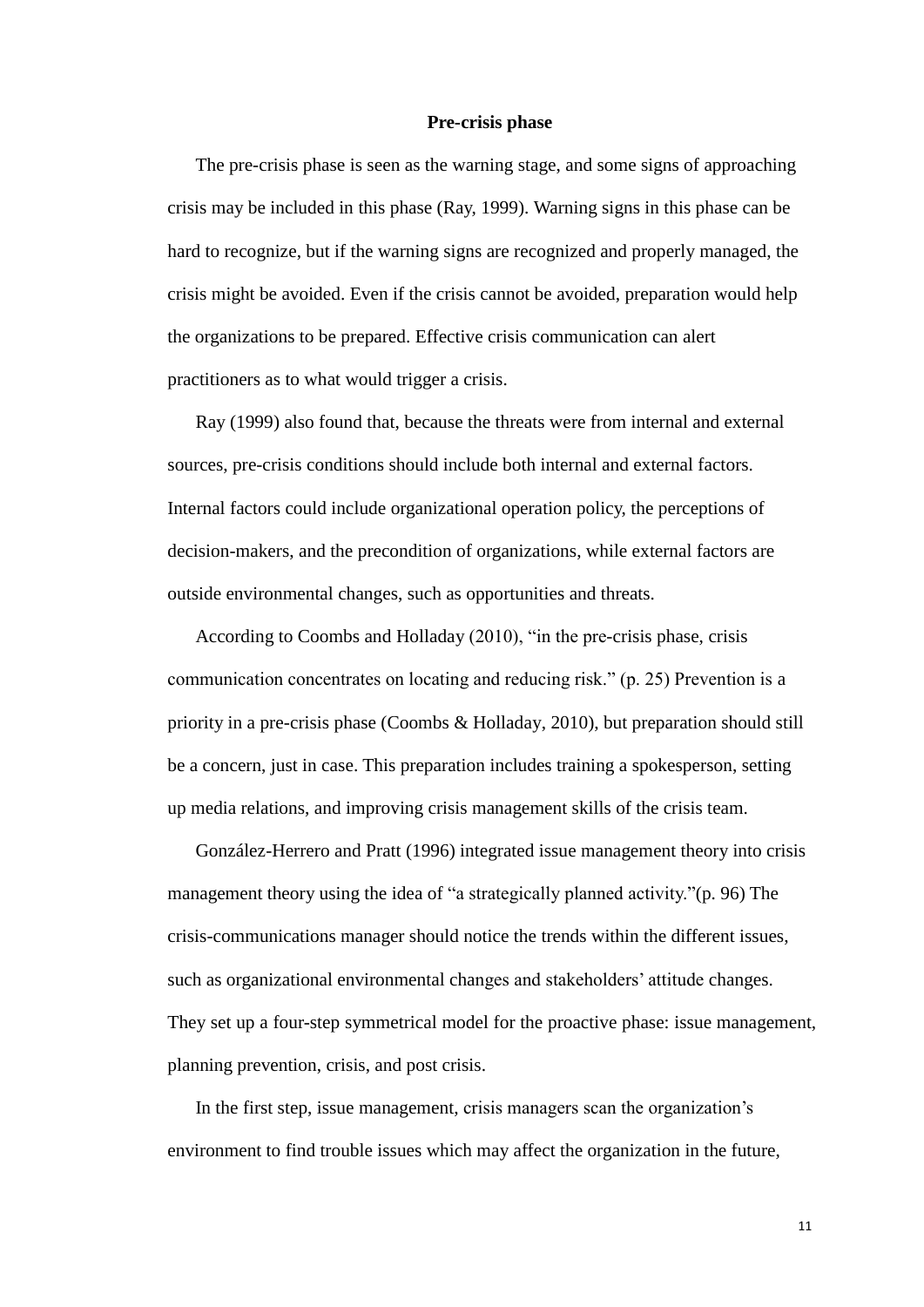and then take actions to deal with it. Effective issue management would help the organization avoid the crisis. In the step two, the issue would be to take care. At the same time, crisis managers would be design a plan to prevent the crisis and monitor the issue. "When an issue is perceived to have passed the limits of issues management, when it is recognized that a crisis is imminent, or when it is projected that its intensity might change quickly, the organization should use its information-gathering and early warning systems to monitor it carefully." (González-Herrero & Pratt, 1996, p. 96) The third step, crisis, requires a crisis communication plan. Crisis managers should make sure the crisis plan, spokesperson and crisis management team are ready. In post-crisis, the fourth step, organizations follow the issue and keep tracking related news in the media, continuing to pay attention to stakeholders, monitor the issue and provide feedback.

Spence et al. (2008) suggested that crisis communication is made up of two parts: alerting people to the conditions surrounding the crisis and taking active remedial measures to resolve the risks involved. In order to function properly, crisis communication strategies should first take place during the pre-crisis stage. Spence et al. also said researchers and practitioners needed to work toward a better understanding of the most effective means of communicating critical information in the pre-crisis stage (2008).

#### **Crisis response**

The crisis response includes the process of managing the crisis. In this phase, the company usually draws a great deal of media attention. The organization faces a complex situation accompanied by many challenges. Coombs said that this process can be divided into two sections: the initial crisis response and repairing corporate reputation (Coombs, 2007a).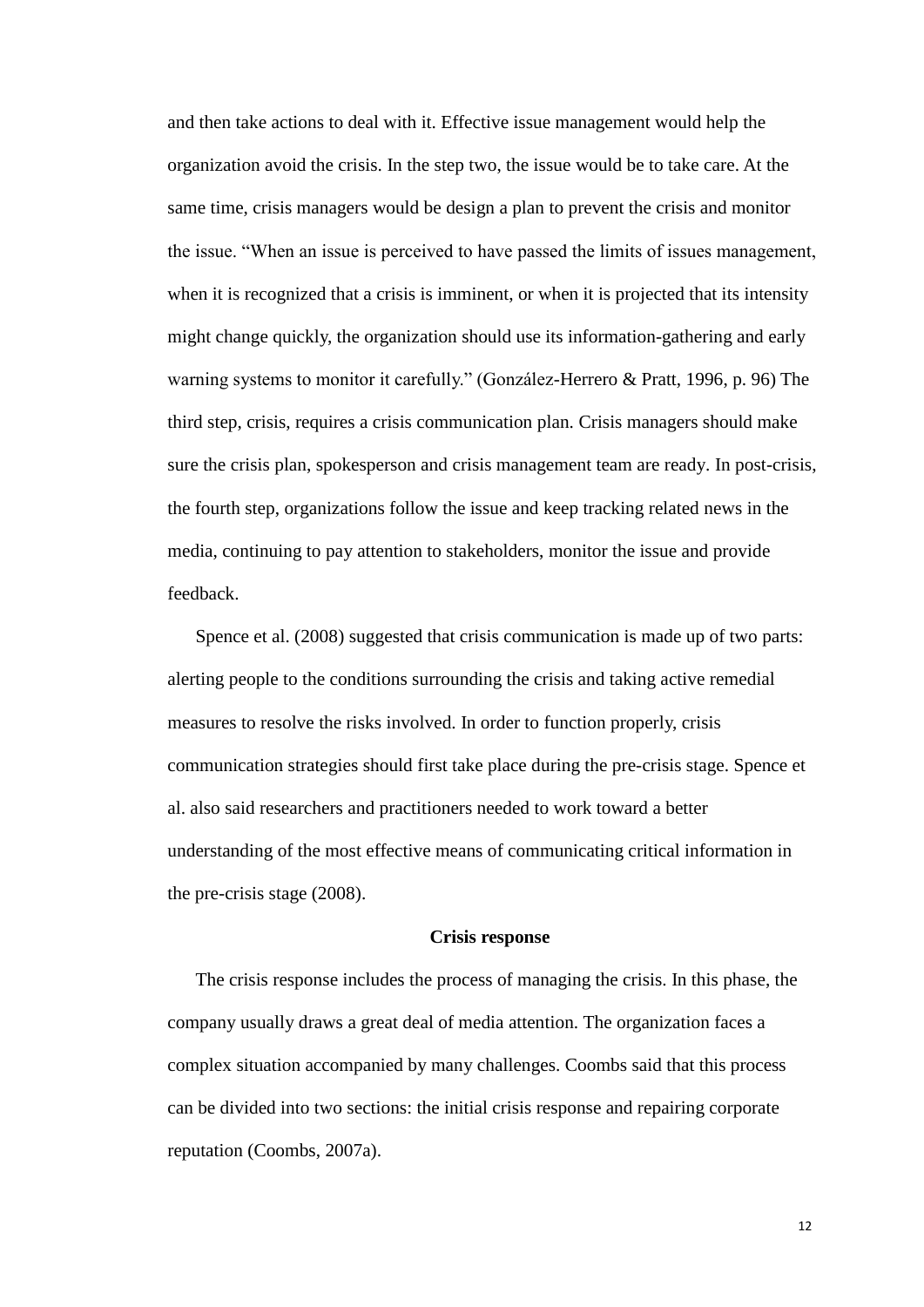#### The Initial Crisis Response

When a crisis occurs, practitioners should make sure that communication takes place with stakeholders, especially through the media so that stakeholders know the information is a priority. The goal is to make sure the stakeholders and the public get accurate information. Public relations practitioners should work on three principles in the initial response: quickness, consistency, and openness, which refers to the willingness to share information about the crisis with the public (Coombs, 2007a). If information is not shared openly, the public will obtain their information from other, sometimes inaccurate, sources. In this case, the organization would lose their ability to manage the crisis situation (Coombs, 1999).

Because of the demand for information created by the crisis, a quick response will fill the vacuum with facts, and reduce the opportunity for others to attack the organization. A quick response will also help the organization create the perception of controlling the crisis situation, which may be helpful in restoring the organizational confidence and reputation.

Accuracy is a key point when companies communicate with the public and media. Accurate information can increase the opportunity to win the public's trust, while dissemination of inaccurate information could make the situation worse.

## Repairing Corporate Reputation

Coombs defined reputation as the public's perception of a company, which is widely recognized as one of the most valuable assets for a company. An organization must pay attention to reputation and protect it, and a good reputation will help to reduce the possibility of negative word-of-mouth comments and the resulting negative effect on business as well. When a crisis occurs, companies must develop responsive strategies to gain public understanding and restore reputation and trust (Coombs,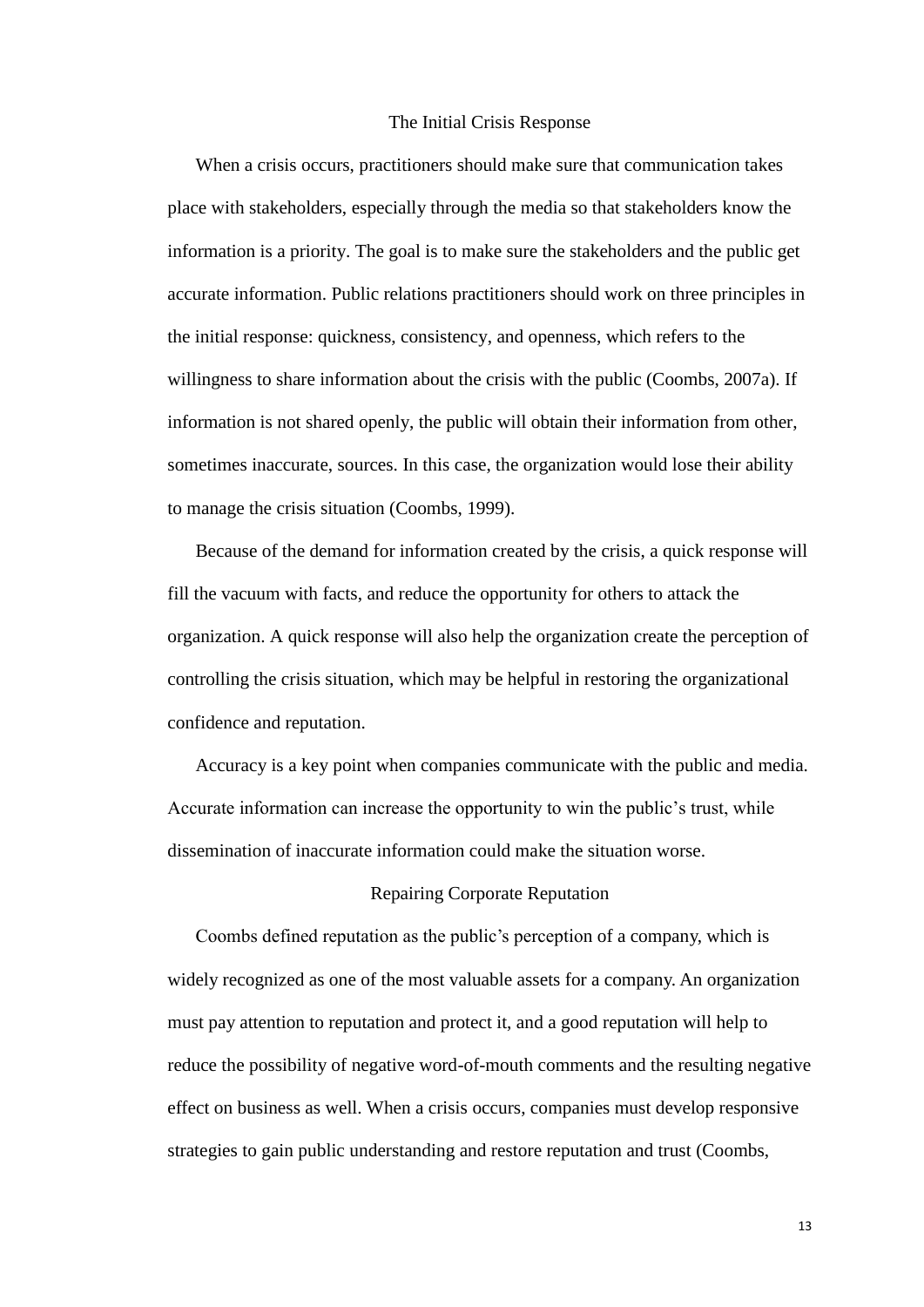2007c).

Coombs offered a framework for crisis managers to protect organizational reputations during a crisis, which is Situational Crisis Communication Theory (SCCT).

Situational Crisis Communication Theory (SCCT)

Preparing, managing, and evaluating crisis communication is one of the core functions of public relations used to protect an organization's reputation. Coombs (1999) developed Situational Crisis Communication Theory (SCCT) based on the principle that different types of crises require different crisis responses. SCCT was one framework Coombs proposed to maximize reputational protection during a crisis (1999, 2007). SCCT was "designed to follow the use of instructing information," which "tells stakeholders what, if anything, to do to protect themselves physically from a crisis and what the organization is doing to prevent a repeat of the crisis" (Coombs, 2004, p.266). Coombs said the organization should first classify the crisis, and evaluate the likely variables which affect the organization, then select the most suitable crisis response strategies. The "protective powers" of an appropriate crisis response strategy should be compatible with the level of reputational damage generated by the crisis situation (Coombs, 2006).

Coombs and Holladay concluded that organizational crises are highly ambiguous and surprising events for organizations and publics. The organization seeks causes and makes attributions, such as causal analyses leading to the public's judgment of whether or not the organization was responsible for the crisis. The longer a stakeholder considers if an organization is responsible for the event, the more negative of an image the organization gets (Coombs & Holladay, 2002).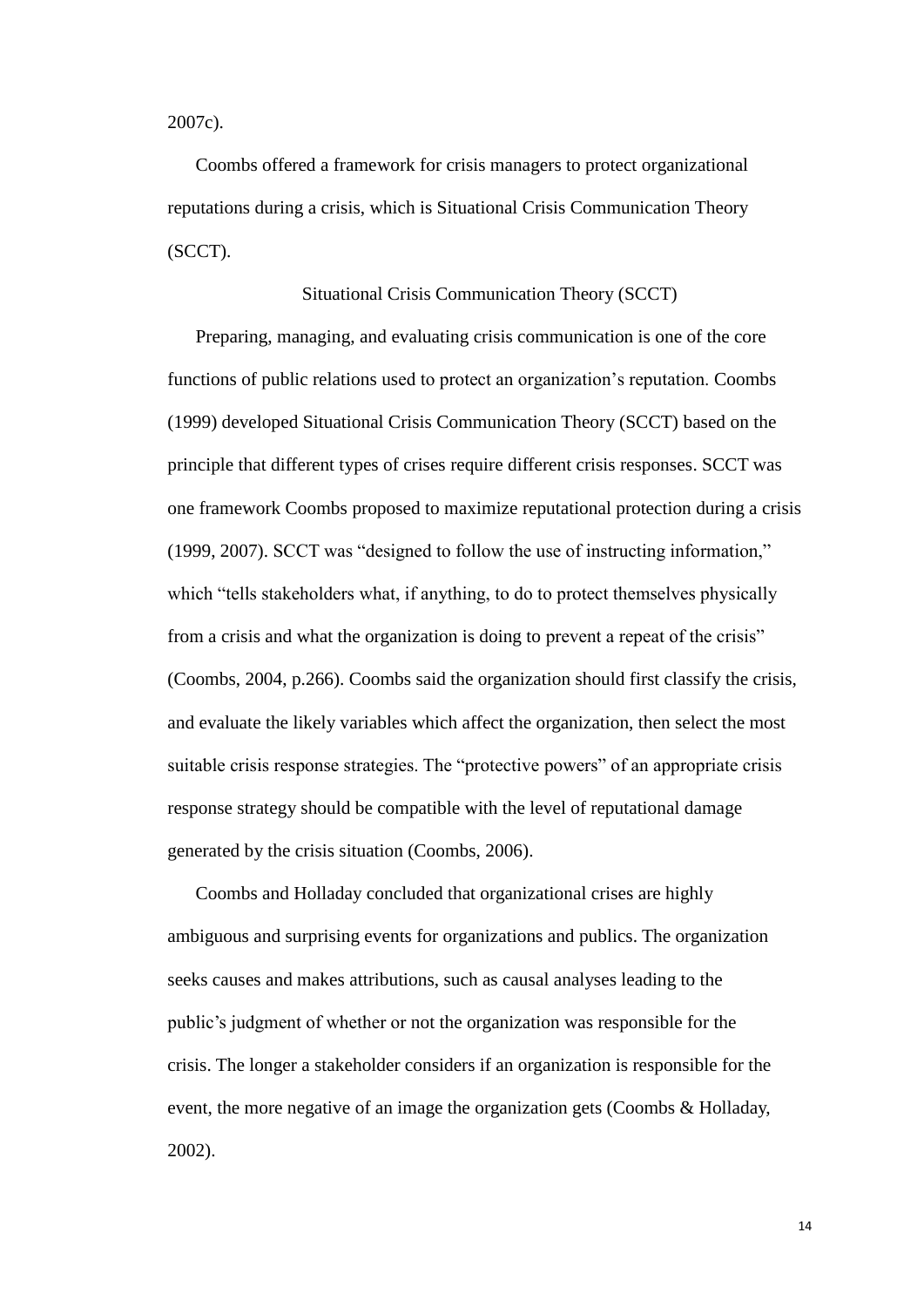Coombs also found that "attributions of crisis responsibility are negatively related to [positive] perceptions of organizational reputation" (2004, p. 271). Thus, choosing the correct response strategy for a specific crisis is essential.

Coombs classified the crisis types into three categories based on attributions of crisis responsibility:

- 1. Victim Cluster: these types of crises are always natural disasters, rumors, workplace violence or product tampering. The organization is also a victim of the crisis.
- 2. Accidental Cluster: organizational actions unintentionally lead to the crisis.
- 3. Preventable Cluster: the organization takes inappropriate actions, or violates regulations. (Coombs & Holladay, 2002)

SCCT crisis response strategies are based on the attributed crisis responsibility. Coombs pointed out that SCCT provides a crisis manager with three basic options for using crisis response strategies to match the requisite level of crisis responsibility, the first of which is to deny, stating that there is no crisis to eliminate any reputational threat. Denial is used in the victim cluster.

The second is to diminish, that is to alter the attributions stakeholders create about the crisis in order to reduce the reputational damage from the crisis situation. Here, the crisis manager seeks to highlight the unintentional nature of the crisis and minimize damage associated with the crisis. This strategy should be used in the accident cluster.

The last response is to deal with the crisis, or rebuild, protect, or repair the organization's reputation. The organization offers a wide range of measures of remediation that seem to accept responsibility and attend to victim concerns. This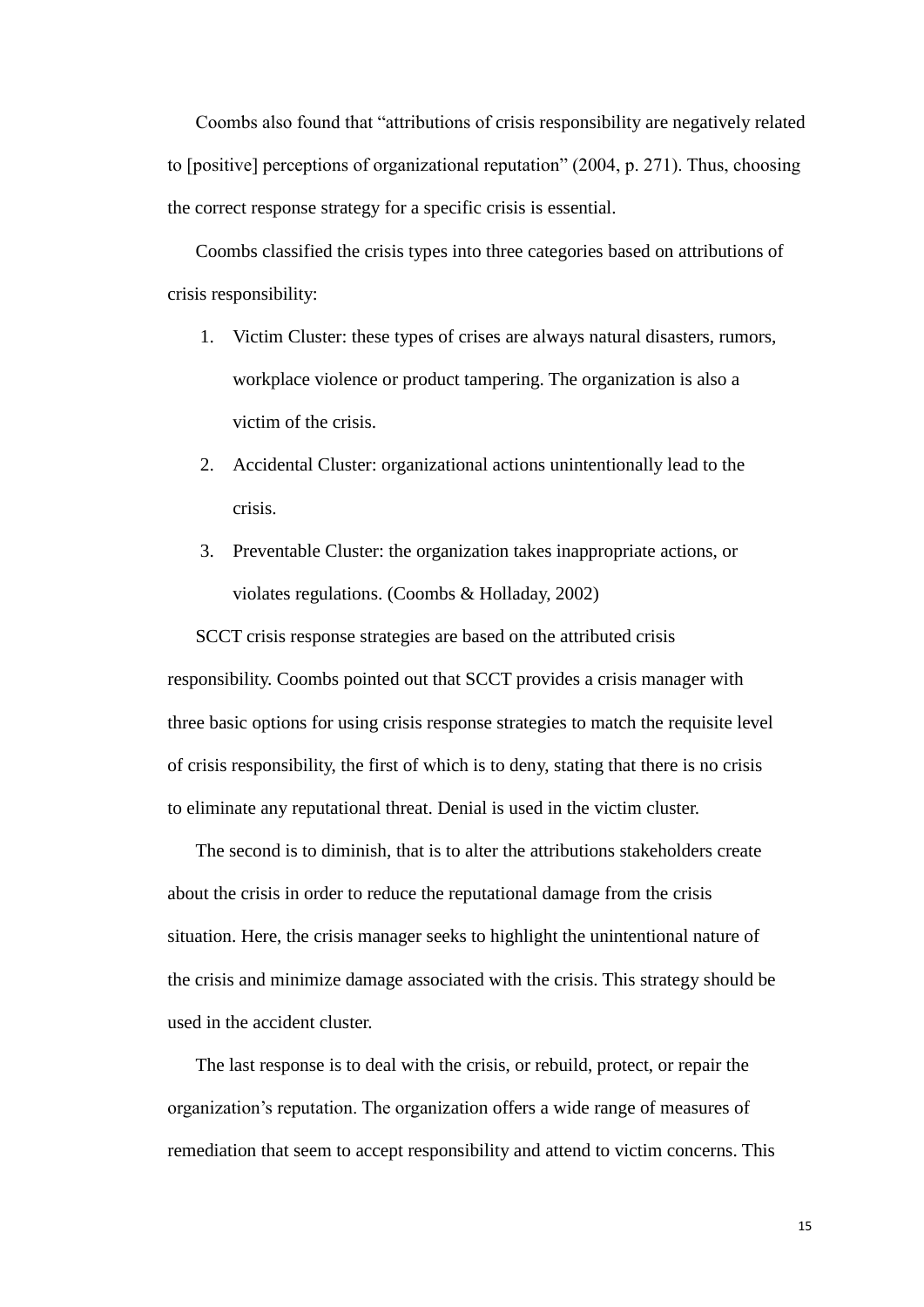should be used in the intentional cluster (Coombs, 2006).

Coombs presented a more comprehensive SCCT model in 2007 about the crisis responsibility that stakeholders will attribute to the organization. "A victim crisis generates the same reputational threat as an accident crisis when there is a history of crises and/or an unfavorable prior relationship reputation" (p. 168). The crisis history would increase the amount of crisis responsibility attributed to an organization; therefore, the possibility of reputation threat would also be amplified.

When stakeholders feel their trust has been violated, their feelings of anger and sense of "*schadenfreude* (drawing pleasure from the pain of others)" (Coombs, 2007c, p. 169) about the organization will increase. Coombs further suggested that these negative emotions can result in stakeholders holding negative perceptions about the organization and spreading them through word of mouth or ending the relationships with the organization (2007c). "The more negative the reputation, the less likely stakeholders are to report behavioral intentions that are supportive of an organization" (Coombs, 2007c, p. 169). Therefore, the reputational damage is between the organizations and their stakeholders. Once the relationship is damaged, behavioral changes, such as ceasing to buy products or boycotting, would occur.

## Secondary crisis communication

According to Coombs (2007c), a crisis can affect an organization's reputation by the information stakeholders received from the organization, from the news media, and by the second-hand information, such as word of mouth and weblogs. Word of mouth can include comments about the organizations on the Internet and other social media. Negative word of mouth can ruin organization's reputation and damage future business (Coombs, 2007c).

Coombs developed a strategy to help crisis managers dealing with secondary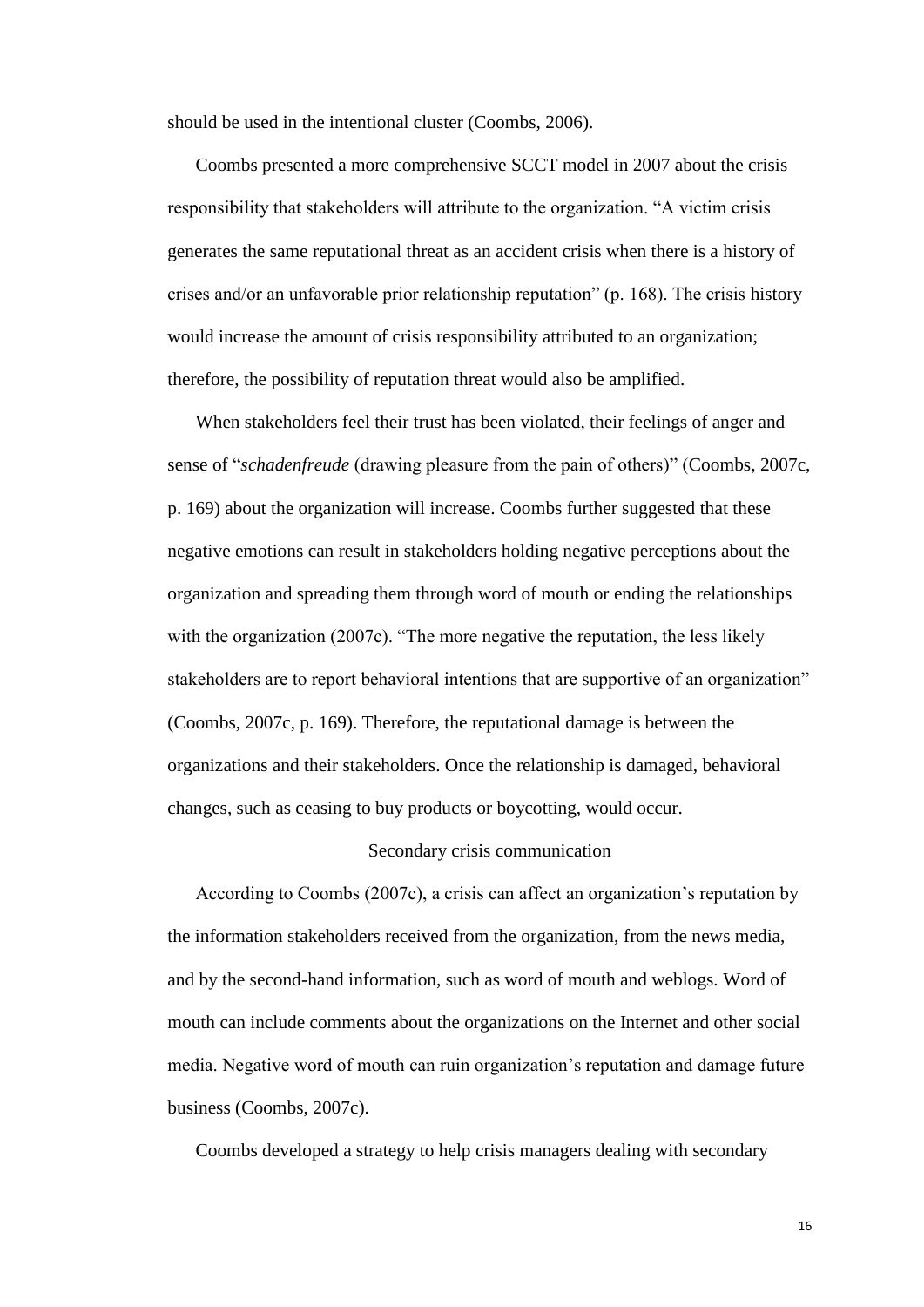crisis response strategies:

- 1. Reminder: Telling stakeholders about the organization's good history. This was used to switch stakeholders' attention from the current negative crisis to the positive past works.
- 2. Ingratiation: Organizations praise stakeholders who discuss their past positive works.
- 3. Victimage: Organizations emphasize that they were also a victim of the crisis.

<span id="page-16-0"></span>Coombs said that bolstering can offer a potential opportunity for managers to

acquire stakeholders' sympathy (Coombs, 2007c).

*Table 1: Crisis Response Strategies during a Crisis*

*Primary crisis response strategies*

Deny crisis response strategies

*Attack the accuser*: Crisis manager confronts the person or group claiming something is wrong with the organization.

*Denial:* Crisis manager asserts that there is no crisis.

*Scapegoat*: Crisis manager blames some person or group outside of the organization for the crisis.

Diminish crisis response strategies

*Excuse:* Crisis manager minimizes organizational responsibility by denying intent to do harm and/or claiming inability to control the events that triggered the crisis.

*Justification*: Crisis manager minimizes the perceived damage caused by the crisis.

Rebuild crisis response strategies

*Compensation*: Crisis manager offers money or other gifts to victims.

*Apology*: Crisis manager indicates the organization takes full responsibility for the crisis and asks stakeholders for forgiveness.

*Secondary crisis response strategies*

Bolstering crisis response strategies

*Reminder*: Tell stakeholders about the past good works of the organization.

*Ingratiation*: Crisis manager praises stakeholders and/or reminds them of past good works by the organization.

*Victimage*: Crisis managers remind stakeholders that the organization is a victim of the crisis too.

*The data was adapted from Coombs, 2007c.*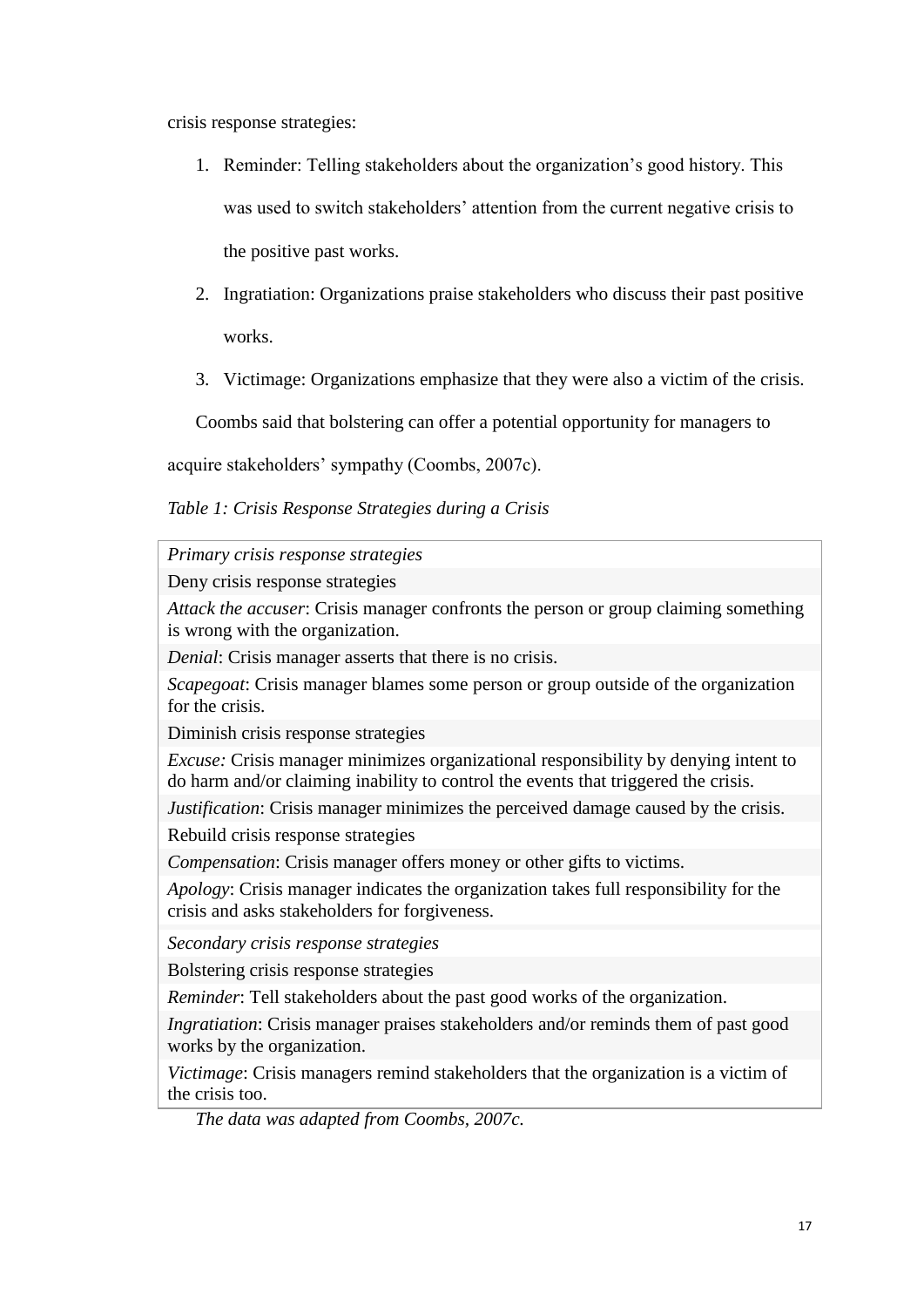These strategies are applied to protect organizations against negative reactions during a crisis. The denial strategies try to remove ties between the organization and the crisis. Diminish strategies focus on control of the situation and changing people's perception. The rebuild strategies attempt to restore the image and reputation of the origination (Coombs, 2007c).

Social media plays a key role in secondary crisis communication and organizational reputation. Twitter users prefer to share news more than non-social media users. People who use both Twitter and blogs were exposed twice to the messages and thus processed it more thoroughly. Twitter users were less likely to boycott the organization or spread negative word-of-mouth communication about the organization than people who preferred reading newspaper articles and blogs (Schultza, Utza, & Goritz, 2011).

Schultza, Utza, and Goritz first focused on the use of social media in crisis communication. They extended the role of SCCT to different media, analyzing the effects of crisis communication through the Internet and traditional media. They found that the choice of medium resulted in different effects on reputation, secondary crisis communication, and reactions. They also found that crisis communication through Twitter led to less negative crisis reactions than blogs and newspaper articles (Schultza, Utza, & Goritz, 2011).

For successful crisis communication it might be important to address Twitter users. Organizations should pay more attention to Twitter, and strategically select their media choice and the target groups' media use (Schultza, Utza, & Goritz, 2011).

## **Post-crisis phase**

Coombs (2007b) suggested that post-crisis communication is "a robust area of research in communication and management" (p.135). In the post-crisis phase, the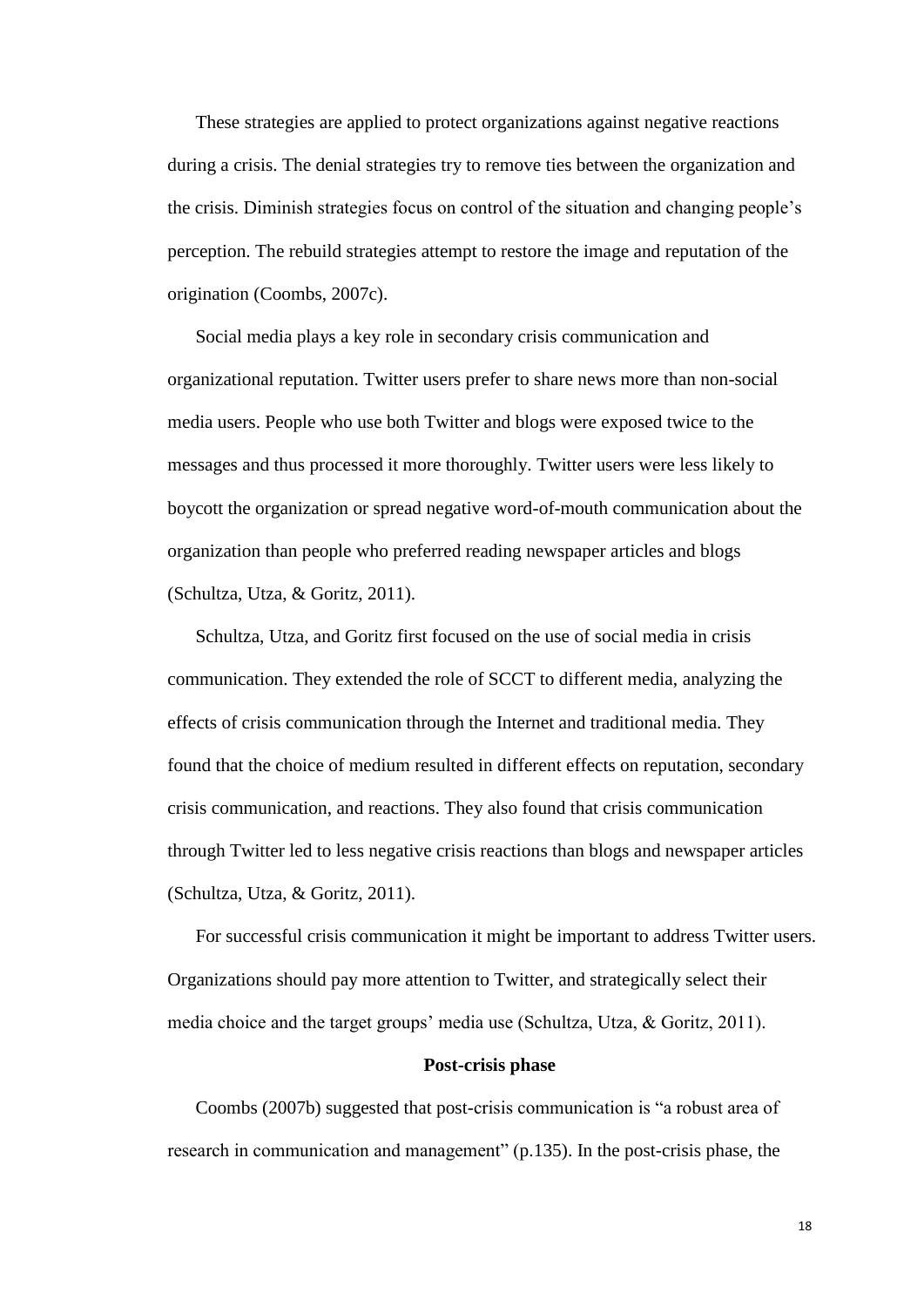organization returns to business as usual. The crisis is no longer the focal point of the company's management, but still requires some attention. In this phase, reputation repair should be continued, and follow-up communication is also required (Coombs, 2007a). Researchers developed many theories to explore crisis response strategies and follow-up communication, one of which is image restoration.

## **Diffusion of Innovations**

<span id="page-18-0"></span>With the development of advanced technologies, practitioners have had more need for timely, accurate, and effective communication. Online communication has influenced how organizations communicate with the media and publics. The Internet has become more accessible to organizations and to their publics(Taylor & Perry, 2005).

Diffusion of innovations theory was first studied by Ryan and Gross who studied diffusion of hybrid seed corn among Iowa farmers in 1943. During the 1950s, the studies of diffusion of innovation spread to other social sciences, such as marketing and political science (Singhal & Quinlan, 2008). Gabriel Tarde articulated some of the key concepts of diffusion of innovations, including "opinion leadership, the S-curve of diffusion, and the role of socioeconomic status in interpersonal diffusion." (Rogers & Singhal, 1996, p. 410-411) Everett M. Rogers provided a general model of diffusion of innovation theory in his 1962 book *Diffusion of Innovations*.

Rogers (2003) claimed that diffusion is a special type of communication "in which an innovation is communicated through certain channels over time among the members of a social system" (2003, p. 5). The messages transmitted were designed to convey a new idea, reduce uncertainty, and provide information. When new ideas were diffused, a social change occurred as a consequence.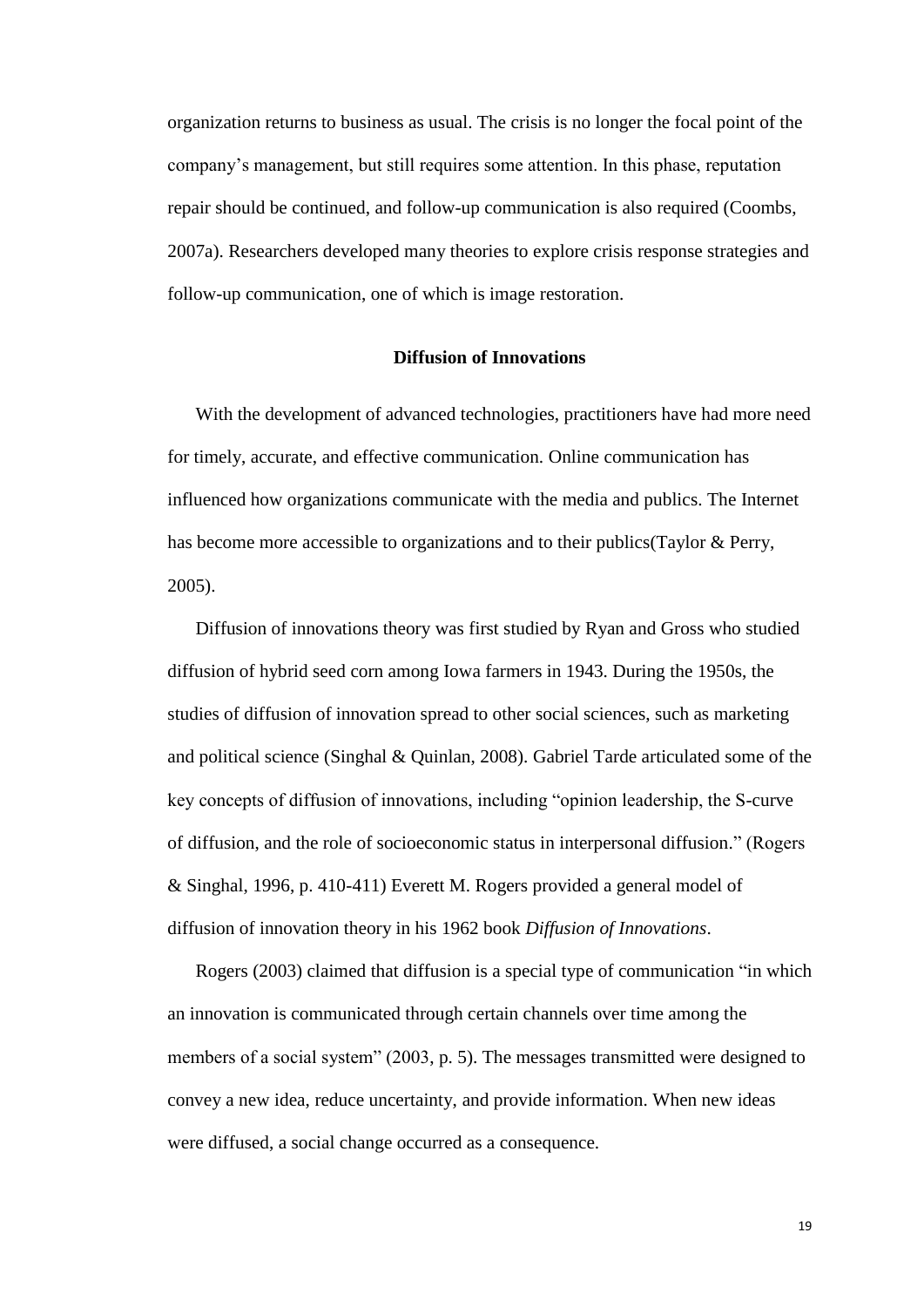According to Rogers (2003), there are four main elements in the diffusion of innovations theory: the innovation, communication channels, time, and a social system. An innovation occurs when a new idea, concept or object is presented to individuals within a social system. Innovation is "an idea, practice, or object perceived as new by an individual or other unit of adoption" (Rogers, 2003, p. 12).

Rogers (2003) also pointed that a communication channel was the way to exchange information from one individual to another. Mass media channels are rapid, efficient, can reach large target audiences, and can create awareness of the existence of innovation among potential adopters.

Rogers and Kincaid (1981) said that an individual's behavior is influenced by his or her relationships with others, and the interpersonal communication channel persuades effectively (Rogers, 2003). This is the reason that interactive communication through the Internet is important in diffusion of innovations. Based on Rogers's theory, Pētersone (2007) said that the goal of diffusion was persuasion and behavioral changes in people of the non-industrial world. "The mass media is used to create awareness and knowledge about the new idea, while interpersonal channels are employed when the goals of communication are attitude and behavior changes about the innovation"(Pētersone, 2007, p.6).

Time is involved in the diffusion process because an individual requires a period of time from first receiving the innovation to adoption or rejection. The social structure impacted the diffusion of innovation in some ways such as social structures, system norms, opinion leaders, and change agents (Rogers, 2003).

The Internet can serve as a crisis communication tool when organizations use it in crisis response (Perry et al, 2003). According to Taylor and Perry (2005), the Internet can "support strategic communication efforts, inform, seek opinions and positions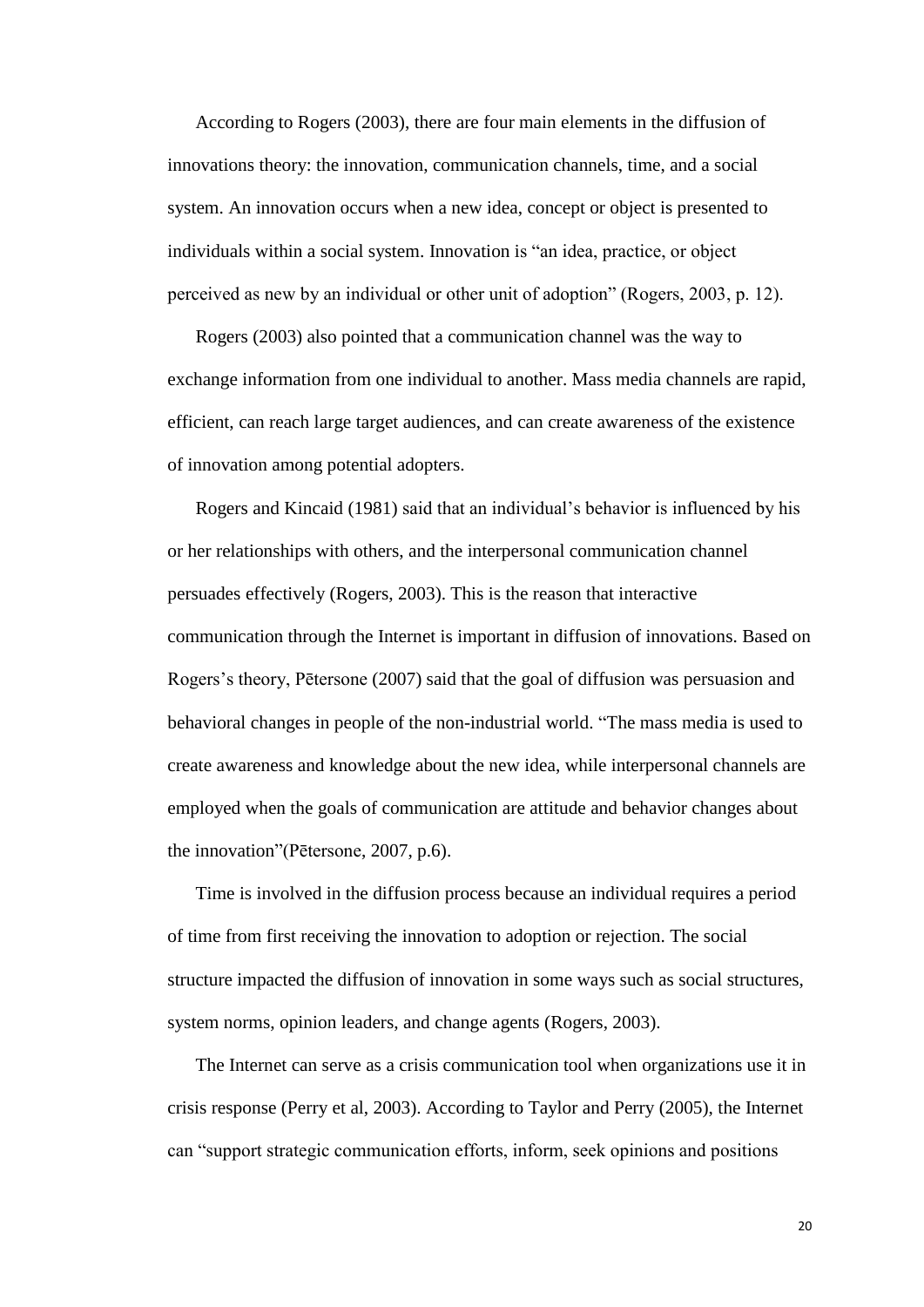from relevant publics, and most importantly, serve as a crisis communication tool" for organizations attempting "to prevent and minimize crisis" (p. 210).

The Internet can be used to help organizations scan an environment to alert and avoid a crisis. The Internet also helps organizations collect information to adjust their policies and actions to prevent crisis. Because of the existence of the Internet, many traditional crisis tactics, such as news releases, memos, and third-party endorsements, can be accommodated easily and effectively (Perry et al, 2003).

Taylor and Perry (2005) noted two benefits of using the Internet, the first being the frequent and consistent updating of webpage content. This allows for an evolving response to key issues, which can greatly help an organization integrate and define the crisis. When crises occurr, organizations can quickly issue responses to minimize public concern.

The second benefit is that the Internet provides both one- and two-way communication to stakeholders, because stakeholders demand an immediate and thorough response from organizations.

Two-way communication gives the organization the additional opportunity to directly communicate with visitors and get feedback quickly and accurately. This provided media representatives' insight into public response to the crisis. Moreover, links to audiences and the public provide easy access to the important webpages that offer a differing point of view where people can get the entire story. The use of the new media tactics would greatly help organizations to rebuild consumer trust during the crisis (Taylor & Perry, 2005).

Neil said that in the process of crisis communication the Internet played an important role (2000). On the one hand, the Internet is an important and indispensable tool in the crisis communication; on the other hand, the Internet can be the first source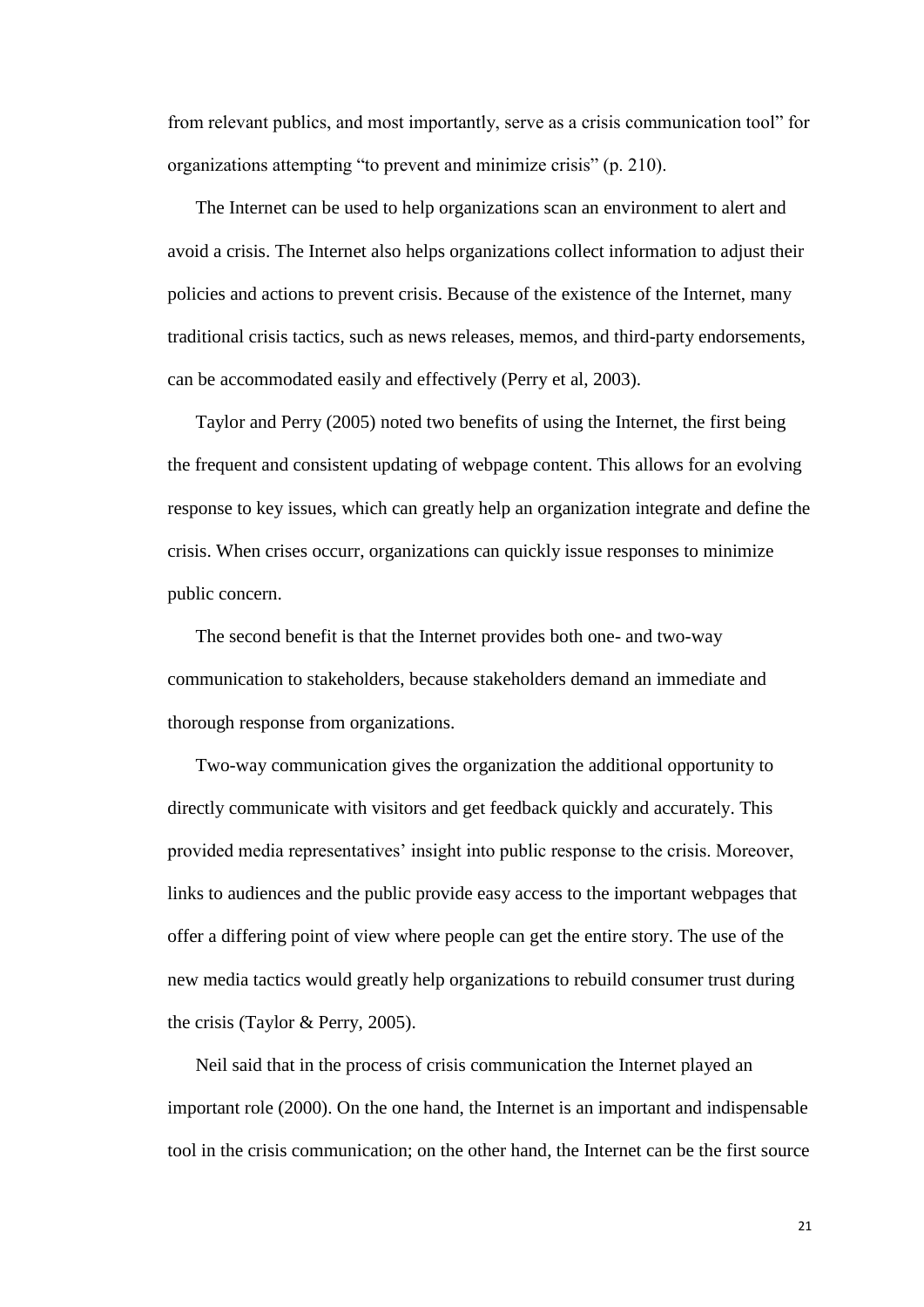of a crisis, such as by spreading Internet rumors (Neil, 2000). Neil (2000) said the Internet can act as the "trigger" for business crises. González-Herrero and Smith (2008) explained the facilitator as "an agent that accelerates the crises news cycle and breaks geographic boundaries" (p.145). The Internet affected the world discussion about the topic, acting like the mainstream media but much faster in message delivery. With the Internet, a crisis can be accelerated extraordinarily quickly. The Internet can also be a trigger to cause a crisis, through hacking or cyber-terrorism.

#### **Symbolic Interactionism**

<span id="page-21-0"></span>Symbolic interactionism was based on studies of human group life and human conduct. George Herbert Mead is well known as the founder of symbolic interactionism (Manis & Meltzer, 1972). He first accurately defined the concept of symbolic interaction, which he called "social behaviorism" in *Mind, Self and Society* (1934). Blumer (1969) used the term "symbolic interactionism" and defined three simple premises of symbolic interactionism: "human beings act toward things on the basic of the meanings that the things have for them," "the meaning of such things is derived from, or arises out of, the social interaction that one has with one's fellows," and "these meanings are handled in, and modified through, an interpretative process used by the person in dealing with the things he encounters" (p. 2). Blumer claimed that human behavior is like a social product created by many kinds of factors working on humans.

Factors can be stimuli, attitudes, concerns, motivations, personal perceptions and those psychological and sociological particular ones. Symbolic interactionism refers to the meanings that humans have for a thing: recognition, personal psychical accretion and perception. Symbolic interactionism applied itself to "respect the nature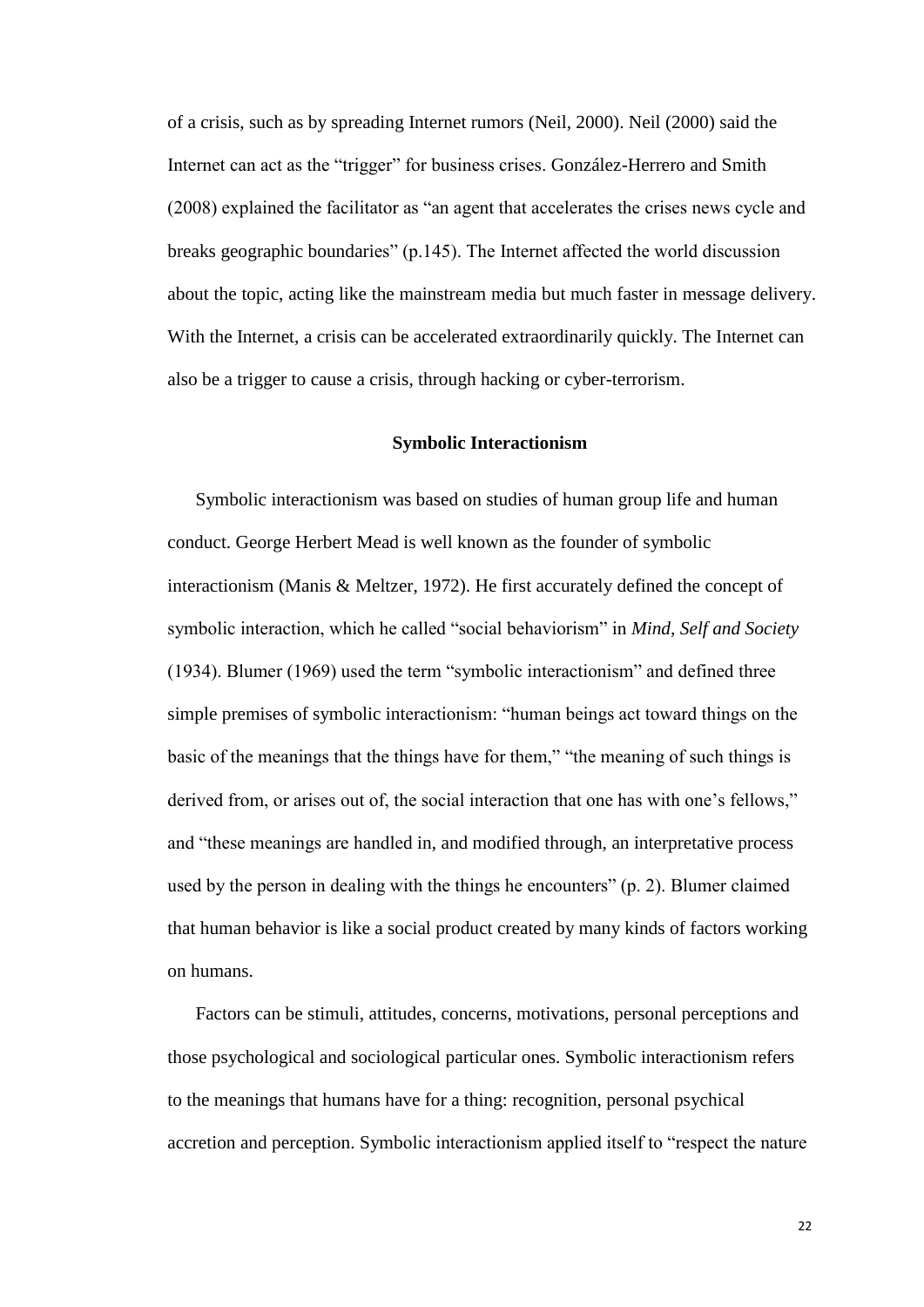of the empirical world and organize a methodological stance to reflect that respect" (Blumer, 1969, p.60).

Manis and Meltzer (1972) further updated symbolic interactionism to six basic theoretical propositions:

1. Mind, self, and society are most usefully viewed as processes of human and interhuman conduct.

2. Language is the mechanism for the rise of mind and self.

3. Mind is an importation of the social process—that is, of interaction--within the individual.

4. Human beings construct their behavior in the course of its execution, rather than responding mechanically to either external stimuli or such internal forces as drives, needs, or motives.

5. Human conduct is carried on primarily by the defining of situations in which one acts.

6. Socialization of a human being both enmeshes him in society and frees him from society. The individual with a self is not passive but can employ his self in interactions which may result in behavior divergent from group definitions. (p. 575)

Symbolic interactionism "clearly [represents] the most sociological of social psychologies," because it indicates the interactive relationship between individuals and society. Symbolic interactionism relates to social derivation of man's unique attributes, showing a microcosmic society integrated by mind and self. It describes the process of human society developing into a common world. It also shows that human society is like symbolic interaction because humans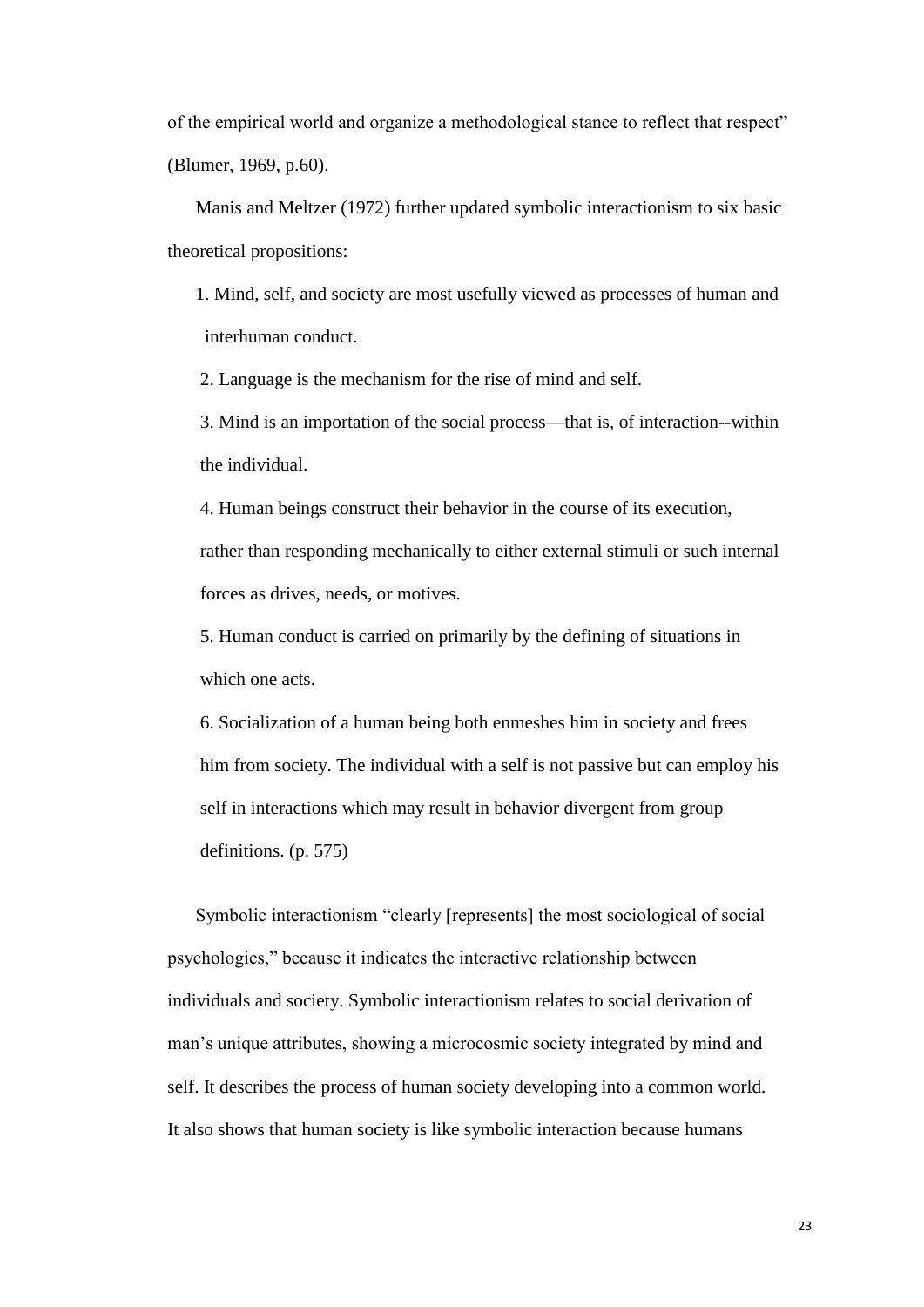interact with each other and not only respond to actions, but also interpret or define their actions by using some symbols (Manis & Meltzer, 1972).

Faules and Alexander applied symbolic interaction with communication to enhance interpersonal behavior (1978). They looked at symbolic interaction from a sociological-psychological perspective and found that symbolic interaction tries to find the four activities of interacting individuals, which are negotiation, process, emergence, and holism. They also derived three important positions: "one's interpretation and perception of environment depend on communication;" "communication is guided by and guides the concepts of self, role, and situations;" and "communication involves complex interaction" (p. 15-19).

Charon (1989) said that as a perspective, symbolic interactionism is a guideline to define what will influence human action. While an attitude is difficult to change, a perspective is dynamic and changeable. If one does not know another's perspective, he or she will not know the behavior the other will take. As Shibutani said:

A perspective is an ordered view of one's world--what is taken for granted about the attributes of various objects, events, and human nature. It is an order of things remembered and expected as well as things actually perceived, an organized conception of what is plausible and what is possible; it constitutes the matrix trough which one perceives his environment (1955, p. 564).

The environment surrounding people includes social objects, symbols, and language. These three factors are perspectives with premises to interpret a situation, and then cause people's later action. Charon summarized former researches to get the work of the perspective and symbolic interaction: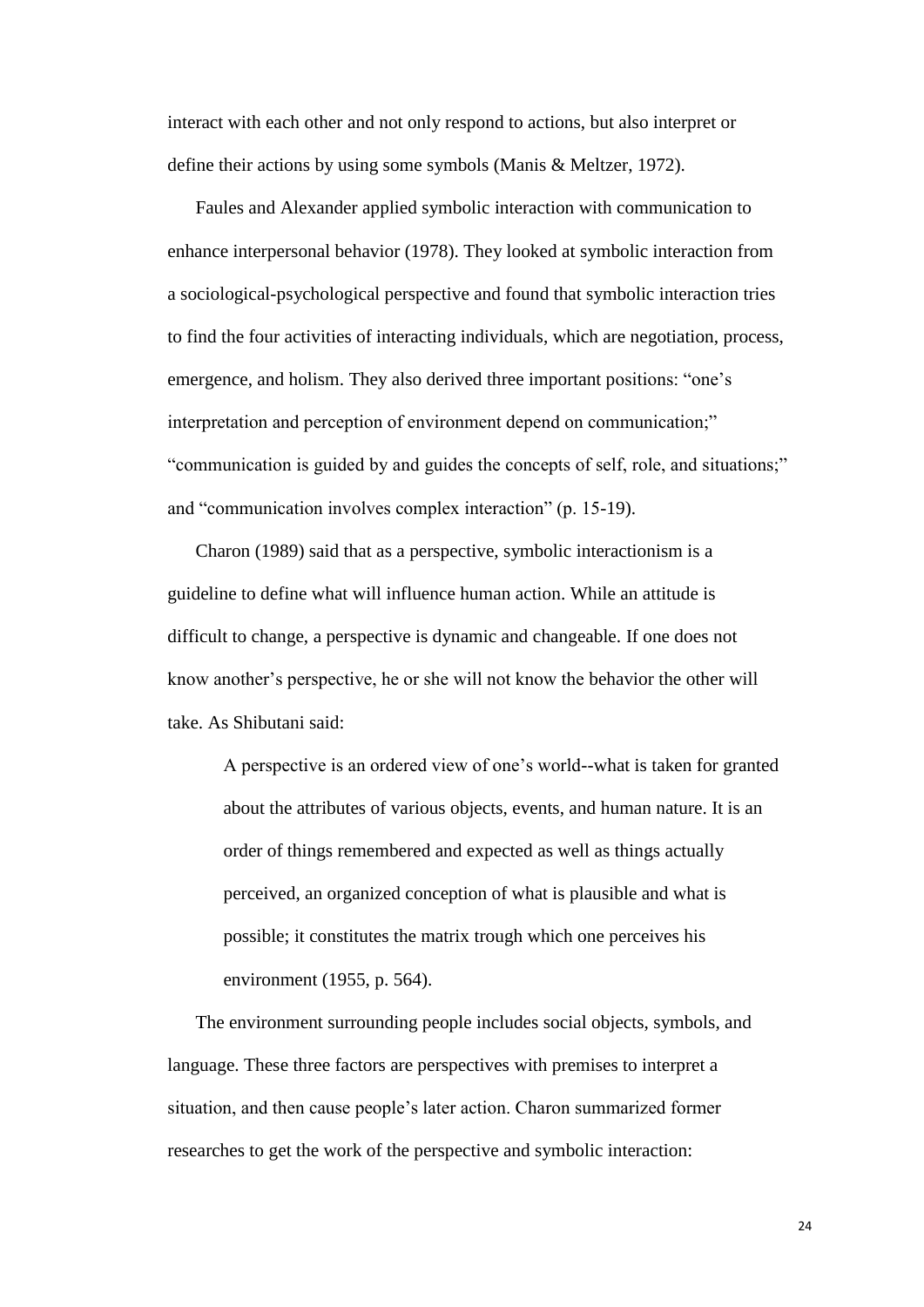<span id="page-24-0"></span>*Table 2: Symbolic Interaction*



*The data was taken from Charon, 1989. p.26.*

 Shott (1979) brought the factor of emotion into symbolic interaction theory. He discussed how emotions enter into the socialization processes. MacKinnon (1994) presented affect control theory in symbolic interactionism. He stated that the affect control theory sets twenty-four propositions with respect to emotions.

*Symbols, Language, and Affective Meaning*:

- 1. Social interaction is represented in accordance with the social cognitions of actors and factors, which means external stimuli and the human capacity to manage symbols.
- 2. Language is the main symbolic system as the special means of cognition expression.
- 3. All social cognitions cause affective associations which might result in quantitative or qualitative actions.
- 4. Affective associations can receive kinds of dimensions of response.

## *Cognitive Constraints:*

- 5. Events are settled on the interpretation of the situation and identification of the participants.
- 6. Grammatical structures organize the cognition of social events.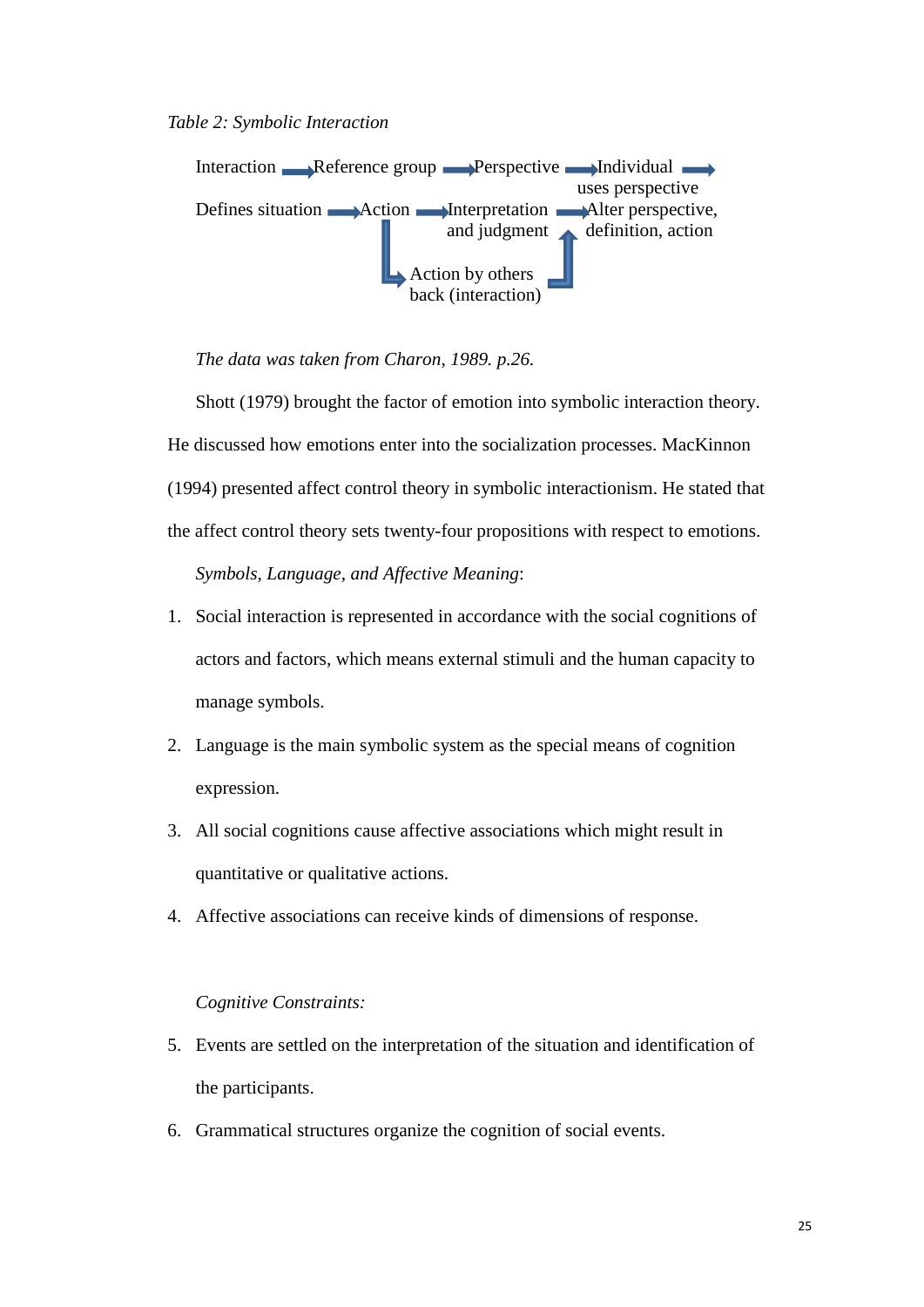## *Affective Response and Control:*

- 7. People tend to be affective when they react to a social event. The reaction always lies in the meanings and act in the event.
- 8. People try to experience events that are as close as possible to fundamental sentiments.
- 9. If people fail to confirm fundamental sentiments, the new sentiments will be confirmed to redefine the situation.

## *Event Assessment:*

- 10. Events are categorized by the defined situation.
- 11. Grammatical structures influence the specific case of event recognition.
- 12. The possibility of event interpretations has a converse relationship with the affective disturbances they produce.
- 13. The perceived possibility of events has a converse relationship with the affective disturbances they produce.

#### *Event Production:*

- 14. A person's actions are relatively impacted by the situational identities of self and other object.
- 15. Cognitive constraints limit the actions to a set of relevant grammars, using the linguistic metaphor.
- 16. The possibility that a person will engage in one feasible behavior rather than another has a converse relationship with the affective disturbances which the behaviors produce.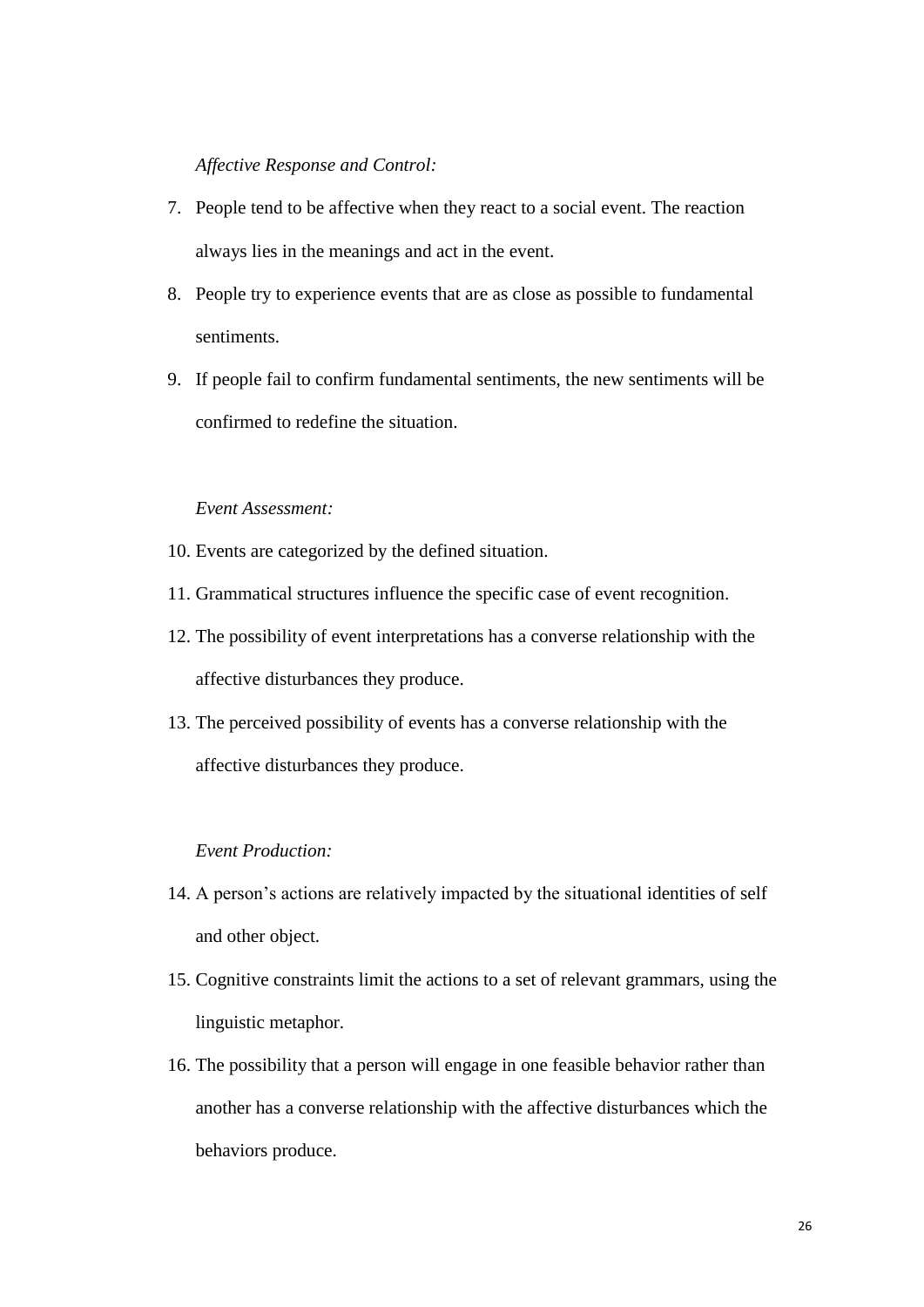17. In the process of confirming social identities, people engage in the corresponding appropriate role acts.

#### *Emotions:*

- 18. People's emotion to an event reveals the outcome of the event and the personal identity they are holding.
- 19. People are more like to maintain emotions of their salient identities.
- 20. Emotion displays help people understand the identity experience process of each other.

#### *Cognitive Revisions:*

- 21. Social labeling passed down the credibility when they are re-identified.
- 22. Dispositional inferences give more credibility by assigning new identities that are validated by the past events.
- 23. Dispositional inferences are a process of re-identification.
- 24. When a person's emotion is corresponding to his conduct, observers will give up reassessments of an actor's character.

Many researchers have already demonstrated that an online community is an important social construct which significantly relies on the new media (Fernback, 2007). Fernback (2007) found that people's ideas about community can be formed both in online interactions and real community interactions. But people were more active when they had a sense of propinquity or defined in their online experience, and most of them held ambivalent attitudes about their experience. Because the online community was a virtual community that disengages from the real world, it was sentimental and anti-democratic.

Soule found the framework of symbolic interaction clearly became a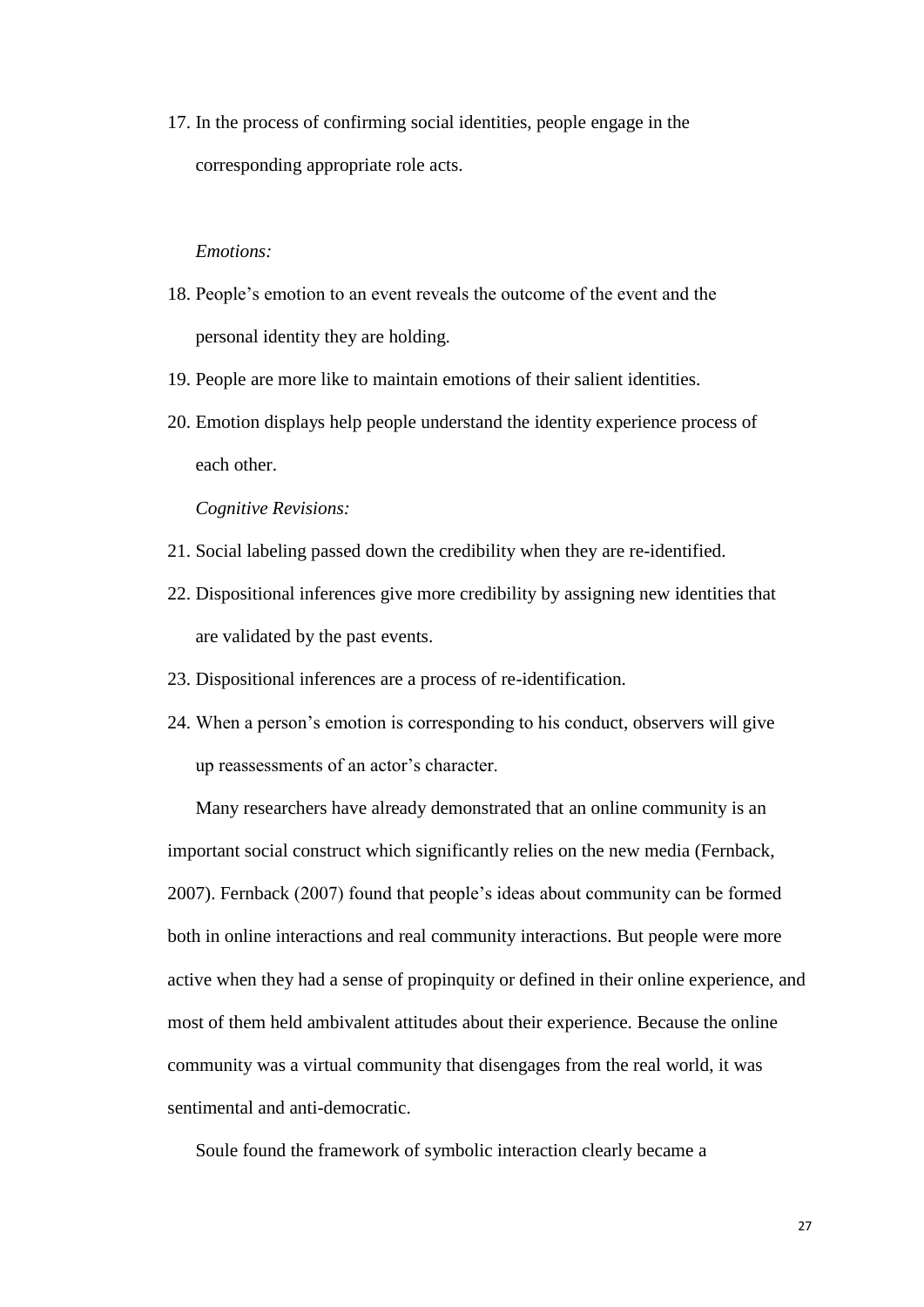necessary communication plan in a crisis situation. She believed symbolic interaction was "the ideal theory to study crisis communication" (p.33, 2010), because the fundamental tenets of symbolic interaction theory are clear in crisis situations that require a communication plan as useful. She provided three signs that prove the emergence of symbolic interaction during a crisis: individuals who have experienced similar situations will feel strong involvement during a crisis; when people have similar experiences, they will be more influenced by interactions than others who have not; messages can be changed during a crisis. She also summarized a framework of people's reaction to a social event in social media: change of behavior, polarization, effectiveness of social media, defining the crux of the problem, and alternate utility of comment forum.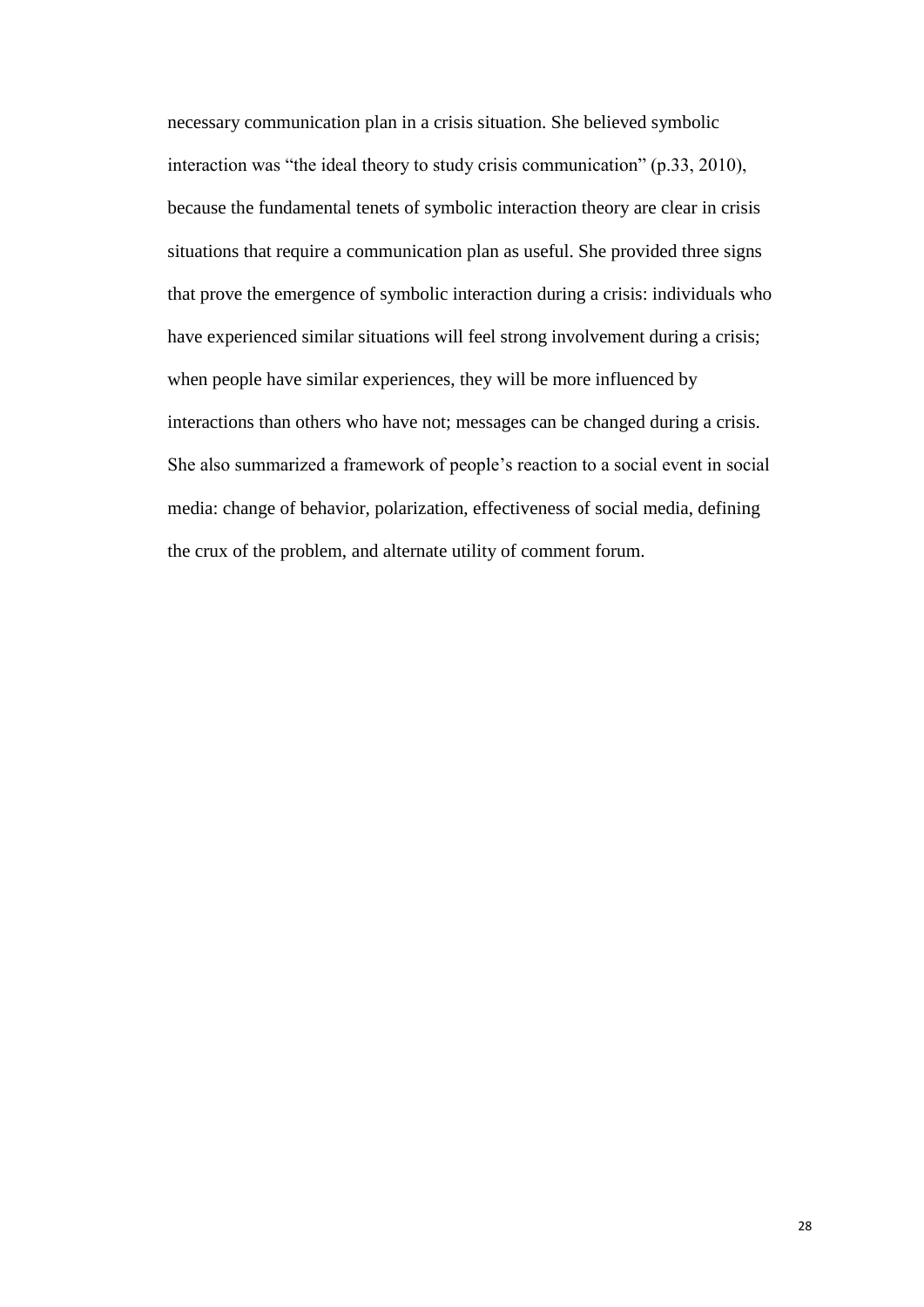# **Research Questions**

<span id="page-28-0"></span>This study sought to answer the following research questions:

RQ1. What was the online public's response to the Guo Meimei crisis as obtained from microblog posts?

RQ2.What public relations strategies were used by the Red Cross Society of China in response to the case involving Guo Meimei?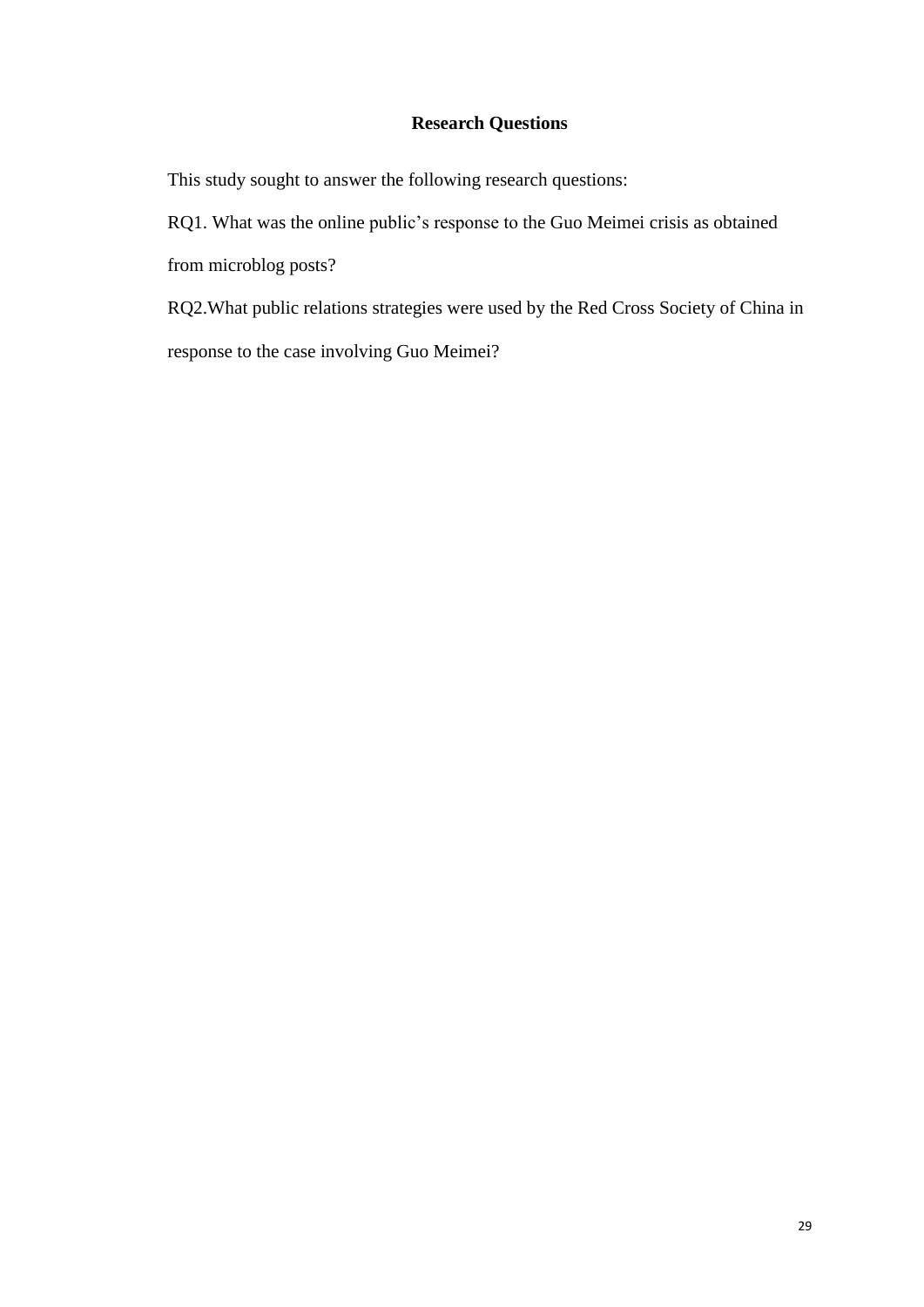## <span id="page-29-0"></span>**CHAPTER 3: METHODOLOGY**

## **Content Analysis**

<span id="page-29-1"></span>Content analyses provide both logical and statistical bases to help understand the process of how messages are created, and which can be seen as a methodological tool that bridges qualitative and quantitative research methods (Denzin & Lincoln, 2005). Content analysis was chosen for this study because, when coding the collected data into the defined units, the content analysis method allowed qualitative data to be countable. Therefore, qualitative data can be changed into quantitative data. For the purpose of understanding how microblogging works in a crisis situation, microblog posts related to the Guo Meimei event were analyzed.

Sina Weibo is a hybrid of Twitter and Facebook, and has dominated the Chinese microblogging market since 2009. According to Sina Weibo, users are allowed to post a 140-Chinese-characters limit text, images, sounds or videos. Users can also add posts to the writer's timeline, which is marked by "Follow," and post comments, pictures, or videos relating to the real time "Hot Topic;" When mentioning or talking to other people, users use "@Username" format, add [hashtags](http://en.wikipedia.org/wiki/Hashtag) with "#HashName#" format, follow other people to make his or her posts appear in users' own timeline,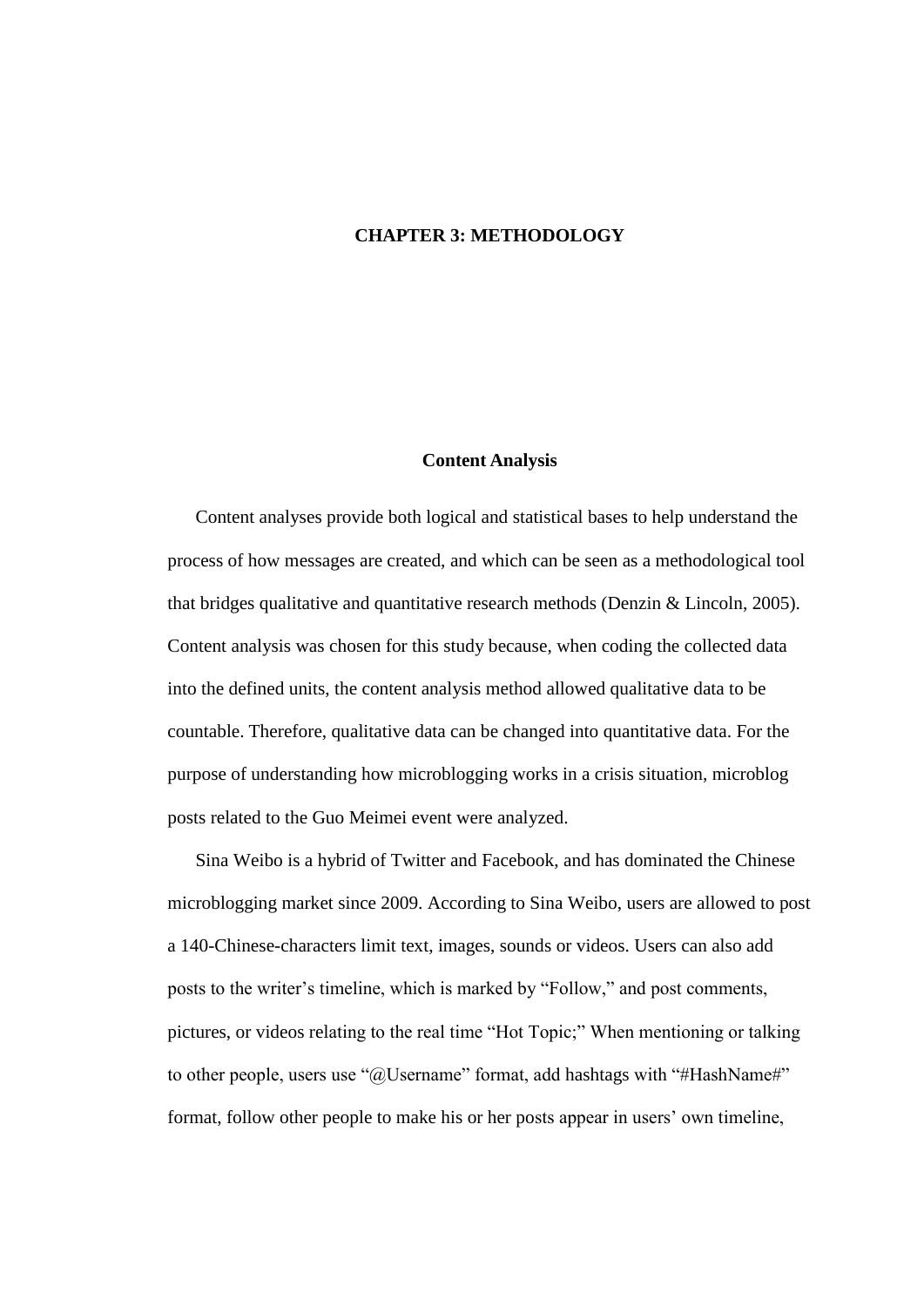re-post with "//@Username." "V certification" is Sina Weibo's unique marketing promotion strategy: users can upload personal information such as ID numbers to get verification if the user is a celebrity. Sina also provides many mobile platforms to access Sina Weibo, including [Android,](http://en.wikipedia.org/wiki/Android_(operating_system)) [Blackberry OS,](http://en.wikipedia.org/wiki/Blackberry_OS) [iOS,](http://en.wikipedia.org/wiki/IOS_(Apple)) [Symbian S60,](http://en.wikipedia.org/wiki/Symbian_S60) [Windows](http://en.wikipedia.org/wiki/Windows_Mobile)  [Mobile,](http://en.wikipedia.org/wiki/Windows_Mobile) and [Windows Phone](http://en.wikipedia.org/wiki/Windows_Phone) (Wikipedia, Sina Weibo, 2011).

## <span id="page-30-0"></span>*Table 3: A Piece of a Post on Sina Weibo*

| Grace严:捐等量再去买血~真是什么逻辑 <www@蛋蛋00: <wwwwww<br="">鱼的F猫笑看日起日落: //@陳老車:<mark>郭美美事</mark>件之後就已經曝光了, 所以我不再<br/>捐血了。</www@蛋蛋00:>                                                                |                                |
|-----------------------------------------------------------------------------------------------------------------------------------------------------------------------------------------|--------------------------------|
| @袁启聪 <sup>▼</sup> : 奶奶病了要输血,医院说,没有。赶紧翻出当年的几个献血证明,记<br>得当初捐血时的承诺: 家人有需要时,凭证可以优先免费用血。不料得知,这些证<br>都没用,现在要用血,必须要再去捐等里的血,然后再来花钱买血 <sup>020</sup> 先不说当初<br>的承诺,我最不能理解的,是这救命血是要免费送换高价买的资格,什么逻辑 |                                |
|                                                                                                                                                                                         | Forwarded                      |
| 来自 iPhone客户端<br>4月26日 21:14                                                                                                                                                             | 转发(1341)   评论(275)<br>Comments |
| 51分钟前——来自 新浪微博                                                                                                                                                                          | 收藏评论<br>转发                     |

*The table was taken from real time Sina Weibo, 4/26/2012.*

Based on research from Manis and Meltzer (1972), language is considered the main mechanism that plays an important role and impacts people's minds and selves. Soule (2010) used Manis and Meltzer's language theory to examine public reaction to a crisis in social media platform associated with the United Breaks Guitars crisis in 2009. The findings indicated that public's response to a crisis when using social media could be divided into five themes: "change of behavior, polarization, effectiveness of social media, defining the crux of the problem, and alternate utility of comment forum."(Soule, 2010, p. 35) Therefore, the first research question focused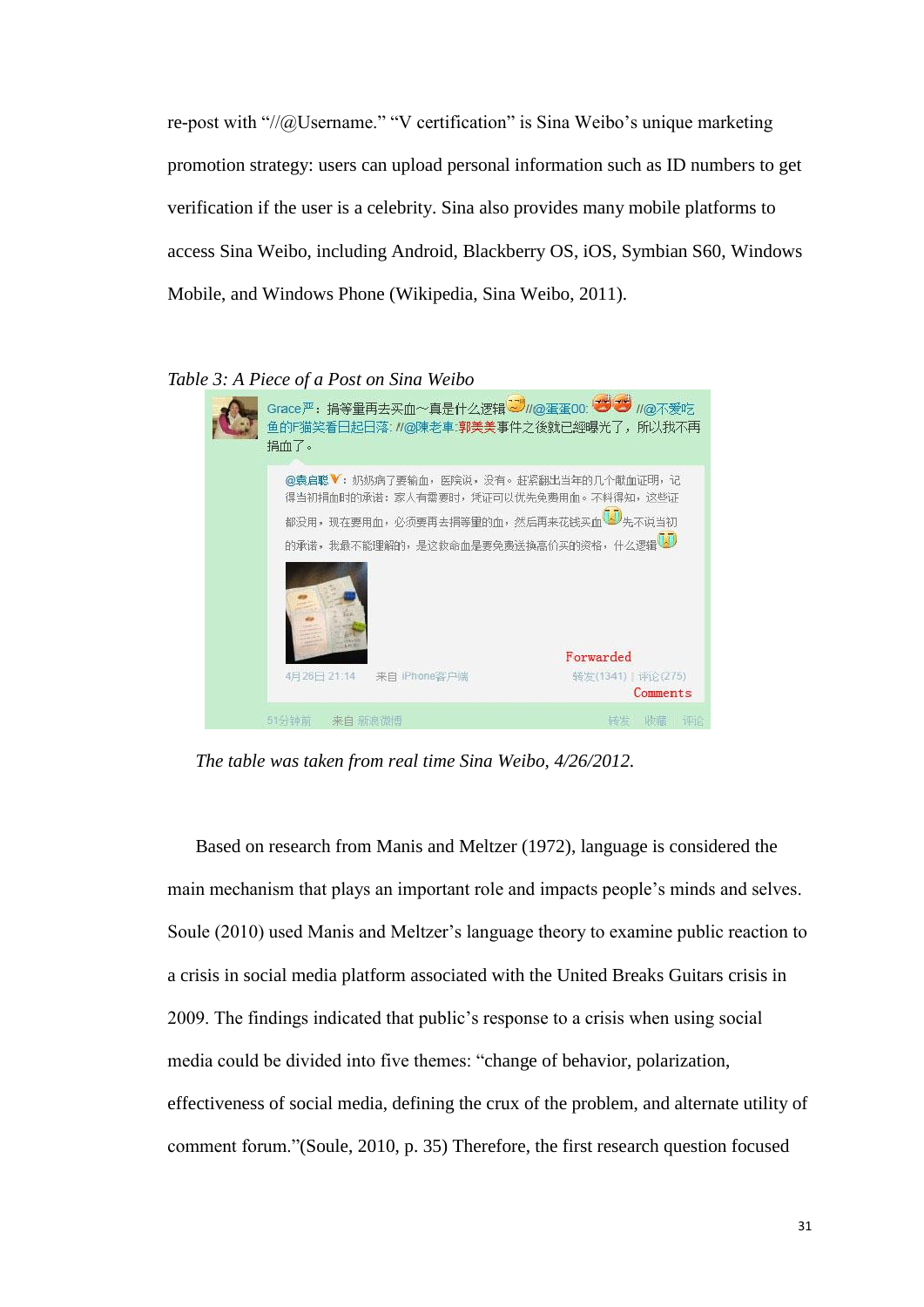on microblog users' language during a crisis. Based on Soule's research, the researcher applied Soule's framework to the Guo Meimei case. The researcher considered the significant special features of the Guo Meimei case and the differences between Chinese and American society.

To address these research questions, a content analysis of the users' reactions was conducted. The researcher examined the posts related to the crisis randomly. A sample size of 384 posts were calculated using Wimmer and Dominick's (2009) sample size calculator. The confidence level and confidence interval were 95% and five. The collection dates were based on the timeline of the crisis, from June 21, 2011 to July 14, 2011, one week after the last statement that the RCSC issued.

The researcher chose keywords "Guo Meimei," "Guo Meimei crisis," and "Chinese Red Cross" to search related posts during the crisis. The researcher harvested 1,167,735 "Guo Meimei" related posts, 186,719 "Guo Meimei crisis" posts, and 301,113 "Chinese Red Cross" posts, totaling 1,655,567 pieces of data.

The researcher randomly selected page ten to code. According to the percentage of the three keywords, the first 271 comments started from the tenth page using the keywords "Guo Meimei" were coded. The rest were done in the same manner, forty-three posts were taken from "Guo Meimei crisis," and seventy posts were chosen from "Chinese Red Cross."

The RCSC responded to this crisis on its Sina Weibo account, each post received millions of comments, and the researcher recorded all the posts that related to or alluded to the Guo Meimei event.

Two coders were employed in the coding process. Both were familiar with Sina Weibo and understood Chinese. When coding the related posts, the coders were able to analyze people's responses, which included text, pictures, and multimedia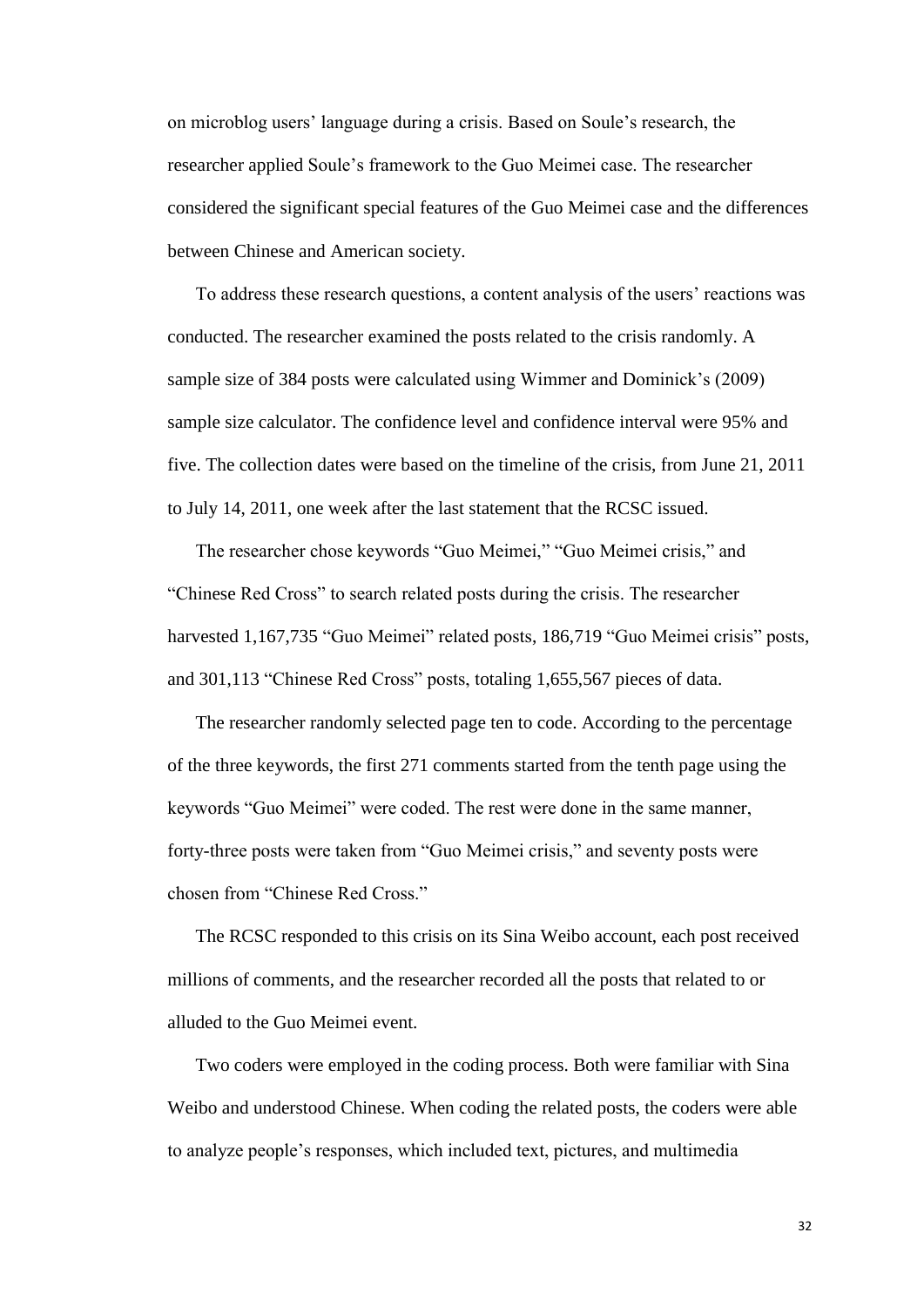information such as videos and songs. Some of the posts were original, and some were forwarded posts with new comments. People interacted with others by this "post and forwarded" process, and that is how symbolic interaction was observed.

The Holsti Inter-Coder Reliability formula was applied to evaluate the agreement of the two coders. The formula  $[PA_0=2A/(n_1+n_2)]$  was used, where " $PA_0$ " was the proportion agreement observed, equals reliability, "A" is equal to the number of agreements of the two coders' items, and "n1", "n2" are the coded items of the two coders (Neuendorf, 2002). The coders reached agreement on 94.53 percent of the codimg. After discussion the disputed microblogging posts were recoded and the two coders reached agreement.

The symbolic interaction theory, SCCT, and diffusion of innovation theory were used to distinguish the meanings of these comments. The content of these 384 posts identified themes into four main themes: general attitude, personal behavior, alternative actions, different perspectives to this event, and plus off-topic comments.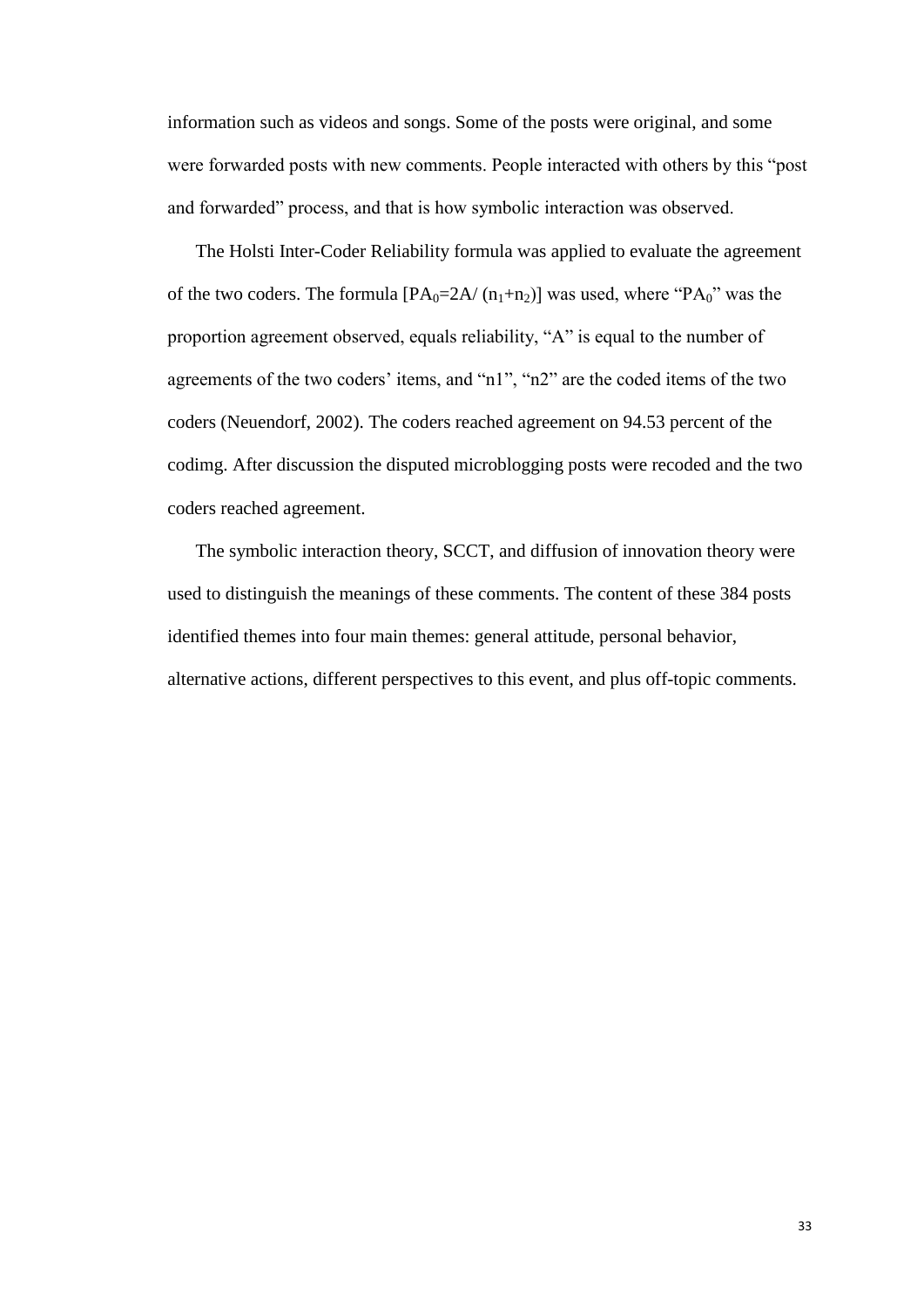# **CHAPTER 4: FINDINGS**

## <span id="page-33-0"></span>*RQ1*

The sample of 384 posts was sorted into five themes: general attitude, personal behavior, alternative actions, different perspectives to this event, and off-topic comments. The "tone of response" referred to the feeling of the individual toward the Guo Meimei event.

| Category                   | Description                        | $\%$ |
|----------------------------|------------------------------------|------|
| $N = 384$                  |                                    |      |
| General Attitude $(n=180)$ | Supportive of the Chinese          | 46.9 |
|                            | $Red Cross(n=1)$                   |      |
|                            | Supportive of the                  |      |
|                            | Philanthropy Industry $(n=8)$      |      |
|                            | Negative about the Chinese         |      |
|                            | Red $Cross(n=87)$                  |      |
|                            | Negative about Guo                 |      |
|                            | Meimei $(n=76)$                    |      |
|                            | Negative about the                 |      |
|                            | Philanthropy Industry $(n=8)$      |      |
| Personal Behavior(n=194)   | <b>Media Responsibility</b>        | 50.5 |
|                            | Especially involving               |      |
|                            | $CCTV(n=29)$                       |      |
|                            | <b>Shared Similar Negative</b>     |      |
|                            | Events $(n=37)$                    |      |
|                            | <b>Shared Other Scandals about</b> |      |
|                            | the Chinese Red $Cross(n=34)$      |      |

<span id="page-33-1"></span>*Table 4: The frequency of the four themes, off-topic comment and the tone.*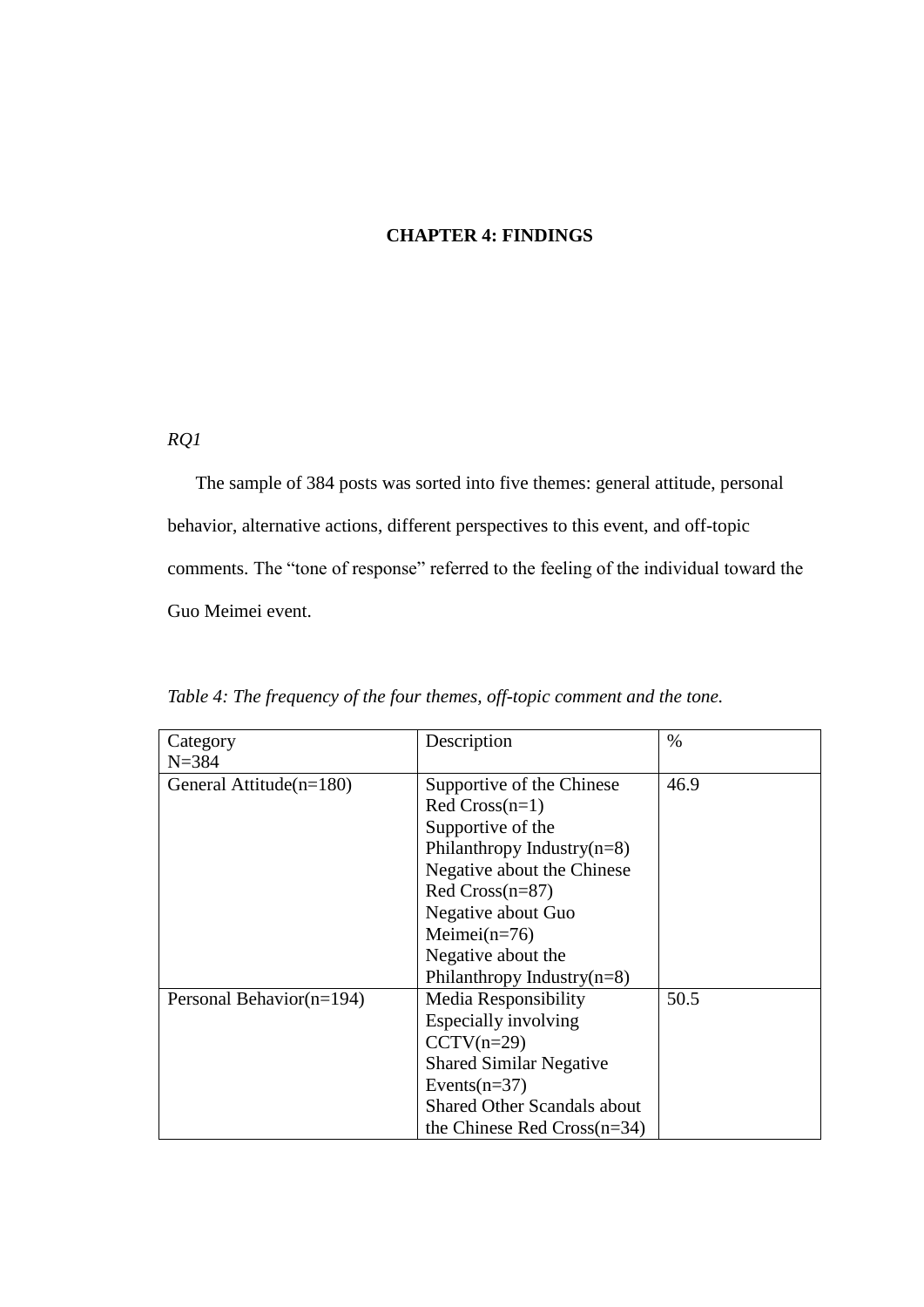|                               | <b>Shared Positive</b>          |      |
|-------------------------------|---------------------------------|------|
|                               | Examples $(n=15)$               |      |
|                               | Questions about the Chinese     |      |
|                               | Red $Cross(n=13)$               |      |
|                               | Questions about the             |      |
|                               | Government and Appeals for      |      |
|                               | More Attention $(n=20)$         |      |
|                               | Post News and outside           |      |
|                               | $Links(n=32)$                   |      |
|                               | Guo May Be Performing a         |      |
|                               | Public Stunt( $n=2$ )           |      |
|                               | Questions Guo's                 |      |
|                               | $Background(n=16)$              |      |
|                               | Public Rights $(n=5)$           |      |
| Alternative Actions $(n=73)$  | Lost Confidence and             | 19.0 |
|                               | Donation( $n=18$ )              |      |
|                               | Shame on the Chinese Red        |      |
|                               | $Cross(n=15)$                   |      |
|                               | <b>Suggesting Further</b>       |      |
|                               | Investigation( $n=19$ )         |      |
|                               | Considering Guo as a            |      |
|                               | "Hero" $(n=18)$                 |      |
|                               | <b>Effectiveness of Sina</b>    |      |
|                               | Weibo $(n=4)$                   |      |
| Different Perspectives to the | Failed Supervision(n=8)         | 0.03 |
| $event(n=12)$                 | <b>Political Institution</b>    |      |
|                               | Problem $(n=5)$                 |      |
|                               | Advice and Suggestions $(n=8)$  |      |
| Off topic Comments(n=39)      |                                 | 0.10 |
| Tone of                       | Sarcastic( $n=87$ )             |      |
| Microbloggings $(n=187)$      | Neutral $(n=6)$                 |      |
|                               | Expletive and critical $(n=94)$ |      |
|                               |                                 |      |

# **General Attitude.**

The "general attitude" theme showed users' attitudes toward Guo Meimei, the Chinese Red Cross, and the philanthropy industry. A majority of the posters objected to the Chinese Red Cross and Guo Meimei. Many people even created videos, songs, and poems to satirize both of them.

*Supportive of the Chinese Red Cross.* Only one post was supportive toward the Chinese Red Cross. This individual thought people were too intense in criticizing the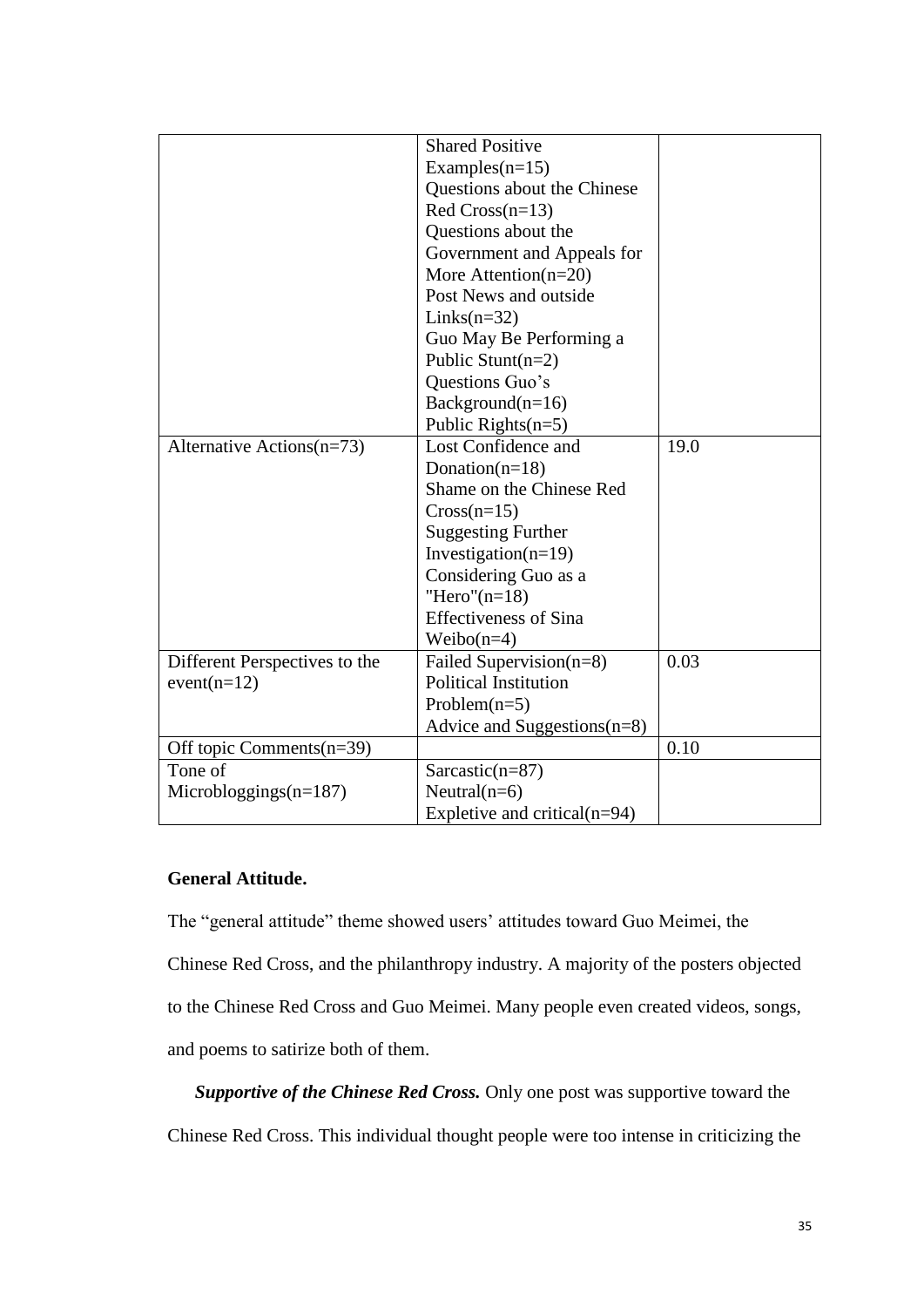Chinese Red Cross because it is a non-profit undertaking which claimed to benefit society. The post suggested people should be more rational rather than criticizing both parties.

*Supportive of the Philanthropy Industry.* Generally speaking, people who expressed this attitude toward the philanthropy industry also had a supportive view of the Chinese Red Cross. According to the coding, this group of people still trusted and sided with philanthropy, even though they held negative attitude about the Chinese Red Cross.

*Negative about the Chinese Red Cross.* A large number of negative comments and posts were directed toward the Chinese Red Cross. Users expressed their anger and disappointment about the Chinese Red Cross. Some of them claimed that they lost their confidence in the Chinese Red Cross, and even to the entire philanthropy industry.

*Negative about Guo Meimei.* For this theme, all the posts were blatantly critical of Guo Meimei. Users did not cover their disgust of and abhorrence for her, because they considered Guo an embezzler.

*Negative about the Philanthropy Industry.* For some individuals, Guo's event had successfully cast doubt on the entire philanthropic industry. They had doubts about other philanthropic organizations and said they had a problem with the financial disparity.

## **Personal Behavior**

Compared to other themes, personal behavior indicated what people used Sina Weibo to do. For example, people have posted questions about "who is Guo Meimei?" or "What is she doing with Chinese Red Cross?" Some used Sina Weibo to share more information they found, such as more of RCSC's financial problems.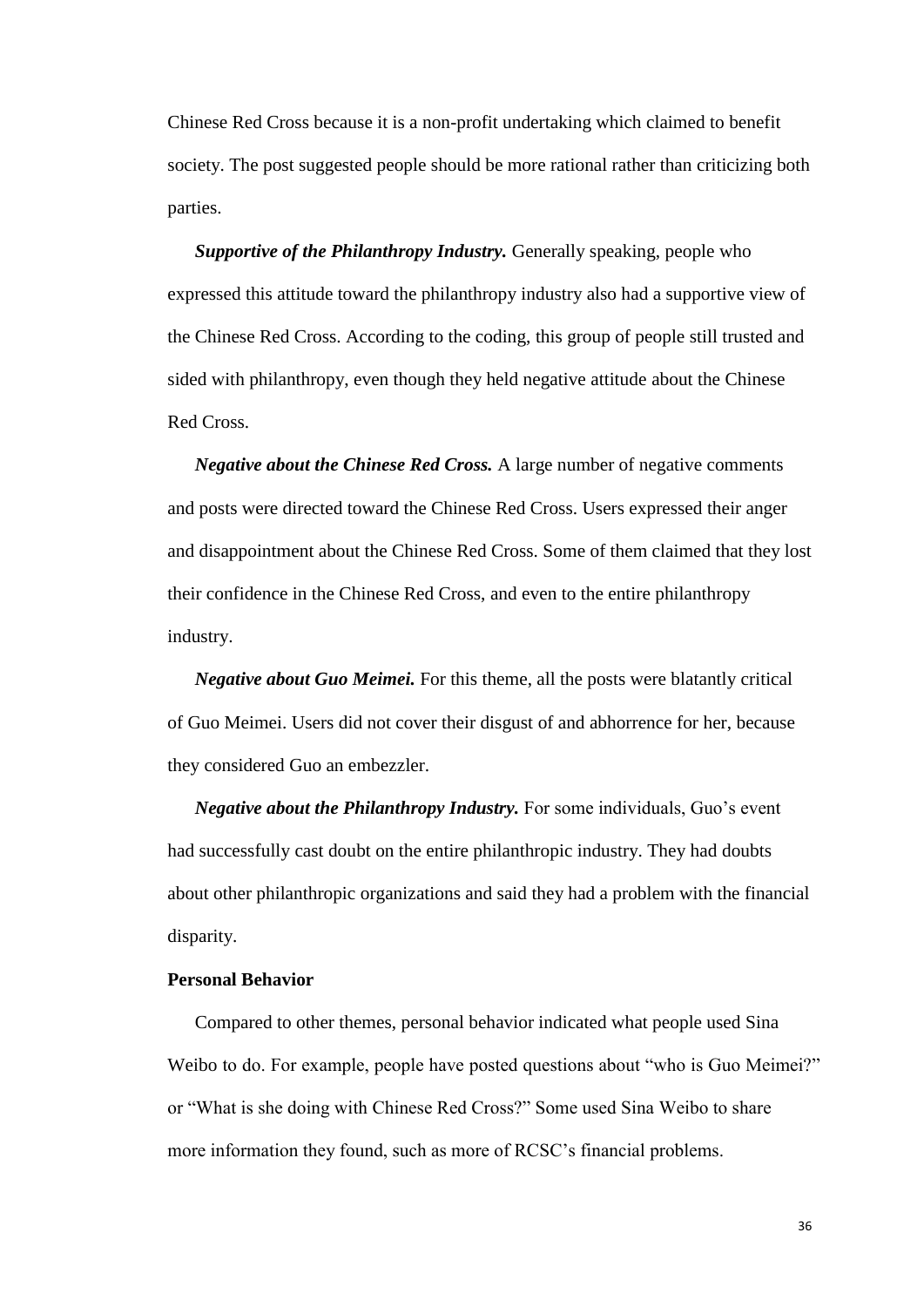*Media Responsibility Especially involving CCTV.* A group of individuals blamed media especially China Central Television (CCTV) for diverting the public's attention purposely from the Guo Meimei event to other news which they believed was unimportant. They asked for news media's continuous attention to the event so that it could be settled quickly.

*Shared Similar Negative Events.* Some people used Sina Weibo to share other stories; in this part these stories were other events of injustice that were similar to the Guo Meimei event.

**Shared Other Scandals about the Chinese Red Cross.** Users here exposed more RCSC scandals, their posts were filled with anger at the situation.

*Shared Positive Examples.* Users here shared some good examples about the RCSC, and even other governmental departments. Some of them hoped to arouse their sense of responsibility; the others only intend to humiliate Chinese Red Cross.

*Questions about Chinese Red Cross.* A few people said they expected the Chinese Red Cross to be held responsible for the Guo Meimei event. Their questions were more concentrated on questioning the China Red Cross's mode of operation and management of funds.

*Questions about the Government and appeals for more attention.* People were accused the government of lack of supervision over RCSC. Because of the closed relationship between the Chinese Red Cross and the government, many people thought the government should also be held responsible for Guo's scandal.

*Questions Guo's Background.* Questions arose immediately about who Guo Meimei really was. People were eager to know her relationship with the Chinese Red Cross, where her money came from, and what her mother's job was.

*Guo May Be Performing a Publicity Stunt.* Two comments cast doubt about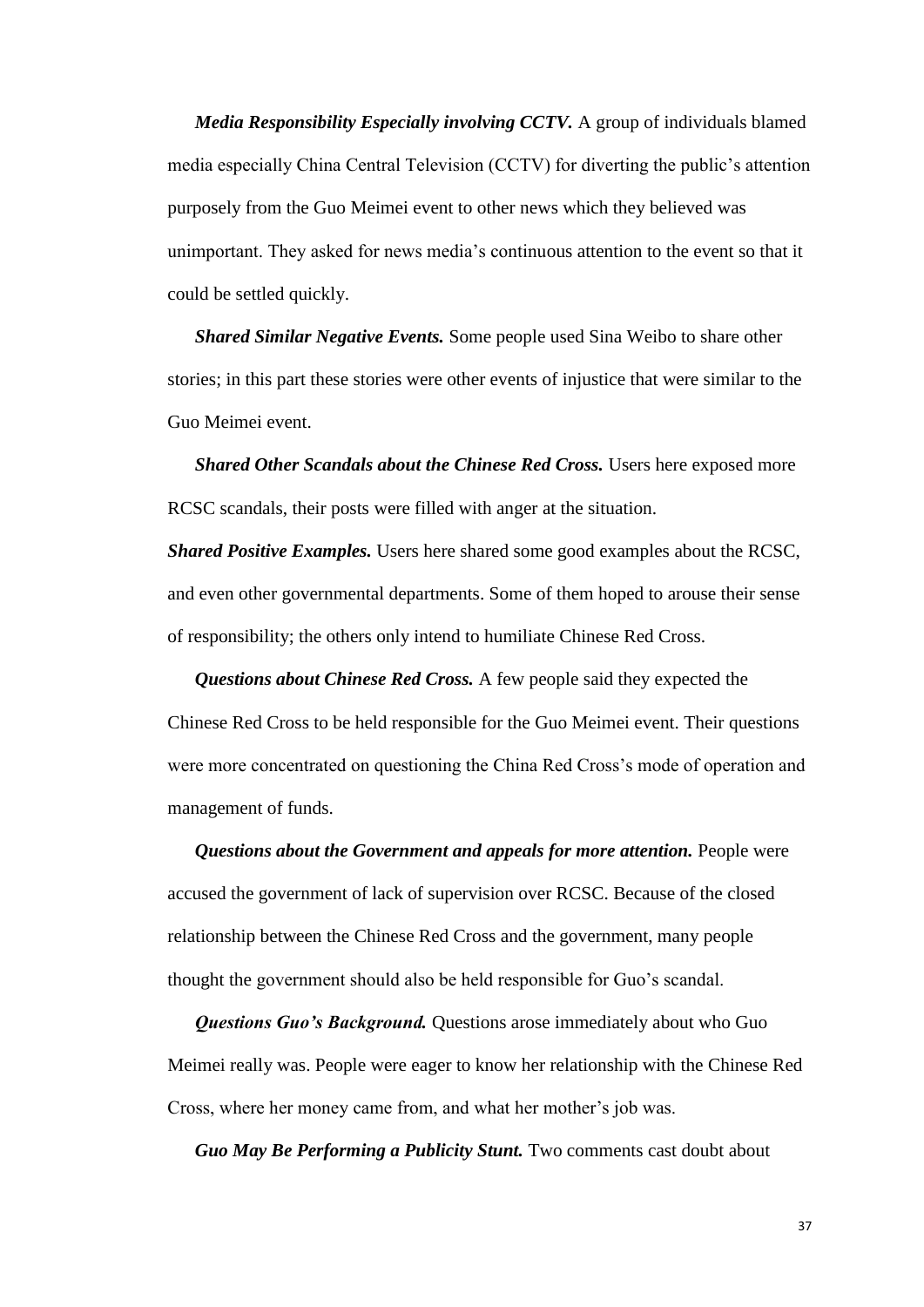Guo's purpose for being a well-known microblogger. According to Sina Weibo's current information about Guo's identity, these two users said they believed the whole event was a publicity stunt, and the Chinese Red Cross had been used as a stepping-stone.

*Public Rights.* A few individuals posted comments asking for public rights. These posts mainly demanded their right to understand where Chinese Red Cross funds went.

*Post News and Outside Links.* Some individuals used Sina Weibo as a place to share some outside information, such as comments on media programs, links to other news media, critics' blogs, or progress in resulting the event.

*Discussing Effectiveness of Weibo.* Four posts claimed that, with the help of social media sites like Weibo, people can find and expose serious issues, making them public. One of these comments discussed how this crisis had damaged the Chinese Red Cross's reputation by citing the great numbers of re-posts of the RCSC's official microblogs.

## **Alternative Actions**

This theme included statements or appeals to Sina Weibo's users to change behaviors or take action in regard to Chinese Red Cross. For example, some people claimed that they would never donate money to Chinese Red Cross again. Others called on the government to supervise more stringently.

*Lost Confidence in Chinese Red Cross and Will Not Donate in Future.* These were the worst comments about RCSC. The comments proclaimed that the Guo Meimei event could convince someone never to donate again. Many posts like this not only stated personal opinions, but also encouraged others to "boycott" the Chinese Red Cross and promise to spread the word, "I will never donate to Chinese Red Cross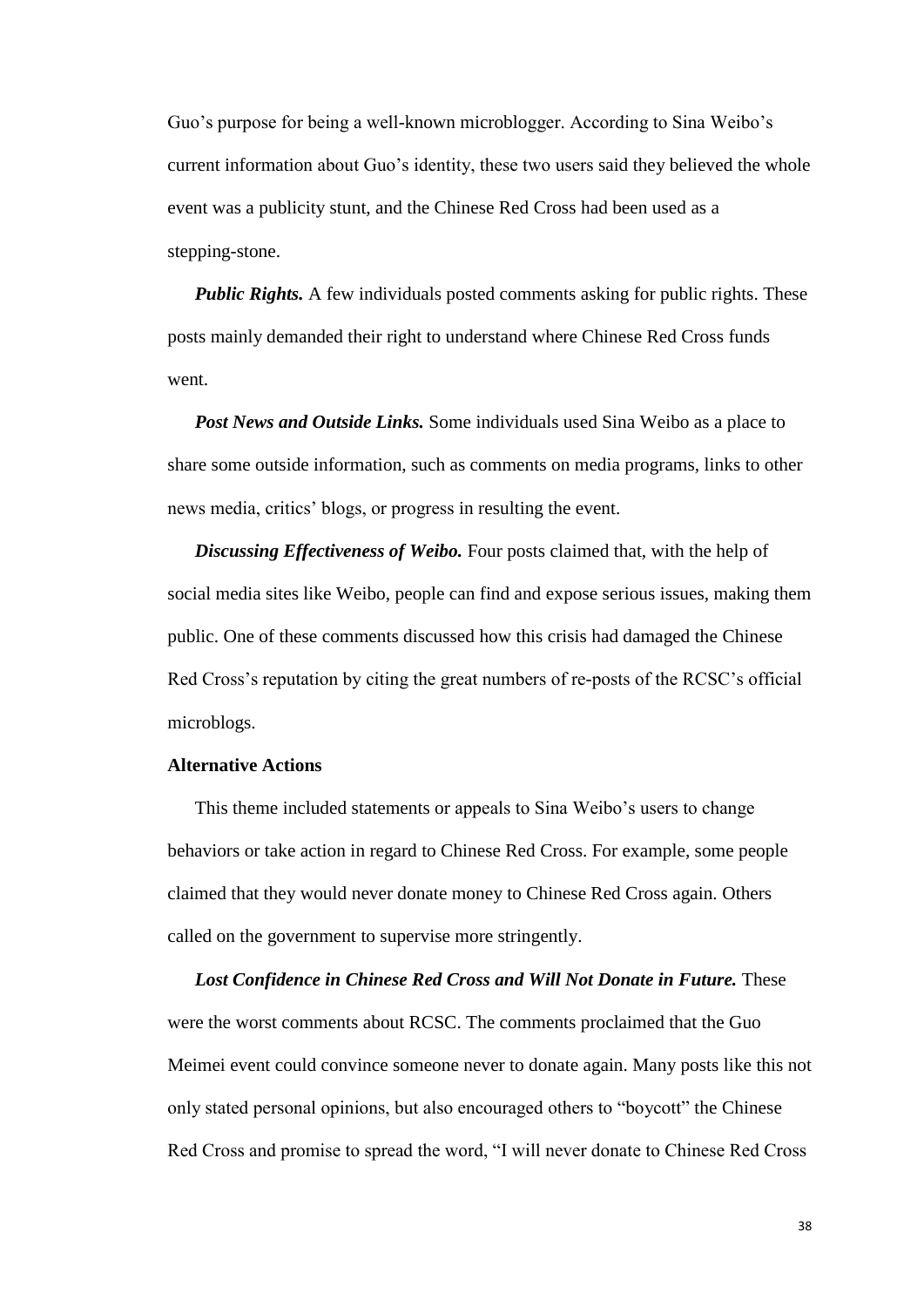anymore!" and "People who still donate money to them are foolish and flush their money away."

*Shame on the Chinese Red Cross*. These were some abusive comments about the Chinese Red Cross. These posters thought Chinese Red Cross was the shame of the whole country and this event was certainly a stain on the conscience of the Chinese Red Cross.

*Suggesting Further Investigation.* This group of people expressed a demand for truth. They suggested the government should intervene and investigate further, especially in financial details and flow of capital, and that the Chinese Red Cross must issue the results of the investigation to the public.

*Considering Guo as a "Hero.*" An interesting observation was that some people said they considered Guo Meimei as a kind of "hero" for her unintentional microblogging that brought the dark side of Chinese Red Cross to light. They hoped for more "Guo Meimei" posts. These posts mainly pointed out willingness to expose "key figures."

## **Different Perspectives on the Event.**

*Failed supervision.* Some people believed that the Guo Meimei event just revealed the defects of the Chinese Red Cross's self-supervision and the failure of government regulation.

*Political Institution Problem.* Many people commented on politics, for example, discussing the rationality of the current Chinese philanthropic system and management of Chinese government. They believe an institutional innovation is needed and that government institutions should be more just and more transparent, not only the Chinese Red Cross, but all governmental institutions.

*Advice and Suggestions.* Some people gave suggestions and advice for the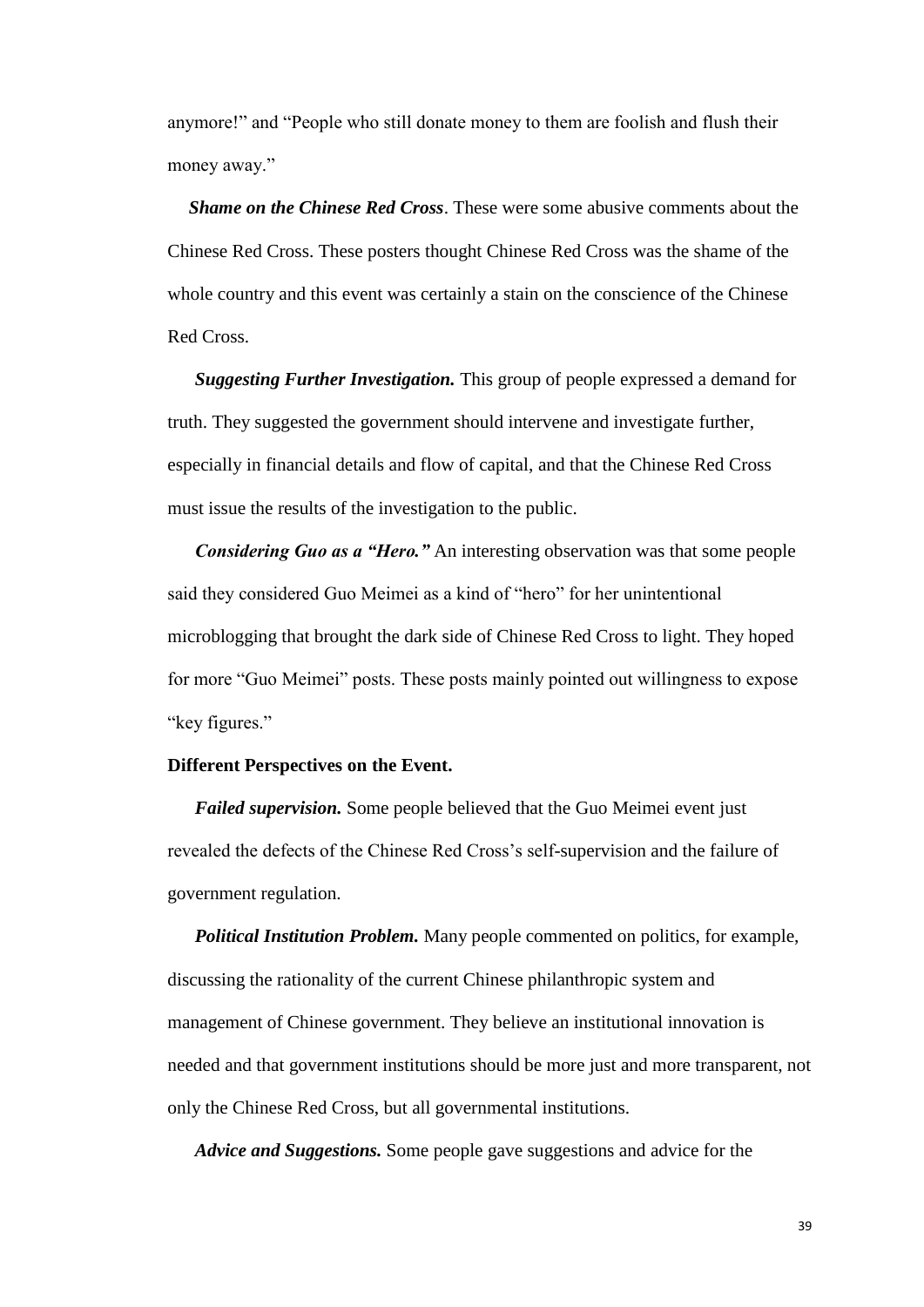Chinese Red Cross to help with the current situation. They posted "what Chinese Red Cross should do" and included implications for future.

#### **Off-topic Comments**

In this section, users' posts were not directly related to the Guo Meimei event, but these posts can be summarized. For example, a girl talked about Guo's luxury handbags with her friend. She said she has never heard of those luxury brands before, but because of Guo Meimei, she knew them now. She thought because of the scandal, those luxury brands were promoted and more accessible to the public.

## **Tone of Microblogs**

Because the Guo Meimei event dealt with some of the most sensitive issues in Chinese society, people were very emotional and sentimental. This was very clear to see from the posts, especially when people were talking about Guo Meimei and the Chinese Red Cross. Most people expressed their feelings by using some extreme words, such as "Guo Meimei should go to hell," or "Chinese Red Cross is like an abscess; that Guo Meimei event is just a drop of pus extruded from the abscess." There were people who did not participate in the abuse, but the tone of most of these comments about the Chinese Red Cross and Guo Meimei were extremely negative.

#### **Sarcasic**

Those posts clearly had negative tones; 87 posts included negative responses about the Chinese Red Cross or Guo Meimei. Usually they did not criticize directly but wrote doggerels, made videos or songs, or kuso. One of the most forwarded posts was named "Shameless" and was a selection of music television created by user luke6. His song represented most people's feelings toward Guo Meimei and the Chinese Red Cross.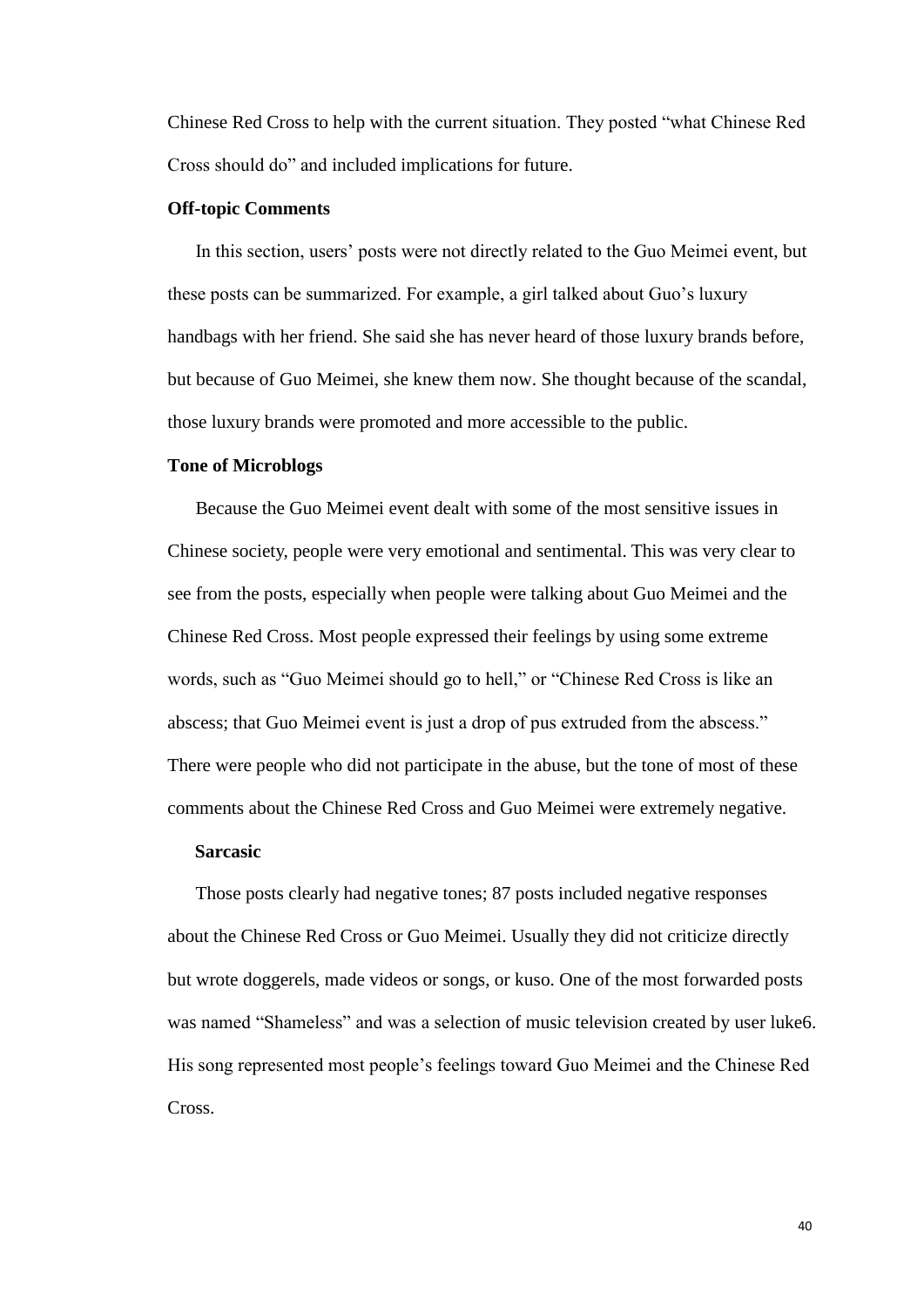#### **Neutral**

Only six posts demonstrated a neutral tone about the Guo Meimei event. These people were neither supportive nor negative toward Guo Meimei and the Chinese Red Cross. They encouraged the public to think about this event in a rational way. They provided some further questions about transparency in the philanthropy industry and commented on flaunted wealth and hate for the rich, the relationships between corruption and the government officials, and human flesh search and network tyranny. Human flesh search is "a primarily [Chinese](http://en.wikipedia.org/wiki/China) [Internet phenomenon](http://en.wikipedia.org/wiki/Internet_phenomenon) of massive researching using Internet media such as [blogs](http://en.wikipedia.org/wiki/Blog) and [forums.](http://en.wikipedia.org/wiki/Internet_forum) It has generally been stigmatized as being for the purpose of identifying and exposing individuals to [public](http://en.wikipedia.org/wiki/Public_humiliation)  [humiliation.](http://en.wikipedia.org/wiki/Public_humiliation)" (Wikipedia, Human flesh search, 2012)

## **Expletive and Critical**

More than half the people (94) using Sina Weibo directly expressed their anger. They were free to present their anger and disappointment by using Sina Weibo. Most of them used very strong expletives to convey their feelings, such as "Fuck Guo Meimei/Chinese Red Cross!" and "What the hell is the Chinese Red Cross doing?" *RQ2* 

After the crisis broke, the Chinese Red Cross issued statements attempting to clarify the situation. The key leaders of the Chinese Red Cross also conducted interviews to explain they had no relationship with Guo Meimei, but these strategies didn't work. Public outrage became more and more serious. It became clear that the sincerity of Chinese Red Cross was not enough. The crisis occurred on June  $21<sup>th</sup>$ , and one day later the RCSC released their first announcement, taking a tough stance denying any relationship with Guo and giving no further explanation. The China Red Cross did not realize that the nature of the event was very serious and would raise so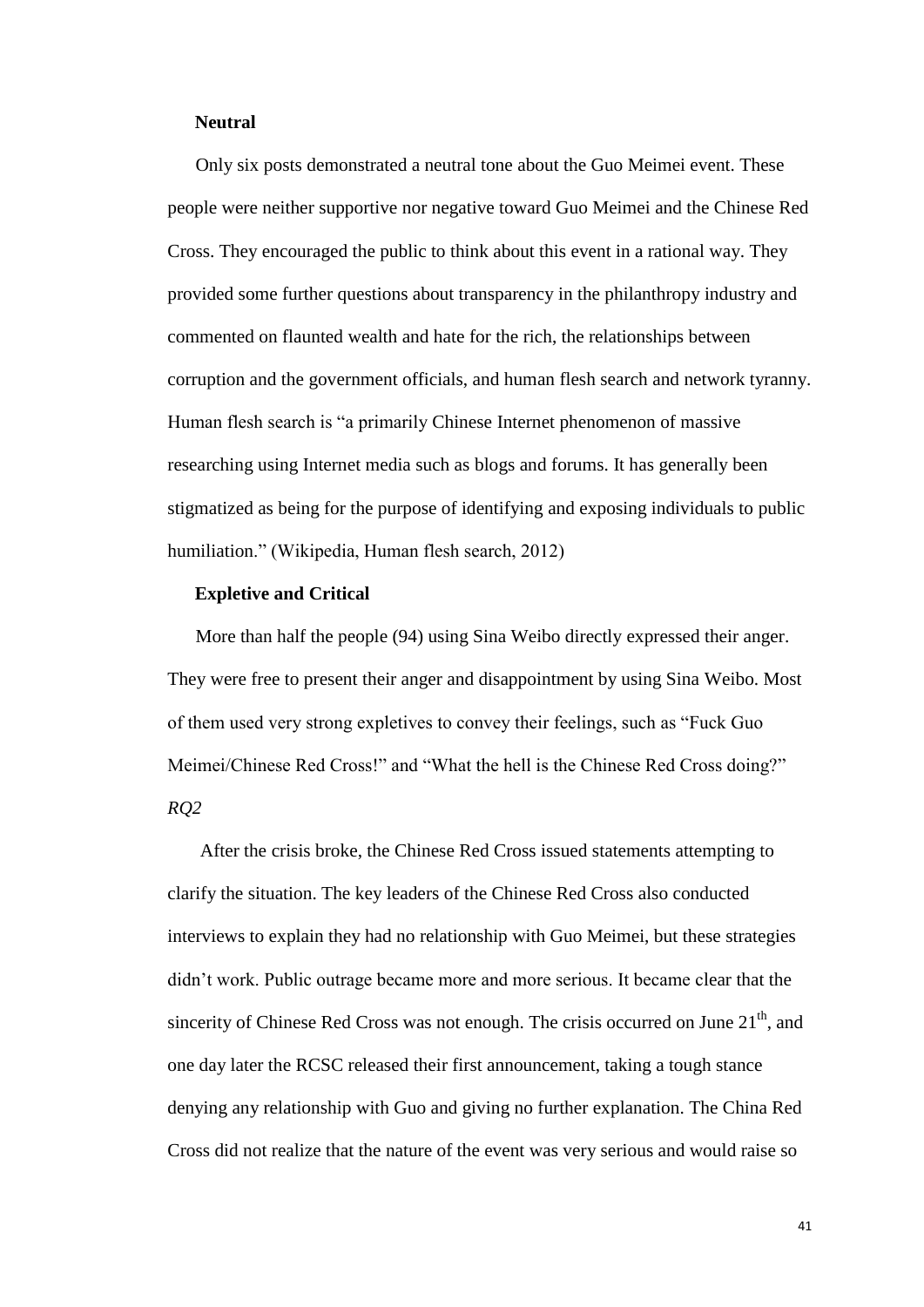much public anger. Coombs (2007) said that when responding to a crisis initially, practitioners should be quick, be accurate, and be consistent. However, the China Red Cross failed to check these factors carefully and failed to follow them.

 Following Coombs's crisis stages (2007), the process of the Guo Meimei crisis could be divided into three stages: initial, burst, and post. The crisis happened on June 21 and quickly attracted the public's attention. On June 22, the Chinese Red Cross issued their first public statement claiming that they did not have a relationship with Guo Meimei. They also said the Red Cross reserved the right to prosecute the responsible parties.

On June  $24<sup>th</sup>$ , they issued a second statement saying they had no relationship with Guo Meimei and they had reported this case to Beijing Police. This area can be seen as the initial time of the crisis. An analysis of the Chinese Red Cross's statements indicates clearly that they adopted the denial crisis response strategy. Their report to the police was meant to clarify the relationship with Guo; here the scapegoat strategy was used. The RCSC wanted to persuade the public to blame Guo Meimei instead of taking blame themselves.

 However, two simple and insincere statements aroused serious public anger. The public continued to question Chinese Red Cross and this generated numerous mass media reports. Under public pressure, on July 4, the Chinese Red Cross opened an official microblog in Sina Weibo and posted its first four posts:

1. "International Red Cross Movement originated in the field ambulance. Henry Dunant, a Swiss, is the founder of the movement. On June  $24<sup>th</sup>$ , 1859, the Austrian army fought against Sardinia (one of the Italian states) in northern Italy. More than 30 million soldiers were involved, and the war was extremely tragic. Henry Dunant mobilized local residents to treat numerous wounded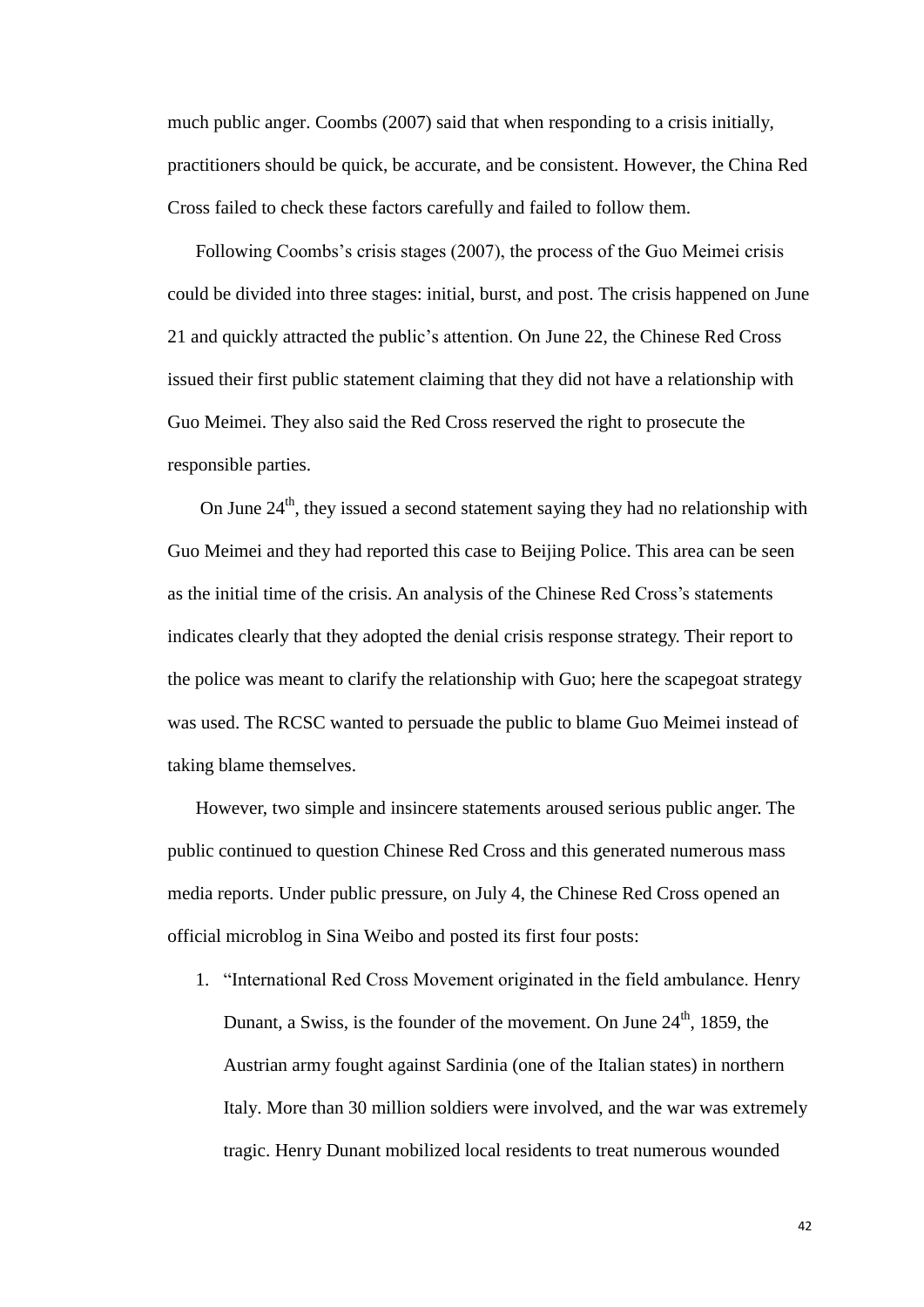soldiers indiscriminately no matter where they were from."

- 2. "Driven by Henry Dunant's recommendations, the International Wound Committee was founded in 1863, which marked the birth of the International Red Cross. The International Red Cross has evolved into the oldest and largest global humanitarian movement and has 186 members since it was founded."
- 3. "Red Cross Society of China was founded in 1904. In January 1912, Red Cross Society of China was recognized by the International Committee of the Red Cross officially, and joined the International Federation of Red Cross and Red Crescent Societies in 1919. After the founding of People's Republic of China, the Chinese Red Cross was restructured and admitted as the sole legitimate national Red Cross in China in 1952."
- 4. "China Red Cross Society Secretary-General, Wang Rupeng answers public's question: http://blog.sina.com.cn/s/blog\_51018c580100s8rd.html."

On the same day the last microblog was posted, comments reached more than 2,000, and the post was forwarded more than 1,000 times. However, the comments after each microblogging were almost all negative. (Wang, 2011)

|                | Time   | Content                                                              |
|----------------|--------|----------------------------------------------------------------------|
|                | July 4 | International Red Cross Movement originated in the field ambulance.  |
|                | 19:25  | Henry Dunant, a Swiss, was the founder of the movement. On June      |
|                |        | $24th$ , 1859, the Austrian army fought against Sardinia (one of the |
|                |        | Italian states) in north Italy, more than 30 million soldiers were   |
|                |        | involved, and the war was extremely tragic. Henry Dunant mobilized   |
|                |        | local residents to treat numerous wounded soldiers indiscriminately  |
|                |        | no matter where they were from                                       |
| $\overline{2}$ | July 4 | Driven by Henry Dunant's recommendations, the International          |
|                | 19:26  | Wound Committee was founded in 1863, which marked the birth of       |
|                |        | the International Red Cross. The International Red Cross has evolved |
|                |        | into the oldest and largest global humanitarian movement. It has 186 |

<span id="page-42-0"></span> *Table 5: The Sina Weibo posts from Red Cross Society of China Related to the Guo Meimei Case, 2011*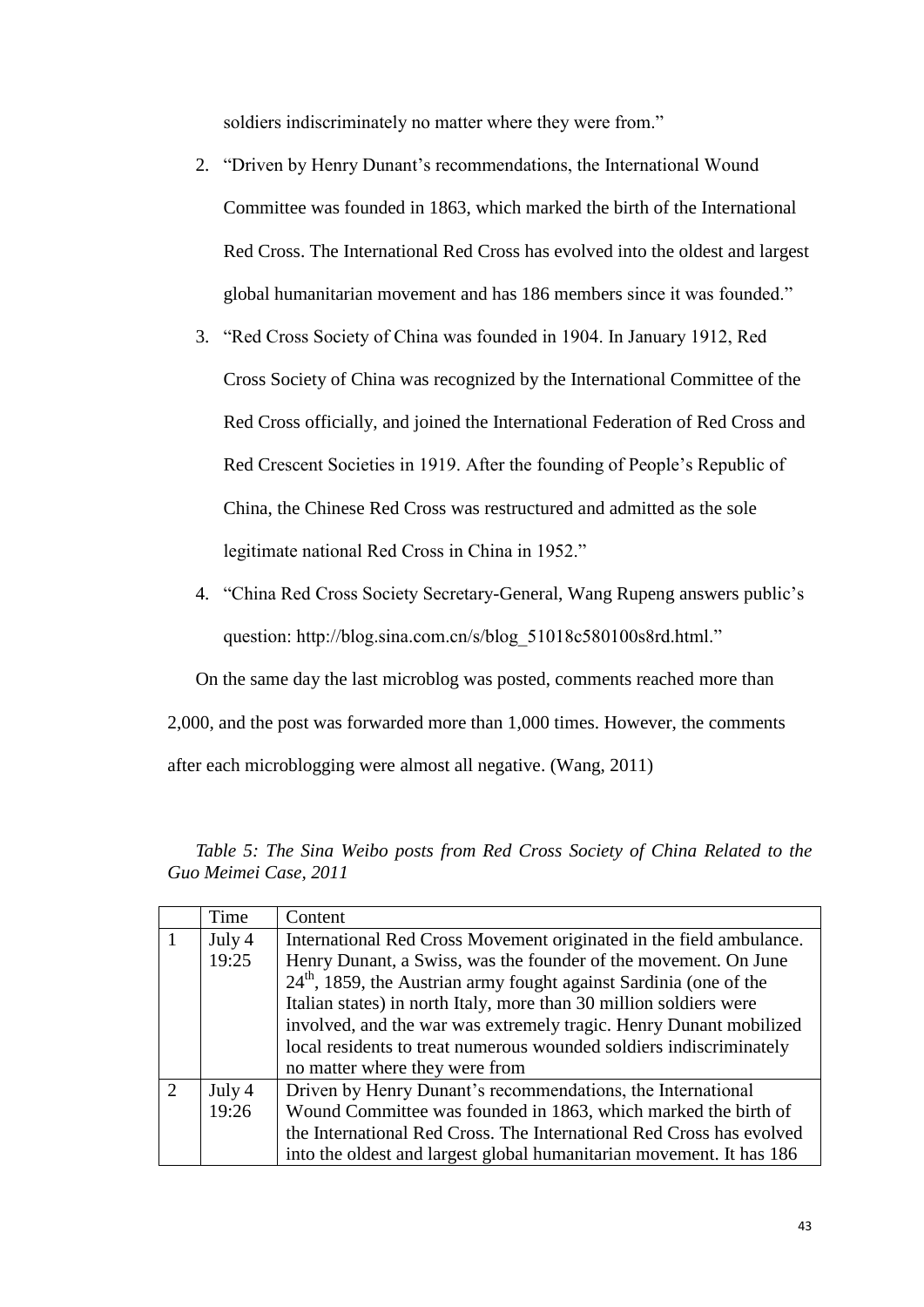|                |         | members.                                                               |
|----------------|---------|------------------------------------------------------------------------|
| 3              | July 4  | Red Cross Society of China was founded in 1904. In January 1912,       |
|                | 19:28   | Red Cross Society of China was recognized by the International         |
|                |         | Committee of the Red Cross officially, and joined the International    |
|                |         | Federation of Red Cross and Red Crescent Societies in 1919. After      |
|                |         | the founding of People's Republic of China, the Chinese Red Cross      |
|                |         | was restructured and admitted as the sole legitimate national Red      |
|                |         | Cross in China in 1952.                                                |
| $\overline{4}$ | July 4  | China Red Cross Society Secretary-General, Wang Rupeng answered        |
|                | 19:28   | publics question:                                                      |
|                |         | http://blog.sina.com.cn/s/blog_51018c580100s8rd.html.                  |
| 5              | July 6  | The Chinese Red Cross official microblog has been formally             |
|                | 17:03   | launched. We are very welcome your attention and communication.        |
|                |         | We will take a more open mind to listen to your comments and           |
|                |         | suggestions.                                                           |
| 6              | July 6  | We sincerely thank you for your care and supervision; we hope to       |
|                | 17:06   | continue to have your support and trust in future. We will be cautious |
|                |         | and pragmatic, continuing to carry forward the humanitarian spirit,    |
|                |         | committed to the protection of human life and health, passing love     |
|                |         | and money to the most needy people.                                    |
| $\tau$         | July 6  | In order to implement the central requirements on clean government,    |
|                | 17:38   | on July 6, the Red Cross Society of China held the Independent         |
|                |         | Commission Against Work Conference of National Red Cross system        |
|                |         | in Beijing. They met the requirements of the National Red Cross        |
|                |         | system and to further strengthening good governance, building          |
|                |         | systems to ensure openness and transparency of the Red Cross work,     |
|                |         | and promote the healthy development of the China Red Cross.            |
|                |         | http://www.redcross.org.cn/zx/yw/201107/t20110706_42673.html           |
| 8              | July 7  | The National Audit Working Group Business Systems has been             |
|                | 10:53   | stationed in the Red Cross audit. We will promptly to notify the audit |
|                |         | results when it comes out.                                             |
| 9              | July 7  | Honest work for the National Red Cross Conference was held in          |
|                | 10:56   | Beijing on July 6, 2011. Hua Jianmin, the vice chairman of the         |
|                |         | National People's Conference Standing Committee and the president      |
|                |         | of Chinese Red Cross, pointed out that honesty and uprightness is the  |
|                |         | lifeblood of the Red Cross Society. The China Red Cross should be      |
|                |         | held in a serious manner, with the strict requirements, strict system  |
|                |         | and discipline to do the future work.                                  |
| 10             | July 7  | On July 7, the Chinese Red Cross promised the public to keep donated   |
|                | 21:41   | funds and materials open, keep financial management transparent, use   |
|                |         | open bidding, and keep the distribution and use of funding open.       |
|                |         | http://www.redcross.org.cn/zx/yw/201107/t20110707_42677.html           |
| 11             | July 7  | Beijing police announced that Guo Meimei is not directly associated    |
|                | 21:56   | with the Red Cross Society of China.                                   |
|                |         | http://www.bj.xinhuanet.com/bjpd_sdzx/2011-07/07/content_2318801       |
|                |         | 6.htm                                                                  |
| 12             | July 15 | China Bone Marrow Bank: Free for patients type retrieve, without any   |
|                | 15:09   | collecting fee. http://society.people.com.cn/GB/1062/15160179.html     |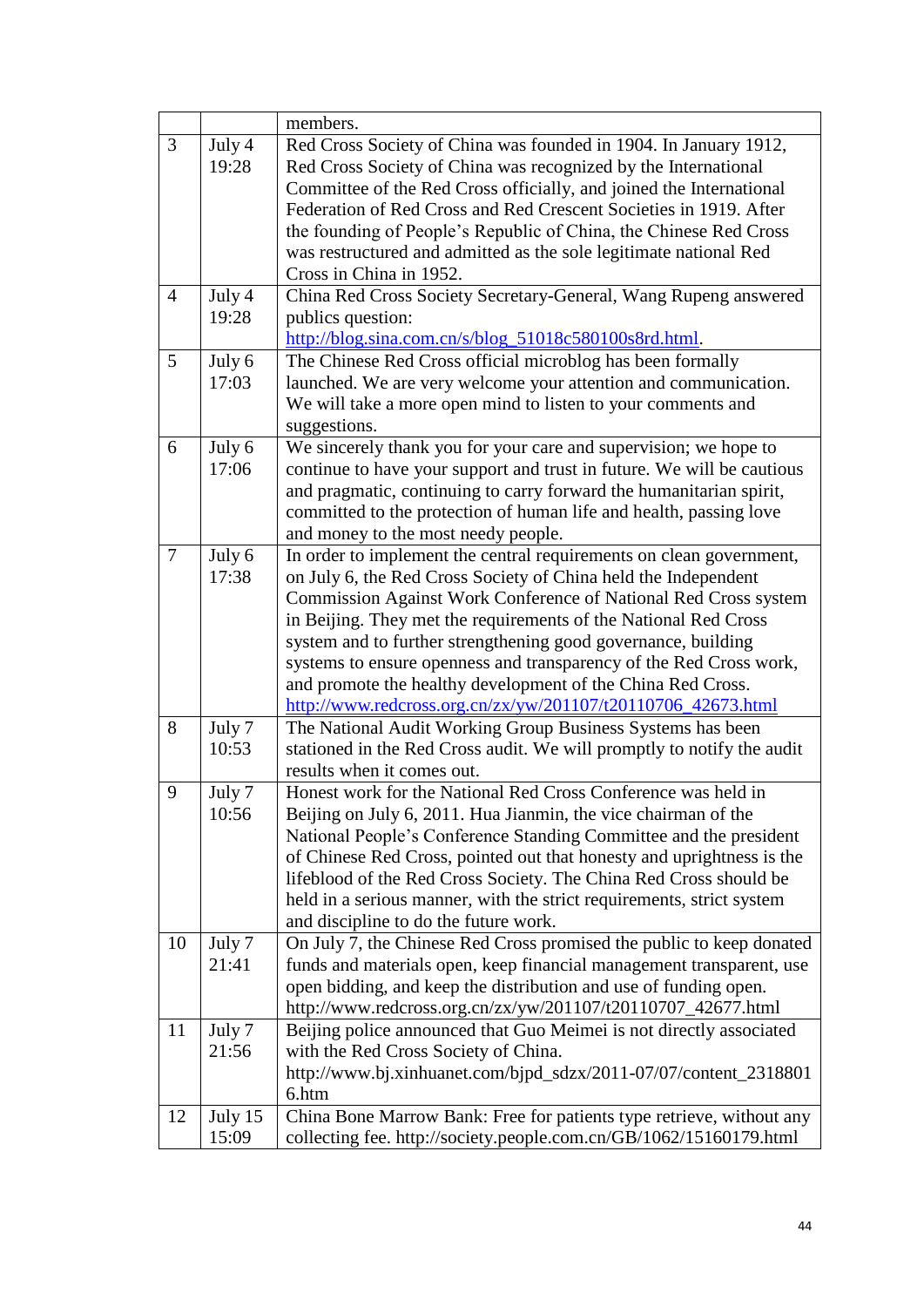|       | 13 July 15   How much is a harmonic scalpel?               |
|-------|------------------------------------------------------------|
| 15:10 | $\vert$ http://society.people.com.cn/GB/1062/15160199.html |

Coombs developed three crisis response strategies that comprised his final three propositions: deny, diminish and rebuild. The goal of these strategies was to "shape attributions of the crisis, change perceptions for the organization in crisis and reduce the negative affect generated by the crisis" (Coombs, 2007, p. 171). When an organization is involved in an accident, crisis managers should use the diminish strategy; in a preventable situation they should use the rebuilding strategy.

The Chinese Red Cross began to use microblogging as their main tool to manage the crisis, on July  $4<sup>th</sup>$  the crisis process entered into the second phase - burst. Their first three posts were about the history and background of the Chinese Red Cross, until the fourth one, which was finally related to the topic. The Chinese Red Cross used the diminish strategy with the goal of minimizing image damage. They tried to establish an authoritative, trustable, and positive image in their first three microblogs, and then provided an outside link to the blog of the president of the Chinese Red Cross, Wang Rupeng, in the fourth post.

Rupeng's blog was a collection of most of the public's questions and the corresponding the information they wanted. These explanations carried forward the spirit of their statements in the initial phase, continuing the denial of any relationship with Guo and focusing on talking about the importance and the meaning of the Chinese Red Cross. Rupeng applied the justification strategy to describe the Chinese Red Cross as meaningful. He did admit there was actually a lack of openness in their work, but he believed that was a kind of social emotional venting.

From here, Rupeng used the excuse strategy to absolve the responsibility of the Chinese Red Cross. He implied the whole event was just an outlet for the Chinese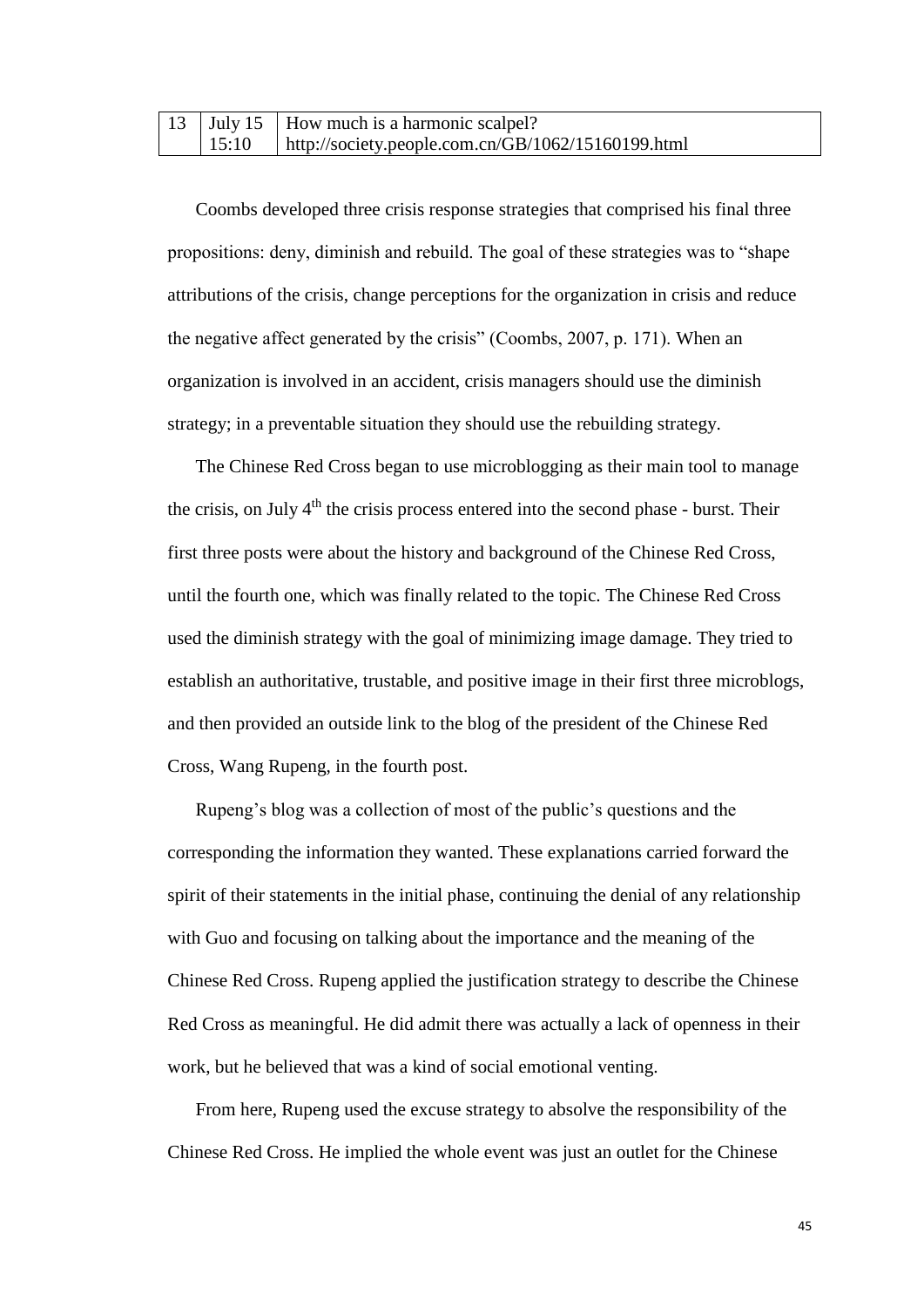people to communicate their mood to the society, although it was unfortunate that the RCSC was the outlet in this case. This microblogging received more than 235,000 comments and was forwarded more than 42,000 times, but most of these comments were abusive. Users replied with a the word "呸," which means detested and contempt, as their response to the Chinese Red Cross's explanation.

 Microblog post numbers five to 13 used the rebuild strategy. The numbers five and six microblog posts focused on using the justification strategy. The Chinese Red Cross projected their core image on philanthropy and humanity, trying to show their concern for the public. Numbers seven to 13 were event updates. The Chinese Red Cross kept answering the public's new questions. These microblog posts applied the excuse strategy.

## **Discussion**

## **The role of Sina Weibo in the Guo Meimei crisis**

<span id="page-45-0"></span>In the data collection phase, a total of 384 microblog posts were coded and categorized into four themes: general attitude, personal behavior, alternative actions, different perspectives of the event, plus off-topic comments. Each of these themes represents one meaning that was associated with the Guo Meimei event. The results indicated that the two main themes of people's posts are their general attitude toward this event and personal behavior, such as providing contextual information, or reporting of detailed facts. The results examined the nature of language during a crisis; it also supported Soule's five themes and further updated them to four themes related to the Chinese public.

The first theme, general attitude, revealed people's attitudes toward the Guo Meimei event. In this part, 95% of the posts contained negative statements, 48.33% of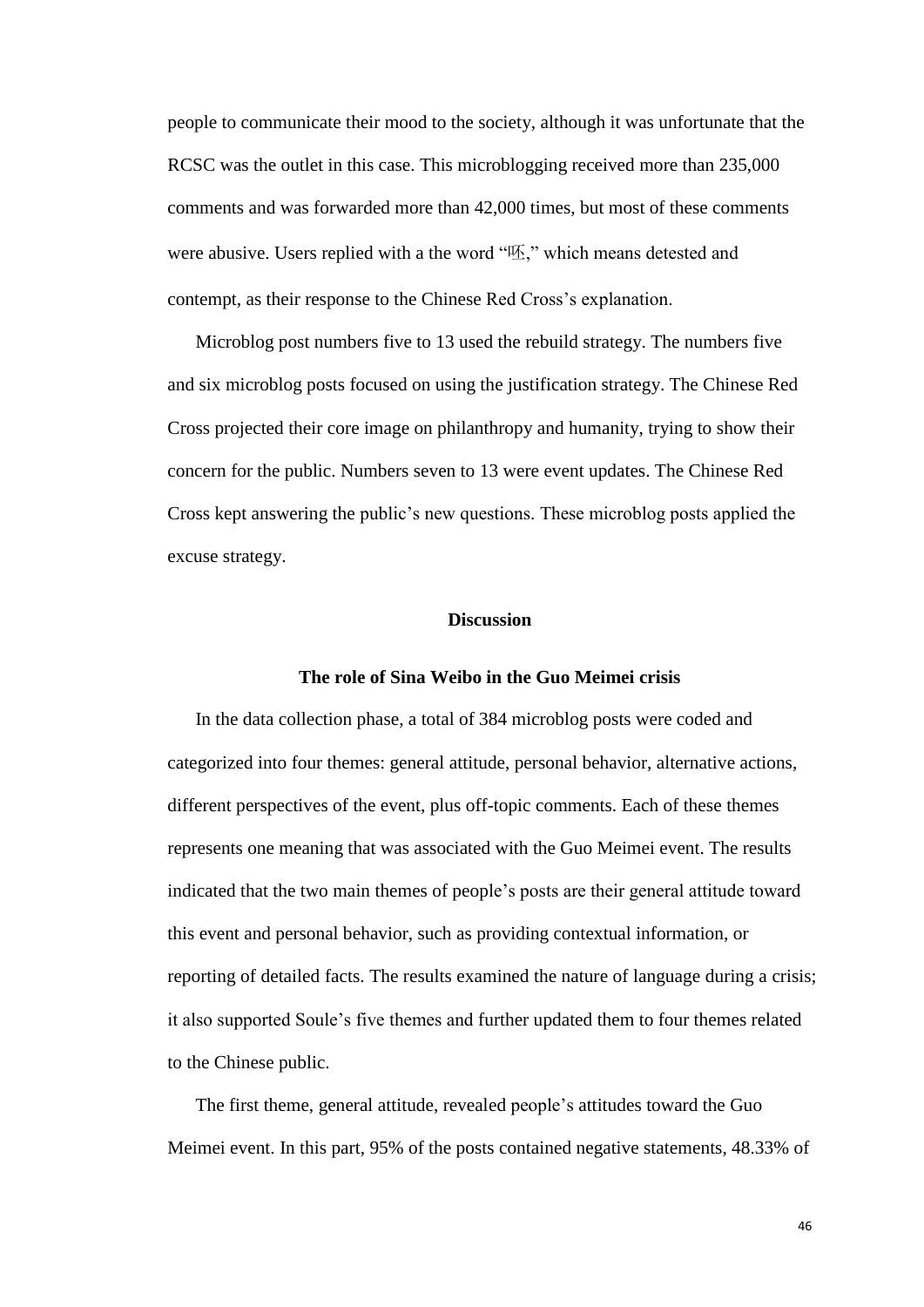the posts were negative about the Chinese Red Cross; 42.22% were negative about Guo Meimei, and only 0.05% were supportive posts. People's views of Guo Meimei were mostly as a material girl, with moral decay, and a thoroughly corrupt element of the society. The Chinese Red Cross was associated with "corruption to the point that you cannot imagine." It is clear that these microblogs were the most direct response to the Guo Meimei event after they knew about it.

The second theme, personal behavior, concentrated on all the reactions to the crisis people posted on Sina Weibo. Together with the third theme, alternative actions indicated a clear shift of preference. Both of these themes signaled a negative result for the Chinese Red Cross. From here, we can clearly see how the Sina Weibo had an impact on shaping public opinion during and after the crisis.

The Guo Meimei event originated from a microblog, but its influence connected both the online and real community. In this case, Sina Weibo played a key role, not only in the process of diffusion, but also in crisis communication. In online communities, microblogs provide an approach which played an important role in the network-public opinion. People actively used social media to participate in public issue discussion, exposing unjust events via microblog or other social media, and becoming more focused on the social issues of the Chinese societal development.

Microblogs have been innovative in the existing online communication process. They are open and provide a platform that allows more people to hear the voice of the ordinary people. In the way they spread publics issues and comments microblogs impact public opinion. The openness of the microblog lets individuals become part of the social network from the moment of posting personal information. A chain reaction exists in the microblogging updates. User-published content can be immediately seen and forward by users' followers or friends, and each of these transponders' friends or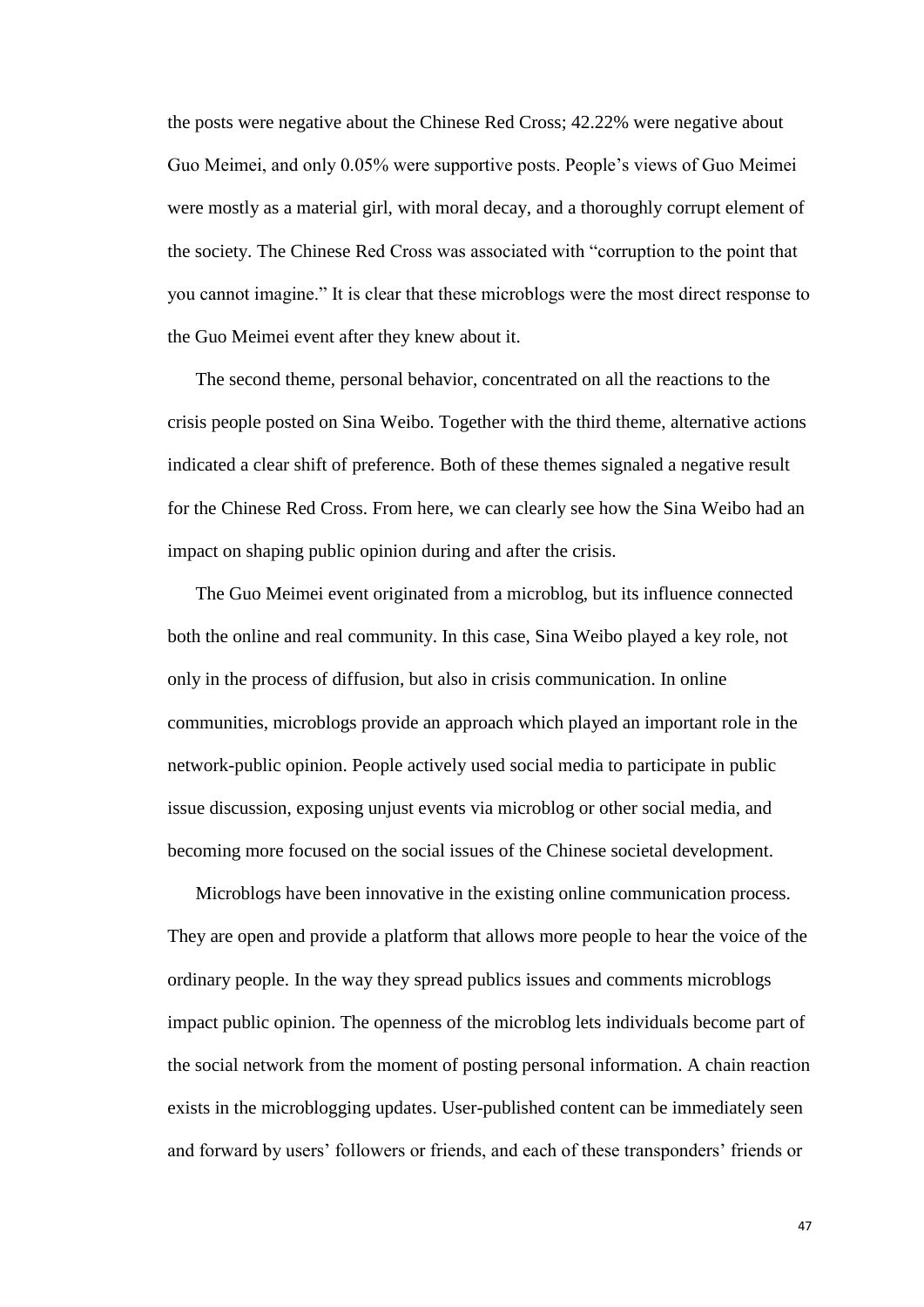followers can also see the forwarded content. Thus, the proliferation of information is no longer a one-on-one or one-to-many broadcast, but it is multiplied by the number of times it is forwarded.

As a source of information present in the complex interpersonal network, each microblog post about the behavior of release, acceptance, and forwarding information has actually participated in the construction and dissemination of communication content. This instant and rapid expansion of information dissemination has a proliferation advantage that is difficult to compare to other microblogging sites.

When most people are concerned about an event, especially related to an incident of public interest, microblogs can play a role in creating a message alert, collecting, and collating the information. According to the data from the China Internet Network Information Center (CNNIC), as of the end of December 2011, the number of microblog users in China reached 250 million, which means the microblog has become Internet users' primary source of access to information (People News, 2012).

According to the results, 32 posts that shared links about outside resources such as news, reports, and analyses of the Chinese mass media. Before the microblog, the world and public opinion was controlled by mass media. Feedback from the public was very minimal and always had a longer time delay, which had less influence on mass media. However, in the microblog era, mobile features allow individuals to have the same rights as mass media, allowing microblog users to express their own news and opinions in a timely manner.

Microbloggers have begun to report news like the mass media does. They interact with others, share information, and create a latent influence on their followers. One microblogger involved in a discussion might post new information, transforming the role into a news reporter to his or her followers. This is a fission cycle, an interactive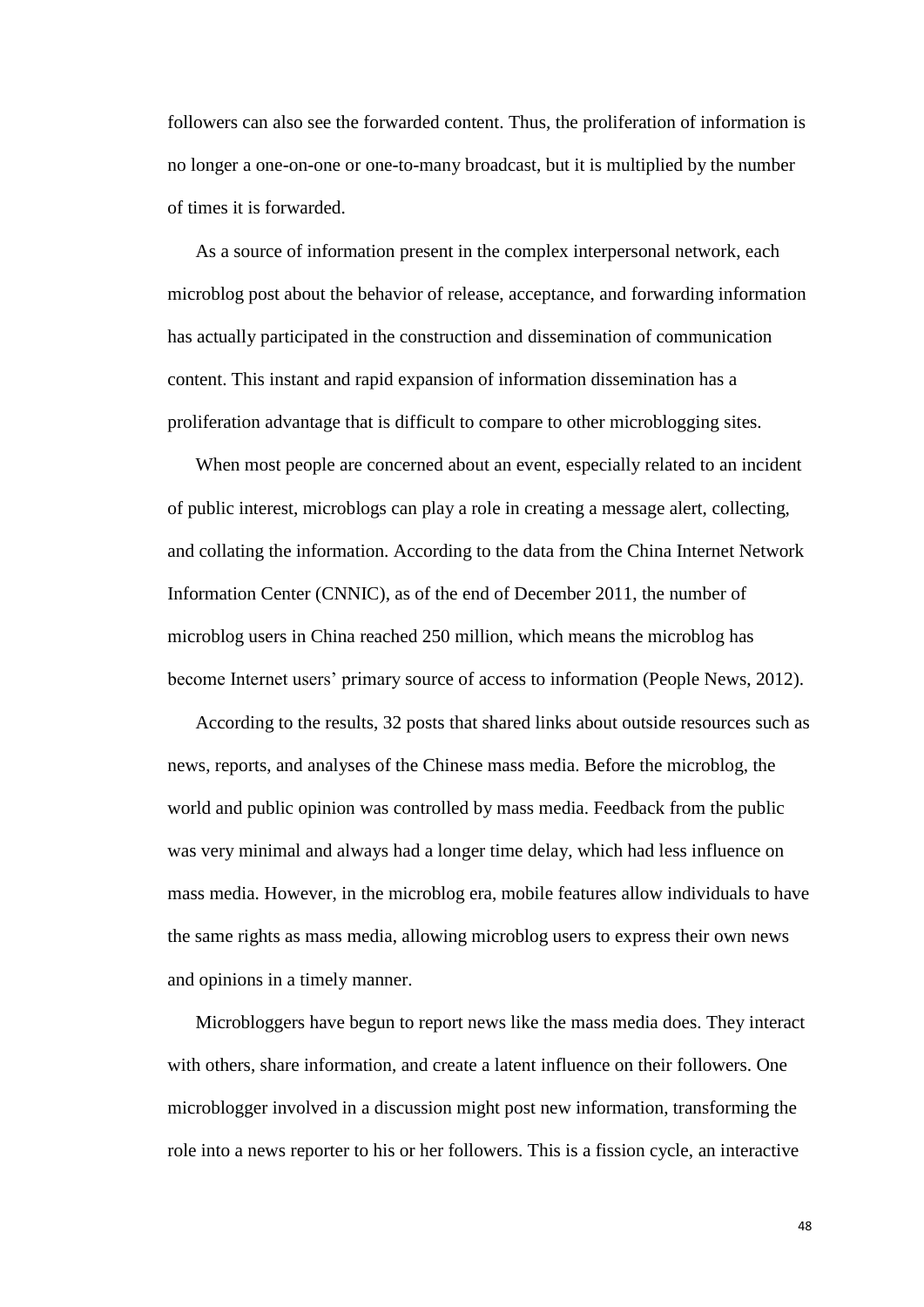process that considers the microblog as an information center. The information center radiates a strong chain of public opinion, which further influences media coverage, and eventually government decision-making.

After the Guo Meimei event, the public formed strong opinions, and mass media began to pay a great attention to and eventually exposed the long-standing problems of the Chinese Red Cross. The Chinese Red Cross correspondingly held press conferences to issue explanations, creating a new round of microblog posts triggered by the media coverage. There are many microblog posts aimed at the explanation given by the RCSC. Users further questioned the Chinese Red Cross and wanted the Chinese Red Cross to conduct institutional reform.



<span id="page-48-0"></span>

132 microblog postings were accessed via mobile devices, 34.4% of the total 384 posts (Figure 3). According to DCCI (Data Center of China Internet), as of the end of 2011, nearly half of all microblog users accessed the microblogs with their mobile phone (DCCI, 2012). The combination of microblogs and mobile phone stretches interaction behavior on the Internet because can connect to the Internet wherever they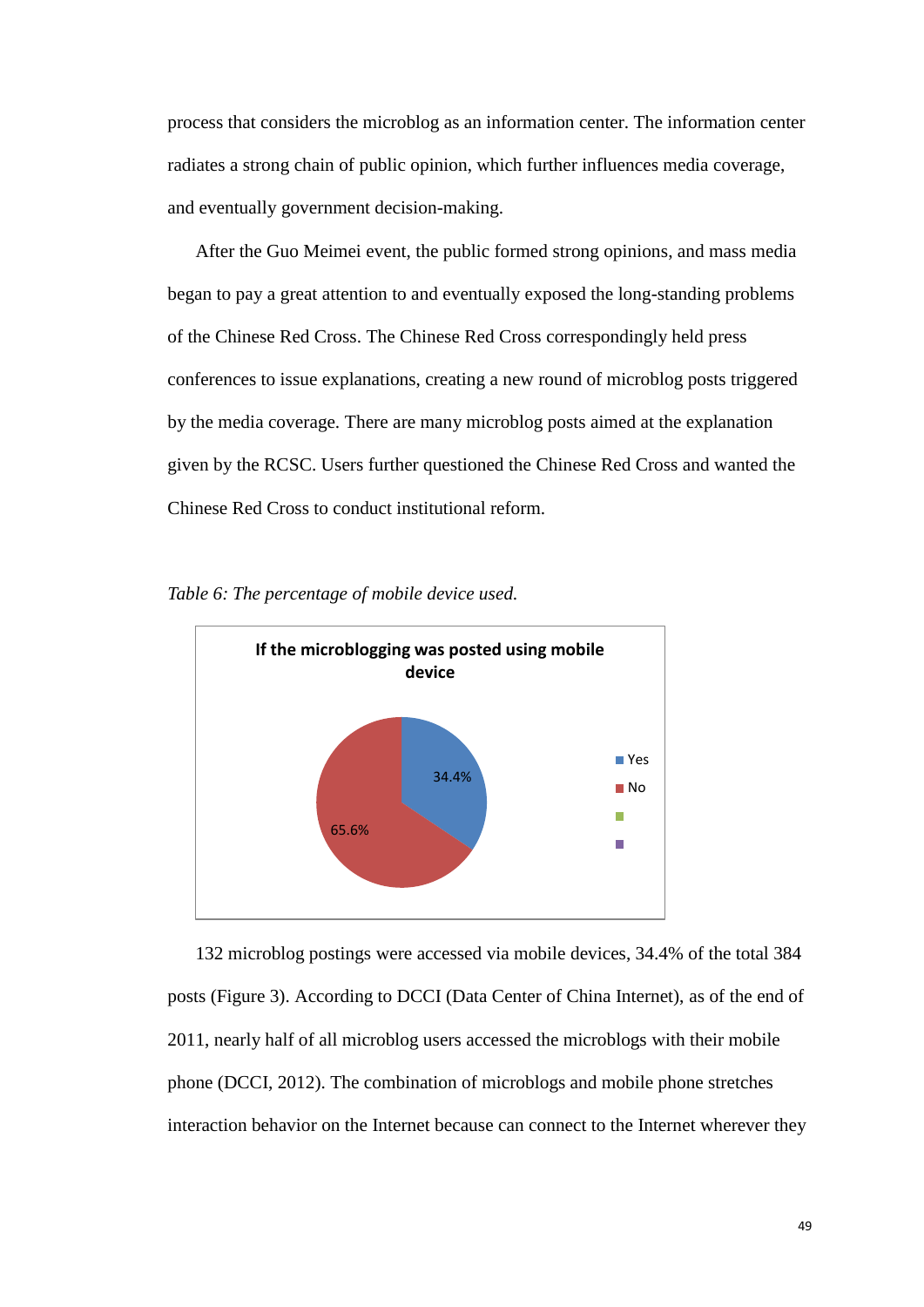go. They can view others' posts and reply instantly. More importantly, because of using mobile devices, microblog users can become real-time reporters, quickly reporting on what is happening, much faster than traditional media coverage. Thus, from the technical area, as a mobile internet device, microblogs possess four elements: anywhere, anytime, anyone, and anything.

From the tone of microblog posts, it is easy to find the microblog's huge impact on public opinion. The microblog intensified the social contradiction to some degree. According to the report "Analysis of China citizens' online opinion and public administration 2010," with the development of new media, the Internet has become an important way for Chinese citizens to express their demands, and their views of supervisory powers, and to offer advice and suggestions (Zou, 2010). As the representative of independent media, the microblog is like a convenient and flexible tool to help Chinese citizens protect their rights. Online public opinion has reached the point that it cannot be ignored. Therefore, we can present a model that how microblogs works in communication:



<span id="page-49-0"></span>*Table 7*: *The model of microblogs spreads information*

In evaluating the Chinese Red Cross response strategies, the findings indicates that they used common response strategies outlined in Situational Crisis Communication Theory. Clearly the Chinese Red Cross needs to rethink their crisis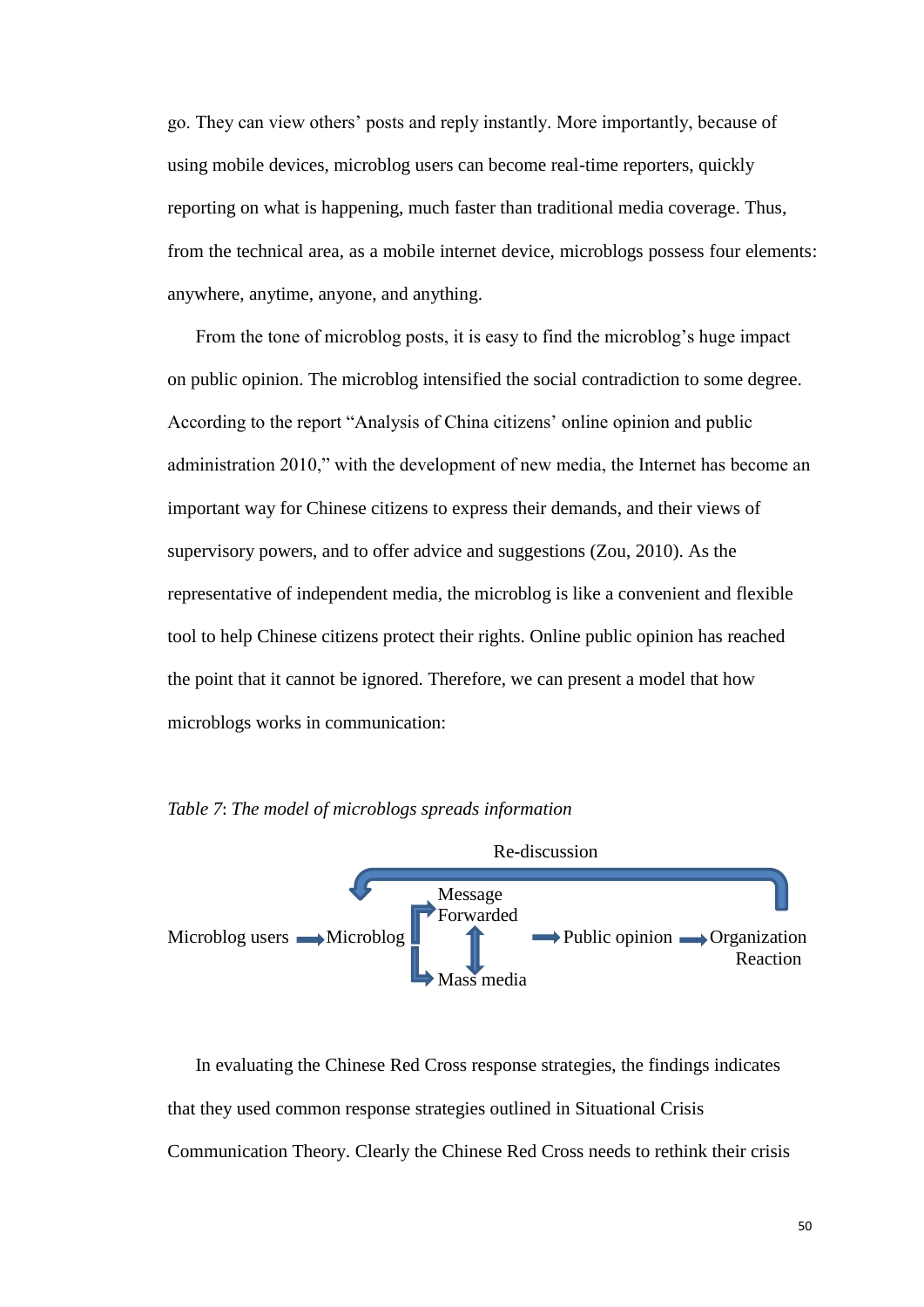communication strategies because of the Guo Meimei crisis, which has become an example for all organizations, especially non-profit ones, on how not to handle a situation.

The situation that the Red Cross faced was a severe crisis of credibility in public and media. The Red Cross's credibility crisis was not accidental. Guo Meimei was undoubtedly just a fuse which could detonate many long-term accumulations of distrust. As a public organization, the Chinese Red Cross's financial information has always been a closely guarded secret; the public donates but never knows exactly what their money is being used for. It can be said that the credibility crisis is due to the Chinese Red Cross's long-term non-transparent management and closed internal and external information.

If the Chinese Red Cross conducted a comprehensive analysis based on media reports and the core issues the public most wanted to know about, they could make the public begin to gain trust. The Red Cross needed to use the scientific method, including investigating and analyzing their current situation. They needed to conduct comprehensive research on the issues the public wanted to know about. The purpose of their research was to collect questions that the public should be most concerned with, especially information about finances. This could help the Chinese Red Cross's public image, and provide a scientific basis for the decision-making, and enhance the possibility of public relations activities.

 The goals for the Red Cross were to prevent the crisis from damaging the reputation of the Chinese Red Cross and to reestablish public's faith in the organization. The Chinese Red Cross needs to reevaluate its organizational management because the public cannot understand the procedure that occurs after they donate, which leads to mistrust. The Chinese Red Cross needs to change their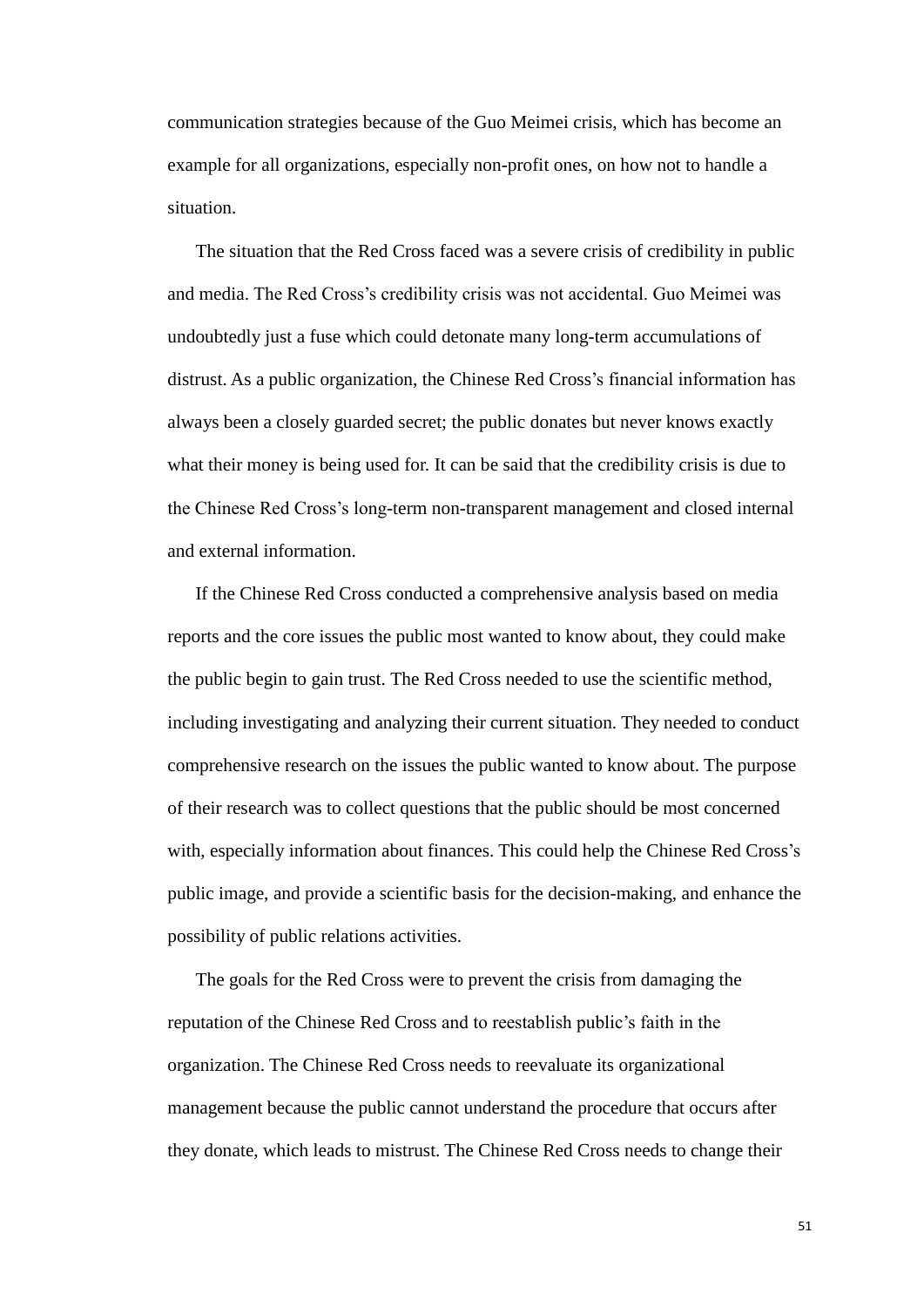mode of operations to be more transparent in all activities.

 In the 1990s, the Canadian Red Cross was involved in a blood collection scandal. Negligence in the management of blood transfusion service led to blood contamination, resulting in a large number of hepatitis C and hemophilia infections for those who received blood transfusions. Approximately 1,100 people were infected with HIV (World Net Daily, 2005). The Red Cross deliberately concealed the matter until 1994, then in 2000 the secret was out. The scandal was known as "the darkest page in history of Canadian Red Cross."(World Net Daily, 2005) This led to a strong distrust of the Canadian Red Cross [\(The Canadian Encyclopedia\)](http://www.thecanadianencyclopedia.com/index.cfm?PgNm=TCESubjects&Params=A1). Public's donations plummeted, and some patients said they would rather take the risk of surgery than accept a blood transfusion. Ultimately, the Canadian Federal Ministry of Health removed the Red Cross's qualification of management blood transfusion and blood products. As a result the Red Cross "blood collection crisis" and the public's fear of blood gradually subsided (CBC News, 2007).

In the Canadian case, the concern was that the crisis was also due to the fact that the Red Cross was trying to cover up facts which led to public distrust. At the beginning, the Canadian Red Cross ignored the American Red Cross's warnings and acted irresponsibly as HIV and hepatitis C transmissions continued. Because RCMP launched a criminal investigation into Canada's blood distribution system, the scandal came to an end. It was similar to the beginning of the Chinese Red Cross scandal: They all denied what happened, which resulted in public outrage.

Any one organization cannot be without crisis, and The Red Cross is no exception. When a scandal takes place, the best policy is always open communication. As a member of the International Red Cross society, the Red Cross is more well-known than other charities, and is the top focus of public and media attention. Once the Red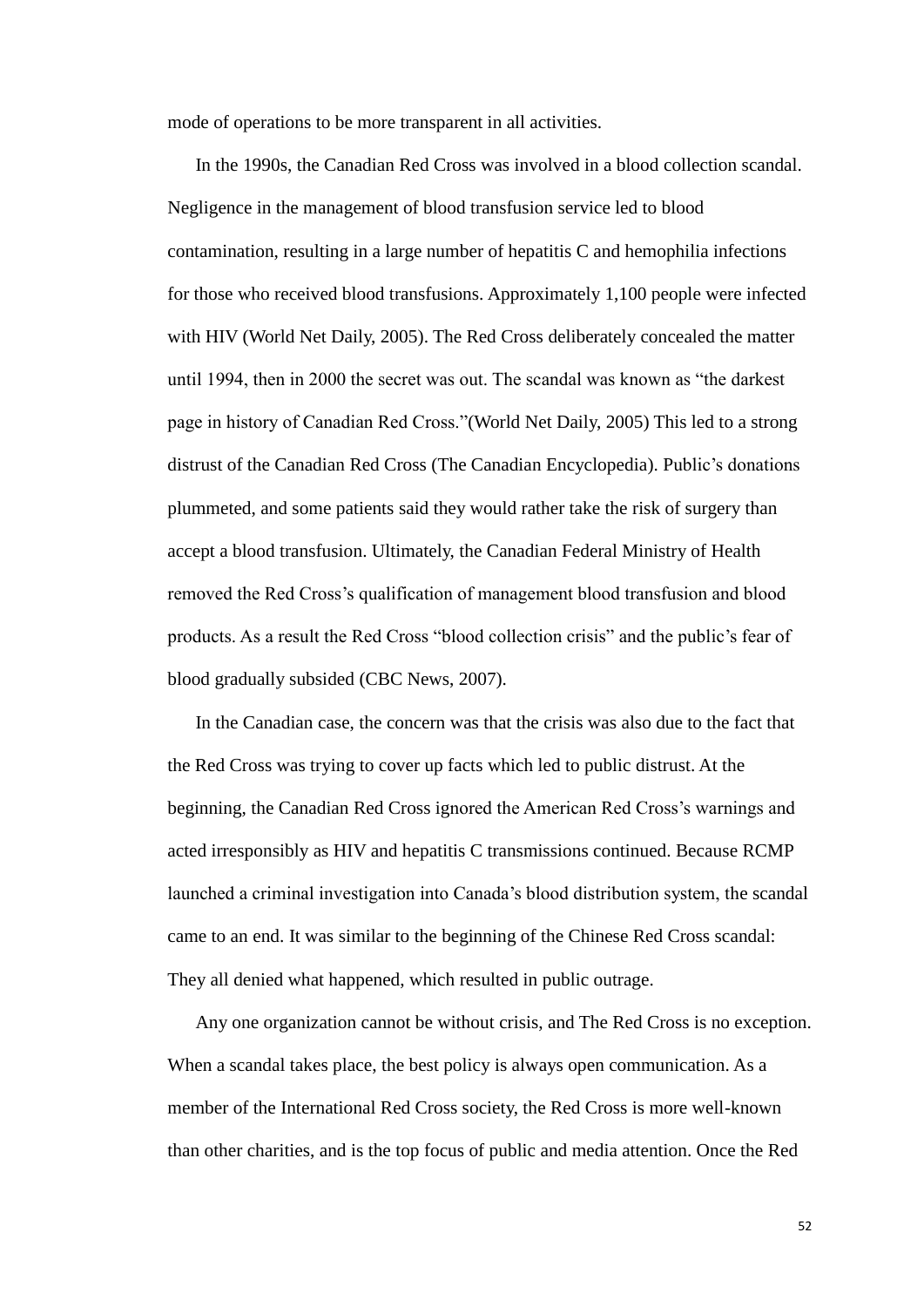Cross image collapses, the consequences could be disastrous.

In 2007, because of a sex scandal with female subordinates, Mark Everson, chief executive officer of the American Red Cross resigned after intense public pressure (Clolery, 2007). Compared to the Guo Meimei scandal, the American Red Cross acted deliberately and transparently to address the problem. They undertook a forensic audit of money spent by Everson to determine if any of the charity's money was used inappropriately.

The spokeswoman, Carrie Martin, clearly explained the results of the investigation to the media, and answered the media's questions as much as possible. Just as Crompton, the CEO of BoardSource said, "What the board should be commended on is that they've taken swift action. Especially when you're in the kind of situation that the Red Cross is in, the worst thing to do is to prevaricate and to delay taking any action. Because you know it's going to be kind of devastating to you." (Clolery, 2007)

Because of the Red Cross's special position, they must be clearly aware of their higher status and the greater social responsibility they have. They must quickly clean up the scandal. If the handling of the situation is not quick, it is difficult to completely restore the public's trust.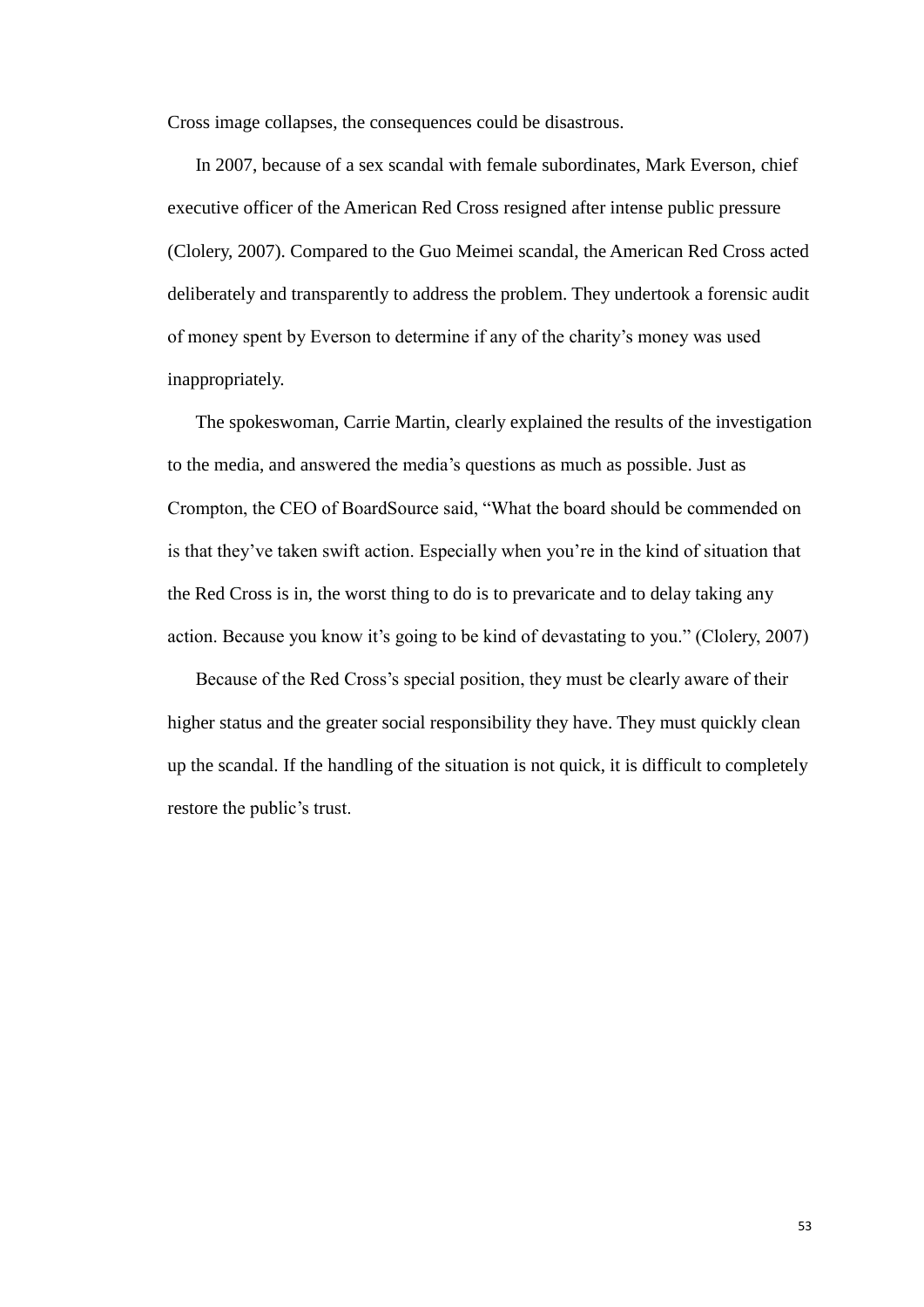## <span id="page-53-0"></span>**CHAPTER 5: SUMMARY AND CONCLUSIONS**

#### **Limitations of the Study**

<span id="page-53-1"></span>The limitations of this research paper is that there were thousands of posts that have mentioned the Guo Meimei crisis. because of the time and energy reasons, the researcher could not code every one of them, so there may have been different types of public responses that were not covered in this study. However, the sample used can still give an indication of the perspectives communicated.

#### **Suggestions for Future Studies**

<span id="page-53-2"></span>We are in a highly transparent social media era where online public opinion has become the new social hot spot. The public shares their views via social media platforms, expresses their emotions and can monitor companies and social organizations' operations and performance in real-time. They act as a personal media microphone. The public is no longer a group of "rabble" who are satisfied simply with receiving messages. They release personal information, and hope to take on the role of overseeing social responsibilities. For companies and social organizations, every Internet user is potential become a "trouble maker."

The social media era crisis communication also occurs in real-time. Once the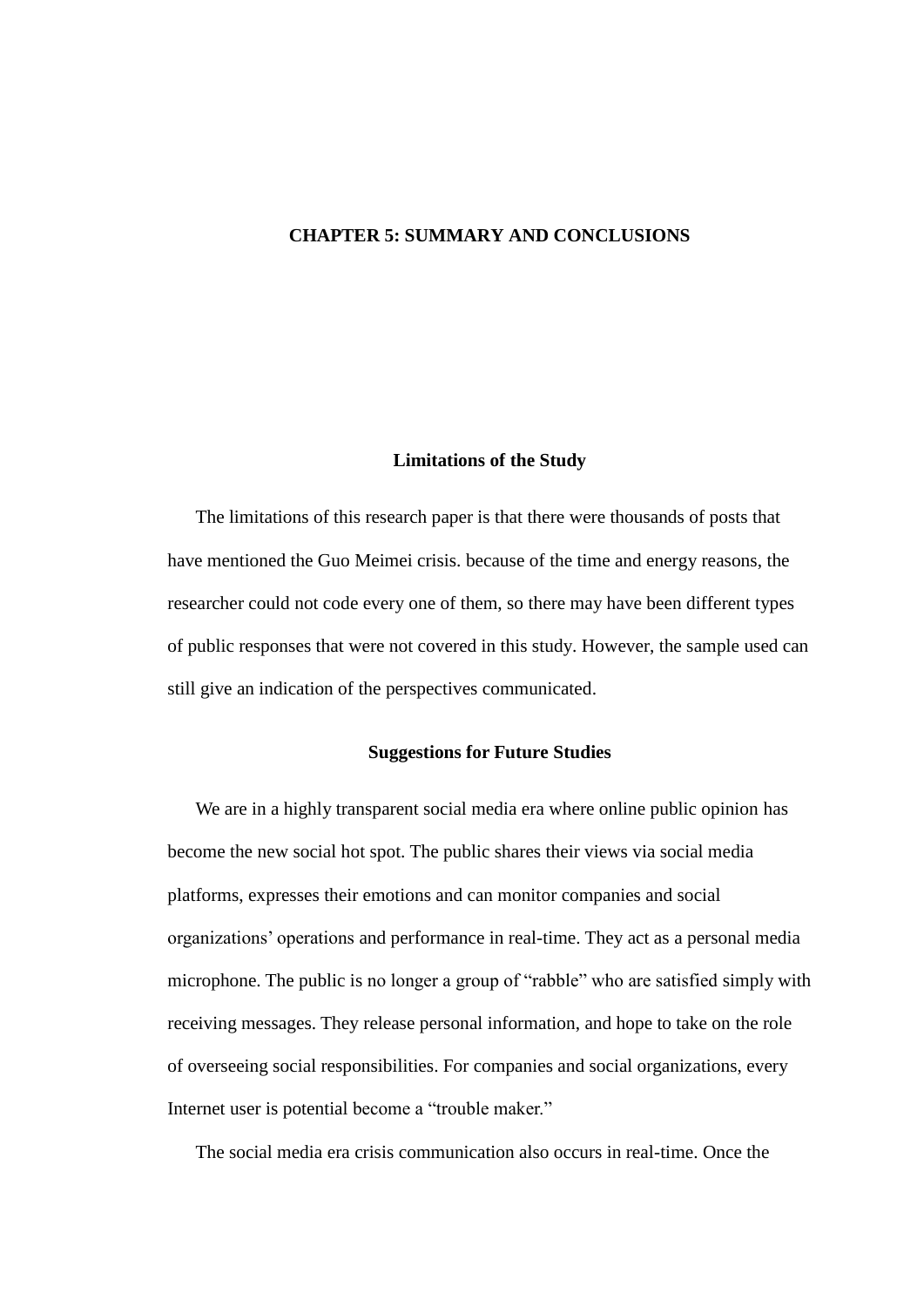crisis happens, the interactive messages are delivered between various media. An organization must "not let others speak for them," because once the information vacuum occurs, rumors will grow rapidly and block your organization as a major source of information. People always trust the one who first tells the story, and so a real-time response is the right way to respond to a crisis.

After the Guo Meimei scandal, the Red Cross lacked sincerity in its official response: "hope you continue to support and trust in our future work." Less than an hour and a half after the posting, the microblog was the commented on more than 63,000 times, forwarded more than 115,000 times, and 99.9 percent of comments were negative. The crisis management in social media era should focus on enhancing organizational ability of microblogging communication and public opinion coordination.

1. Active response.

Organizations should be dedicated I to strategies that are socially responsible, such as real-time monitoring and proactive responded to all forms of communication from publics. They should build and maintain a proactive and direct dialogue with publics through social media platforms, thus contributing to the virtuous circle of organization's reputation.

2. Timely response.

The instant communication of social media demands that crisis management be done in a timely manner. Organizations should established a crisis management procedures and team in preparation for future crisis.

3. Appropriate handing.

In crisis management, ignoring what is right is also wrong, because successful crisis management should focus on a solution, not what has already been done.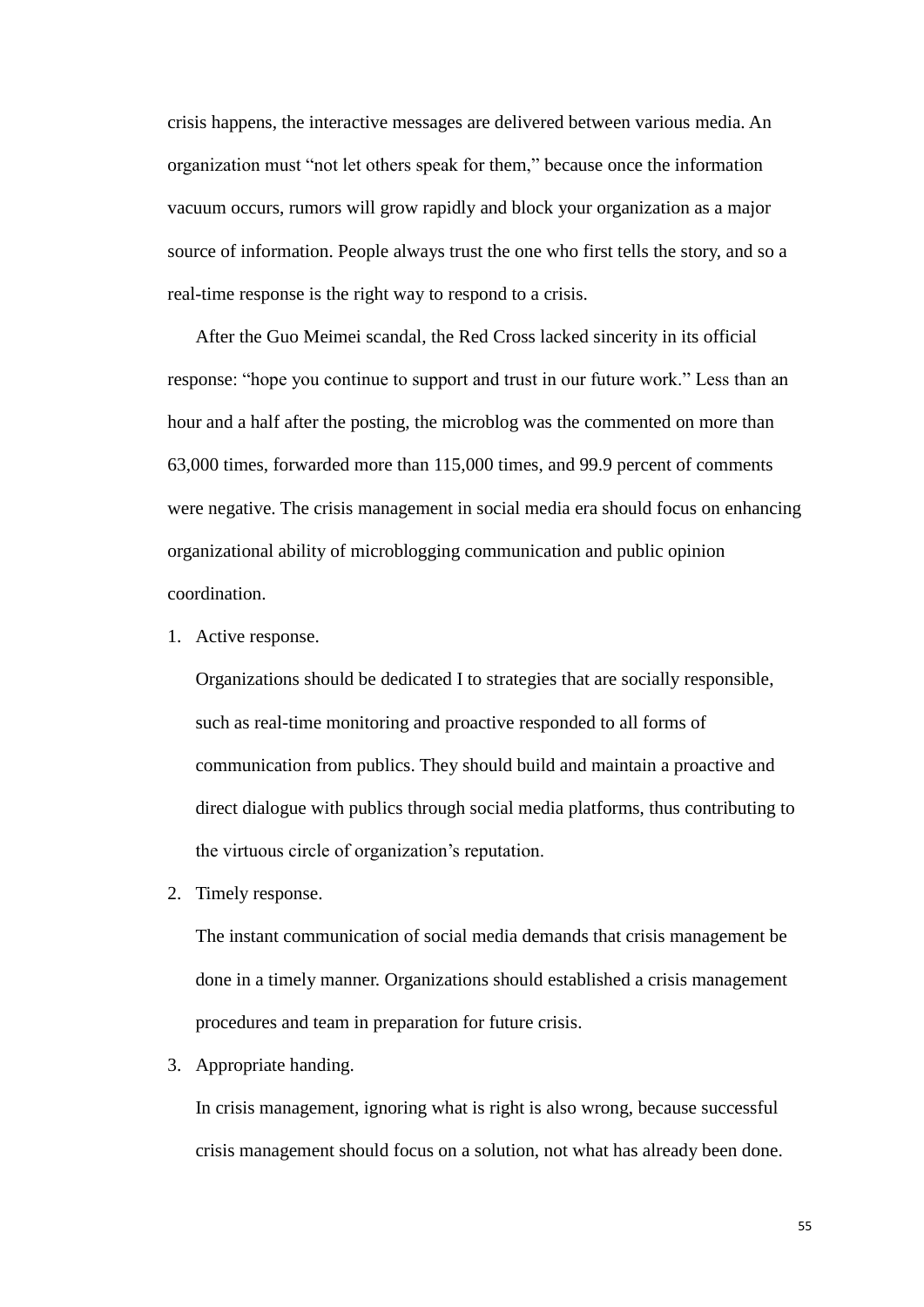This approach becomes the key to resolving the crisis.

4. Take responsibility.

No matter whether the organization is directly responsible or not, they should put social responsibility and public interest first, and deal properly with the crisis. Shirking responsibility will result in an adverse effect on public opinion.

5. Keep open and transparent communication.

Organizations cannot prevent crises from happening. They should do their jobs responsibly, communicate with the public transparently, and monitors issues to prevent crises.

6. In today's technology and media environment, the public relations practitioners should have social media communication plans. Utilizing social media to build a better organizational reputation is important for today's public relations practitioners.

#### **Summary**

<span id="page-55-0"></span>The Guo Meimei scandal has not only been tracked continuously in China, but also drew internaltional media attention. "The Financial Times," "The New York Times," and CNN published stories about the event; even Paribas briefly analyzed Chinese microblog's powerful role. With the development of digital technology and social media, consumers are effectively given a powerful tool, but more power brings greater responsibility. Those who provide a "user-generated content" platform are facing the greater level of risk, and the challenges of organizational governance concern.

For the Chinese public, this scandal was not only a crisis of confidence in the Chinese Red Cross, but also a test of how the Chinese Red Cross response to it. The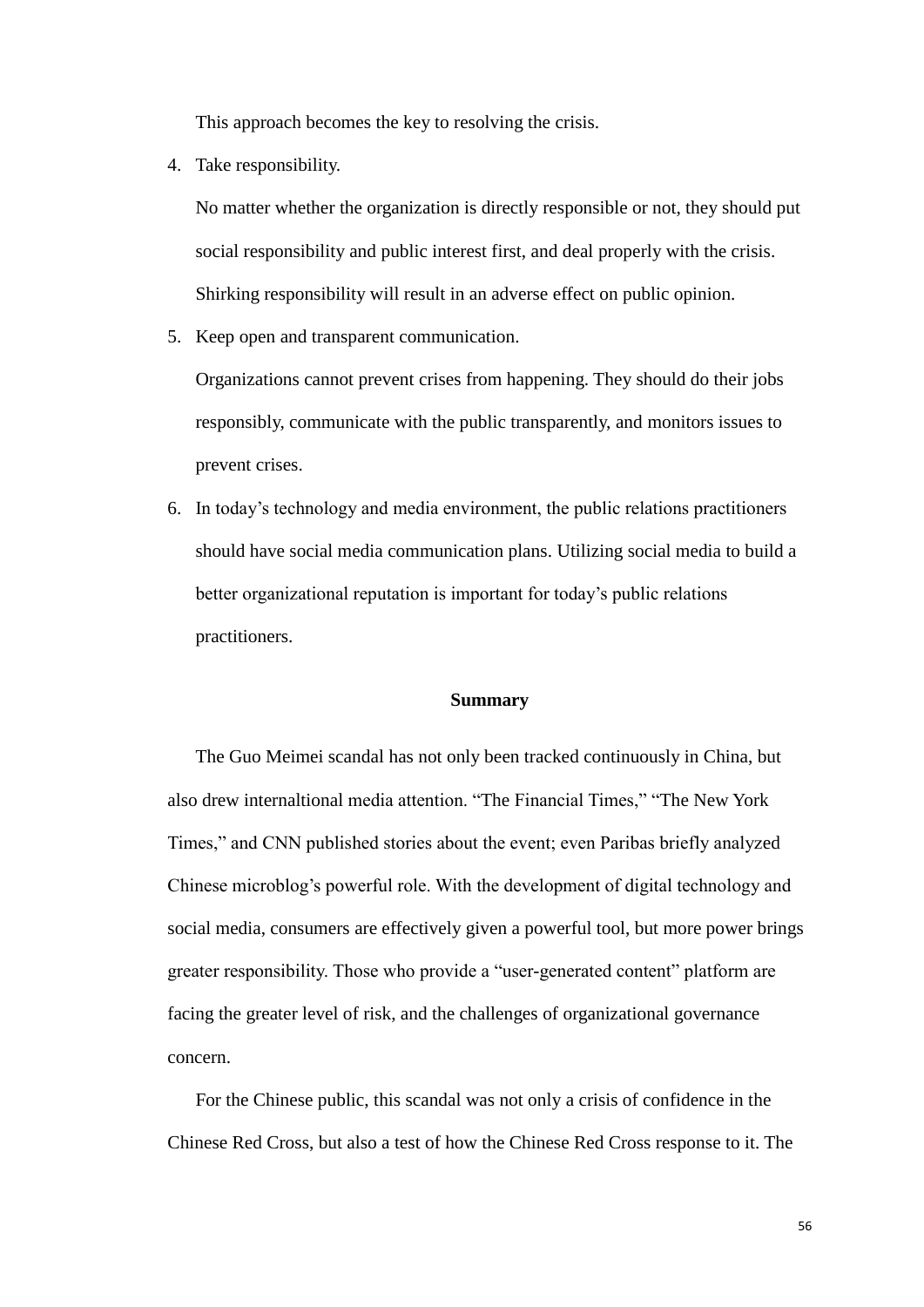charity and nonprofit organizations are a special group in the society, and credibility is always accumulated based on their openness. In fact, the Guo Meimei crisis was a social crisis: a community no longer believes it is the only legitimate charity, but because of this scandal, no one that legally raises money for charities can be trusted.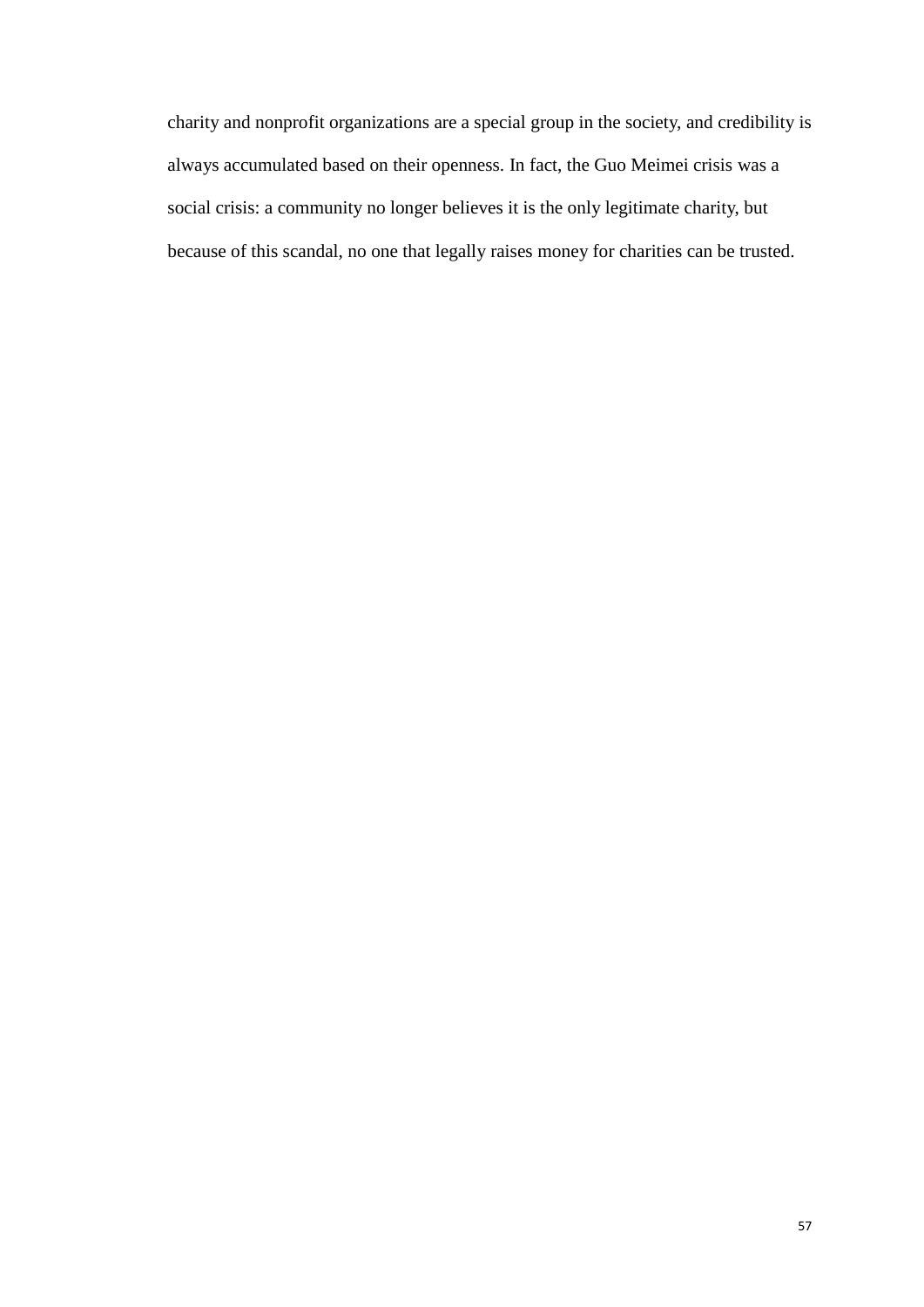## **Appendix A: Coding Book**

## *Code Book*

This codebook is designed to assist in the process of coding the Sina Weibo posts about Guo Meimei event. The Sina Weibo posts should be coded using the code book.

## *Coding Instructions*

This study will examine the Sina Weibo posts regarding the Guo Meimei scandal of the Red Cross Society of China. Three keywords will be included: Guo Meimei, Guo Meimei crisis, and China Red Cross.

Content should be carefully examined when coding.

**Appendix B: Coding Sheet**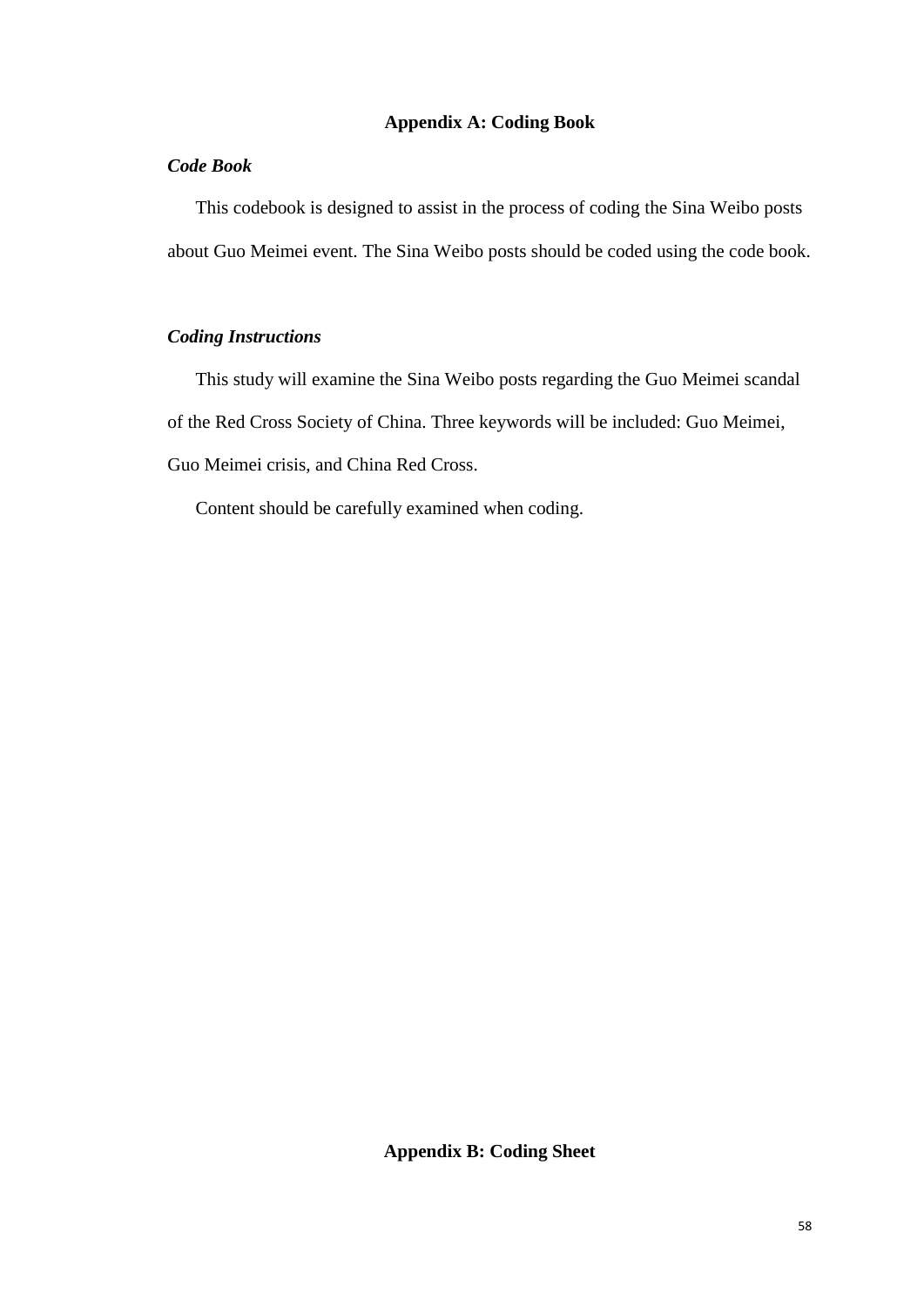- 1. General Attitude  $0=N<sub>0</sub>$ 
	- $1=Yes$
- 2. Supportive of the Chinese Red Cross  $0=N<sub>0</sub>$  $1 = Yes$
- 3. Supportive of the Philanthropy Industry  $0=N<sub>0</sub>$ 
	- $1 = Yes$
- 4. Negative about Guo Meimei  $0=N<sub>0</sub>$  $1 = Yes$
- 5. Negative about the Philanthropy Industry  $0=N<sub>0</sub>$ 
	- $1=Yes$
- 6. Negative about the Chinese Red Cross  $0=N<sub>0</sub>$  $1=Yes$
- 7. Personal Behavior on Sina Weibo  $0=N<sub>0</sub>$  $1 = Yes$
- 8. Media Responsibility Especially involving CCTV  $0=N<sub>0</sub>$ 
	- $1 = Yes$
- 9. Shared Similar Negative Events  $0=N<sub>0</sub>$ 
	- $1=Yes$
- 10. Shared Other Scandals of the Chinese Red Cross  $0=N<sub>0</sub>$  $1=Yes$
- 11. Shared Positive Examples  $0=N<sub>0</sub>$

 $1 = Yes$ 

- 12. Questions about the Chinese Red Cross  $0=N<sub>0</sub>$ 
	- $1 = Yes$
- 13. Questions about the Government and Appeals for More Attention  $0=N<sub>0</sub>$

 $1=Yes$ 

14. Post News and Outside Links  $0=$ No

 $1 = Yes$ 

- 15. Guo May Be Performing a Public Stunt  $0=N<sub>0</sub>$ 
	- $1=Yes$
- 16. Questioning Guo's Background  $0=N<sub>0</sub>$  $1 = Yes$
- 17. Public Rights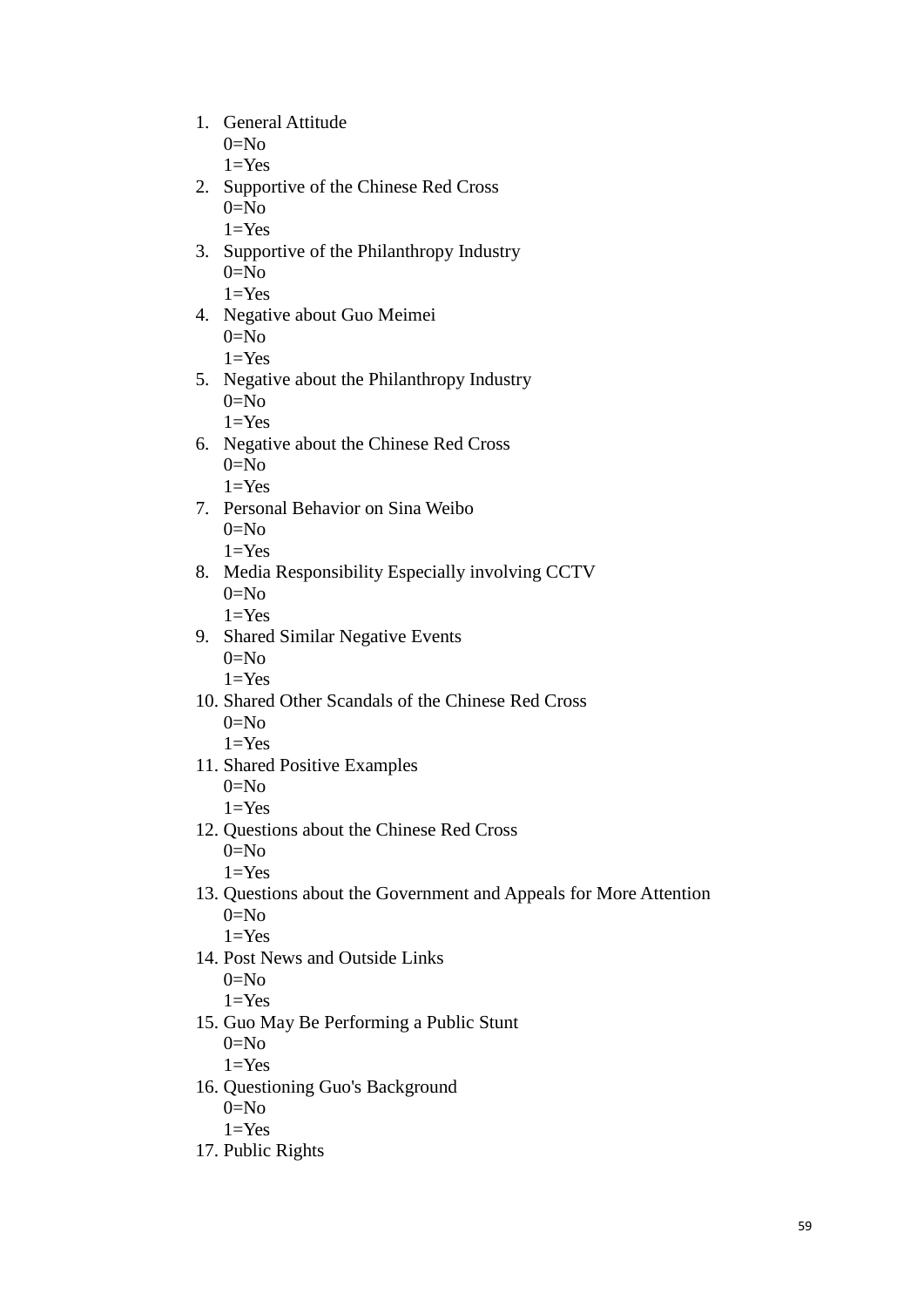$0=N<sub>0</sub>$  $1=Yes$ 

18. Alternative Actions

 $0=N<sub>0</sub>$ 

- $1=Yes$
- 19. Lost Confidence in Chinese Red Cross and Will Not Donate in Future  $0=N<sub>0</sub>$  $1=Yes$
- 20. Shame on the Chinese Red Cross  $0=N<sub>0</sub>$

 $1 = Yes$ 

21. Suggesting Further Investigation  $0=N<sub>0</sub>$ 

 $1=Yes$ 

- 22. Considering Guo as a "Hero"  $0=N<sub>0</sub>$ 
	- $1=Yes$
- 23. Effectiveness of Sina Weibo  $0=N<sub>0</sub>$

 $1 = Yes$ 

- 24. Different Perspectives on the Event  $0=N<sub>0</sub>$  $1=Yes$
- 25. Failed Supervision  $0=N<sub>0</sub>$

 $1=Yes$ 

- 26. Political Institution Problem  $0=N<sub>0</sub>$ 
	- $1 = Yes$
- 27. Advice and Suggestions  $0=N<sub>0</sub>$

 $1 = Yes$ 

- 28. Tones of Microblogs  $0=N<sub>0</sub>$  $1=Yes$
- 29. Sarcasic
	- $0=N<sub>0</sub>$
	- $1 = Yes$
- 30. Neutral  $0=N<sub>0</sub>$

 $1 = Yes$ 

31. Expletive and critical  $0=N<sub>0</sub>$ 

 $1 = Yes$ 

32. Off-Topics Posts

 $0=N<sub>0</sub>$ 

 $1 = Yes$ 

33. If the microblogging is original  $0=N<sub>0</sub>$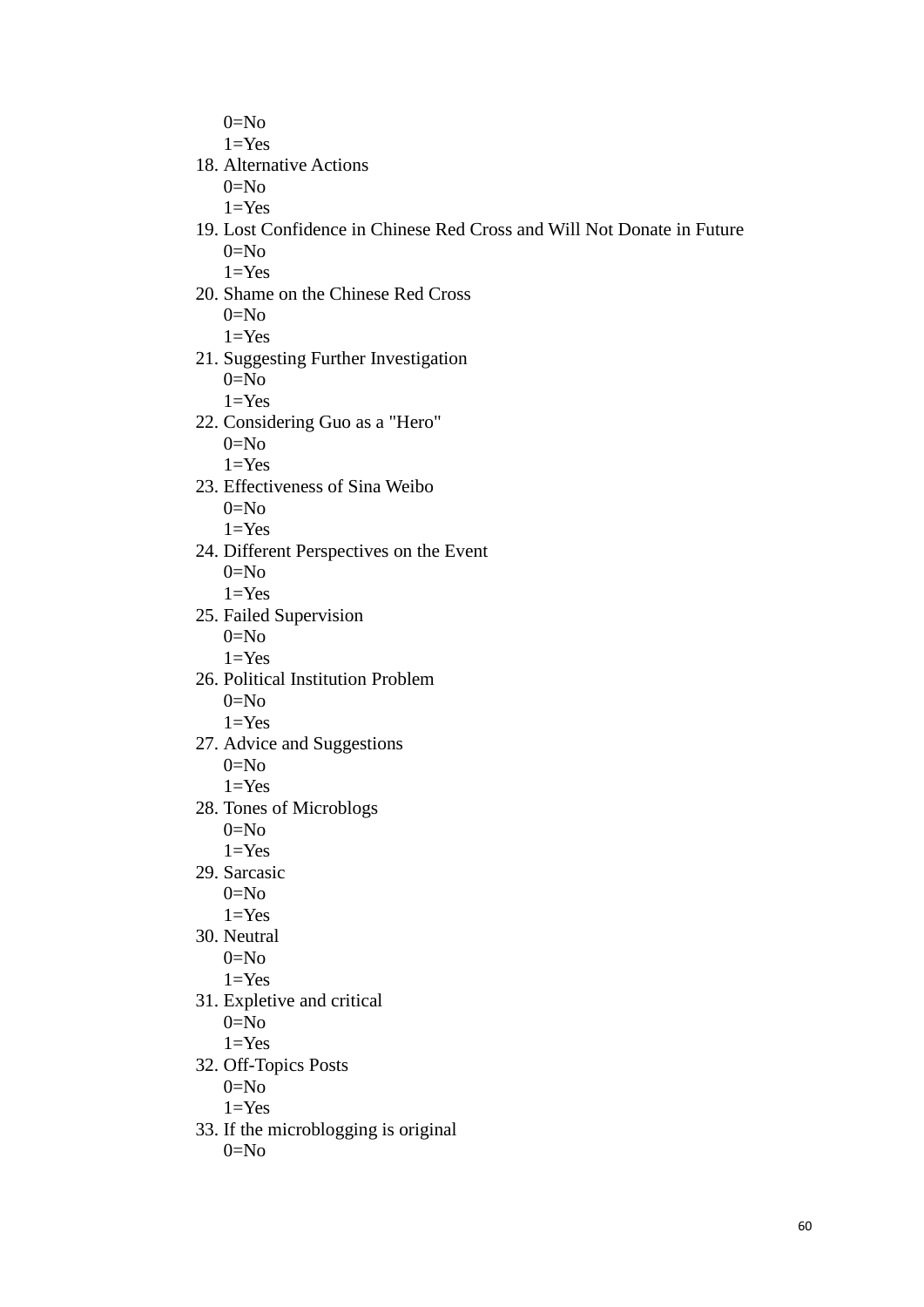$1 = Yes$ 

- 34. If the microblogging was posted using mobile devices  $0 = No$ 
	- $1 = Yes$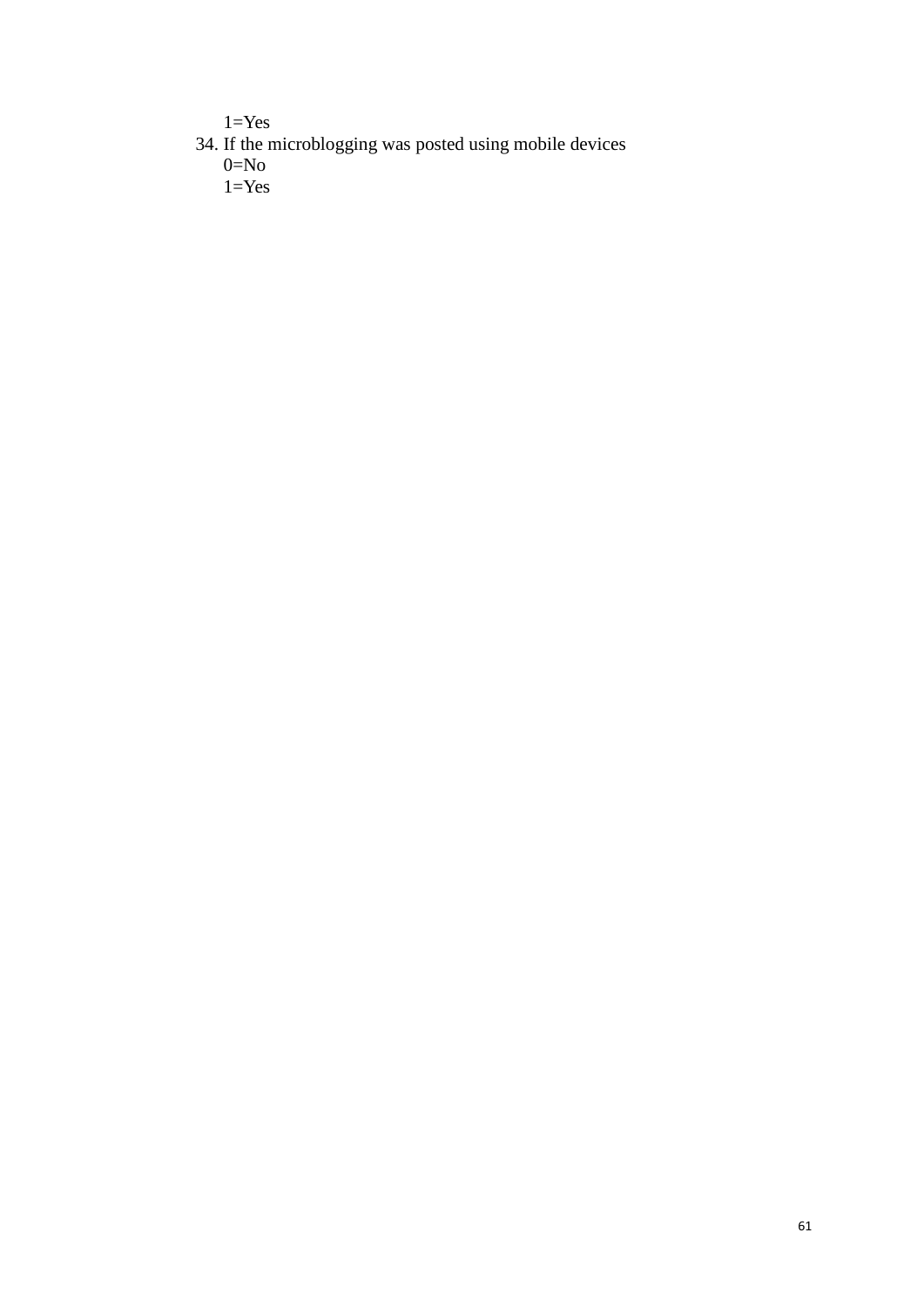#### **REFERENCES**

- <span id="page-61-0"></span>Benoit, W. L. (1997). Image repair discourse and crisis communication. *Public Relations Review*, *23*, 177-186.
- Blumer, H. (1969). *Symbolic interactionism: Perspective and method*. Englewood Cliffs, NJ: Prentice Hall.
- Burnett, J. J. (1998). A Strategic Approach to Managing Crises. *Public Relations Review*, *24*, 475-488.
- CBC News (2007), Canada's tainted blood scandal: A timeline, *CBC News IN Depth*, Retrieved from http://www.cbc.ca/news/background/taintedblood/bloodscandal\_timeline.htm l
- Charon, J. M. (1989). *Symbolic Interactionism, an introduction, an interpretation, an integration*, *3 rd edition*. Prentice Hall, Englewood Cliffs, New Jersey.
- Clolery, [Paul \(2007\), Sex Scandal Clean-Up Continues At American Red Cross,](http://www.thenonprofittimes.com/authors/paul-clolery) *The [NonProfit Times](http://www.thenonprofittimes.com/authors/paul-clolery)*, Retrieved from http://www.thenonprofittimes.com/article/detail/sex-scandal-clean-up-contin ues-at-american-red-cross-2083
- Coombs, W. T. (1995). Choosing the right words: The development of guidelines for the selection of the "appropriate" crisis response strategies. *Management Communication Quarterly*, *8*, 447-476.
- Coombs, W. T. (1998). An Analytic Framework for Crisis Situations: Better Responses From a Better Understanding of the Situation. *Journal of Public Relations Research*, 10, 177-191
- Coombs, W. T. (1999). Information and compassion in crisis responses: A test of their effects. *Journal of Public Relations Research*, *12*, 125-142.
- Coombs, W. T. (1999). *Ongoing crisis communication: planning, managing, and responding*. Thousand Oaks: Sage Publications.
- Coombs, W. T. (2002). Deep and surface threats: conceptual and practical implications for crisis vs. problem. *Public Relations Review*, *28*, 339-345.
- Coombs, W. T. (2004). Impact of past crises on current crisis communication: Insights from Situational Crisis Communication Theory. *Journal of Business Communications*, *41*, 265-289.
- Coombs, W. T. (2006). The Protective Powers of Crisis Response Strategies: Managing Reputational Assets during a Crisis. *Journal of Promotion*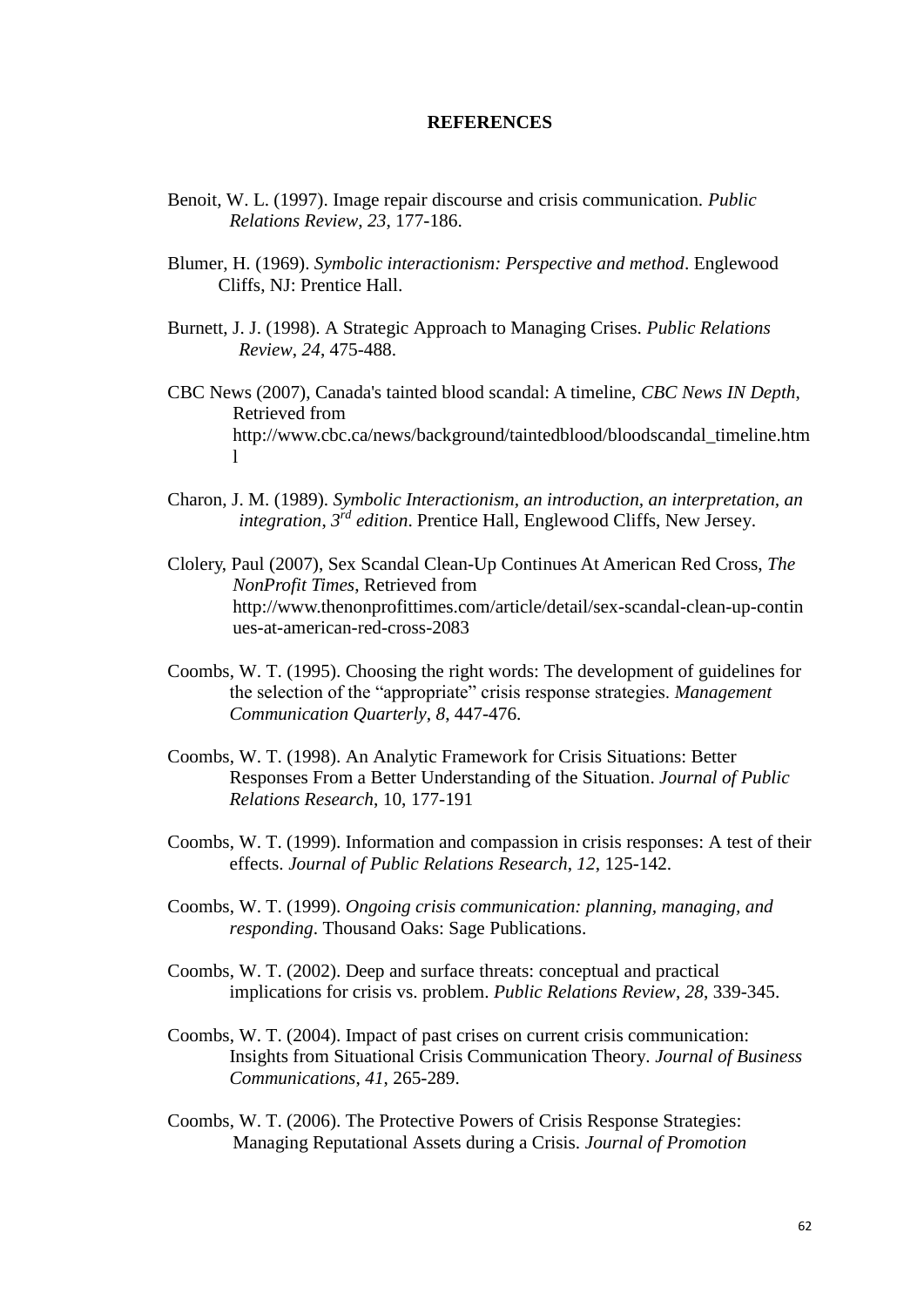*Management*, *12(3/4)*, 241-260.

- Coombs, W. T. (2007a). Crisis Management and Communications. *Institute for Public Relations*, Retrieved from <http://www.instituteforpr.org/topics/crisis-management-and-communications/>
- Coombs, W. T. (2007b). Attribution Theory as a guide for post-crisis communication research. *Public Relations Review*, *33*, 135-139.
- Coombs, W. T. (2007c). Protecting organization reputations during a crisis: the development and application of situational crisis communication theory. *Corporate Reputation Review*, *10*, 163-176.
- Coombs, W. T., & Holladay, S. J. (1996). Communication and attributions in a crisis: an Experimental study of crisis communication. *Journal of Public Relations Research*, *8*, 279-295.
- Coombs, W. T., & Holladay, S. J. (2002). Helping crisis managers protect reputational assets: Initial tests of the situational crisis communication theory. *Management Communication Quarterly*, *16*, 165-186.
- Coombs, W. T. & Holladay, S. J. (2010). [Parameters for crisis communication:](http://onlinelibrary.wiley.com/doi/10.1002/9781444314885.ch1/summary) The handbook of crisis communication. Blackwell Publishing Ltd
- DCCI (2012), Who Will Be the Winner of Online Market, Retrieved from http://www.dcci.com.cn/dynamic/view/cid/2/id/677.html
- Denzin, N. K., & Lincoln, Y. S. (2005). *The SAGE handbook of qualitative research*. 3rd ed*.* Thousand Oaks: Sage Publications.
- Faules, D. F & Alexander. D. C. (1978). *Communication and Social Behavior: A Symbolic Interaction Perspective*. Addison-Wesley Publishing Company.
- Fernback, J. (2007). Beyond the diluted community concept: a symbolic interactionist perspective on online social relations. *New Media & Society*, *9*, 49-69.
- González-Herrero, A., & Pratt, C. B. (1996). An integrated symmetrical model for crisis communications management. *Journal of Public Relations Research, 8(2):* 79–105.
- González-Herrero, A., & Smith, S. (2008). Crisis Communications Management on the Web: How Internet-Based Technologies are Changing the Way Public Relations Professionals Handle Business Crises. *Journal of Contingencies and Crisis Management*, *16*, 143-153.
- Hong, Haolan & FlorCruz, Jaime (2011), Red Cross China in credibility crisis, *CNN World*, Retrieved from [http://articles.cnn.com/2011-07-06/world/china.redcross\\_1\\_netizens-china-red](http://articles.cnn.com/2011-07-06/world/china.redcross_1_netizens-china-red-cross-society-posts?_s=PM:WORLD) [-cross-society-posts?\\_s=PM:WORLD](http://articles.cnn.com/2011-07-06/world/china.redcross_1_netizens-china-red-cross-society-posts?_s=PM:WORLD)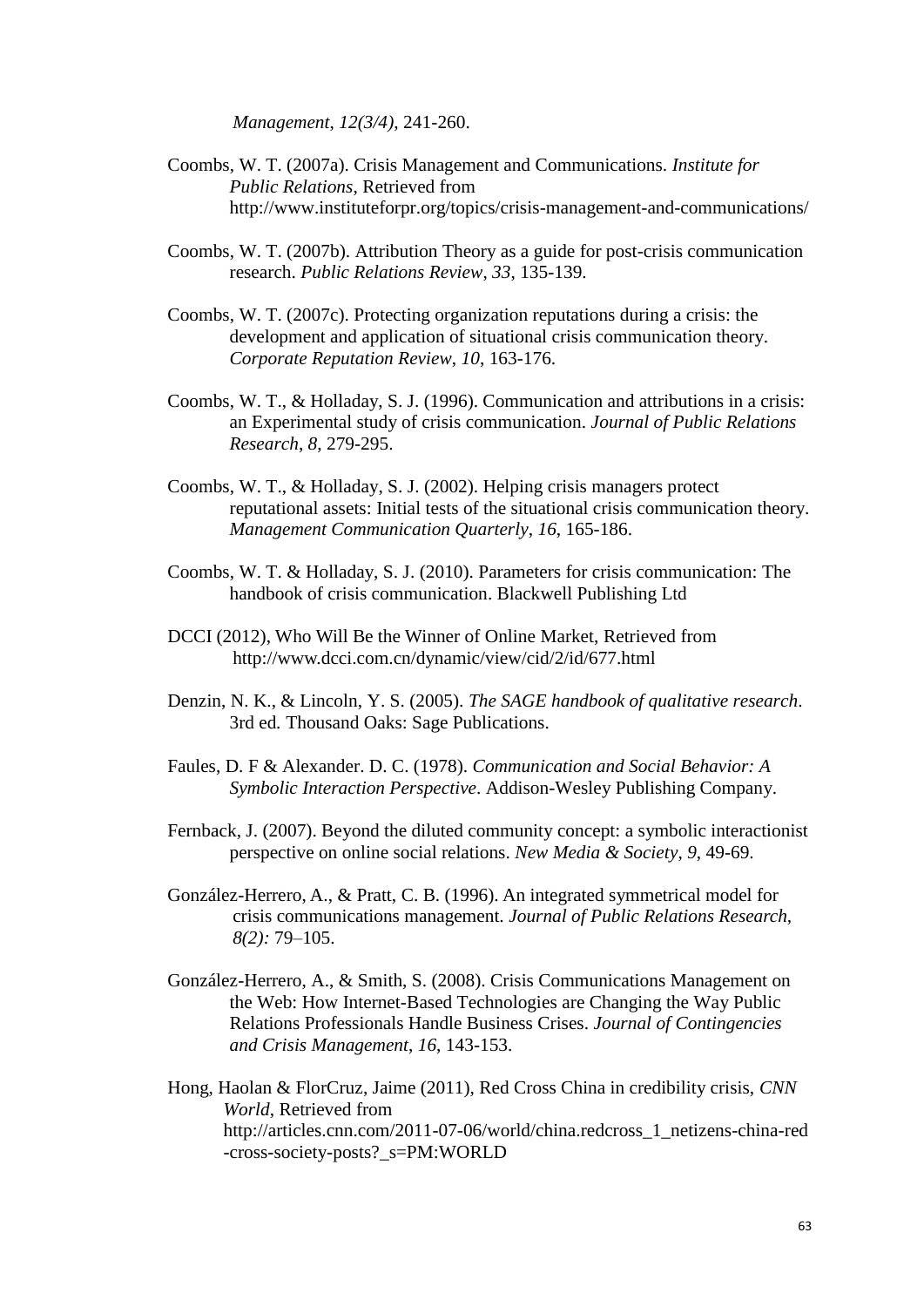- Human flesh search (2012). In *Wikipedia*. Retrieved from http://en.wikipedia.org/wiki/Human\_flesh\_search\_engine
- [Levinson, Paul](http://en.wikipedia.org/wiki/Paul_Levinson) (1999). Digital McLuhan: *[A Guide to the Information Millennium](http://www.cyberchimp.co.uk/U75102/levinson.htm#ch3)*. London: Routledge*.* Retrieved from <http://www.cyberchimp.co.uk/U75102/levinson.htm#ch3>
- Liu, Jiang (2011). Guo Meimei case is suspected as a public stunt, Netizens are calling for investigation. *Hexun News*. Retrieved from http://news.hexun.com/2011-06-22/130783750.html
- MacKinnon. Neil. J (1994). *Symbolic Interactionism as Affect Control*. State of University of New York Press, Albany.
- Manis, J. G., & Meltzer, B. N. (1972). *Symbolic interaction, a reader in social psychology,* 2 nd edition. Boston, MA: Allyn & Bacon*.*
- Microblogging (2012). In *Wikipedia*. Retrieved from http://en.wikipedia.org/wiki/Microblogging
- Neil, B. (2000). Crisis Management and the Internet. *Ivey. Business Journal*, *64*, 13-17.
- Neuendorf, K. A. (2002). *The content analysis guidebook*. Thousand Oaks, CA: Sage Publications, Inc.
- People News (2012), Microblog Users Reach to 2.5 Hundred Million, Becomes the Important Information Resource of Internet Users, *People News*, Retrieved from http://it.people.com.cn/GB/16883729.html
- Pētersone, Baiba (2007). Integrated Approach to Development Communication: A Public Relations Framework for Social Changes. *International Communication Association, 2007 Annual Meeting, p1-28, 28p*
- Ray, Sally J. (1999). *Strategic Communication in Crisis Management: Lessons from the Airline Industry*. Greenwood Publishing Group, Inc. Westport, CT
- Red Cross Society, In [The Canadian Encyclopedia,](http://www.thecanadianencyclopedia.com/index.cfm?PgNm=TCESubjects&Params=A1) Retrieved from http://www.thecanadianencyclopedia.com/index.cfm?Params=A1ARTA00067 17&PgNm=TCE
- Rogers, E. M. (2003). *Diffusion of innovations* (5<sup>th</sup>. ed.). New York: Free Press.
- Rogers, E. & Kincaid, D. L. (1981). *Communication networks: A paradigm for new research.* New York: Free Press.
- Rogers, E. M., & Singhal, A. (1996). *Diffusion of innovations*. In M. Salwen, & D. Stacks (Eds.). *An Integrated Approach to Communication Theory and*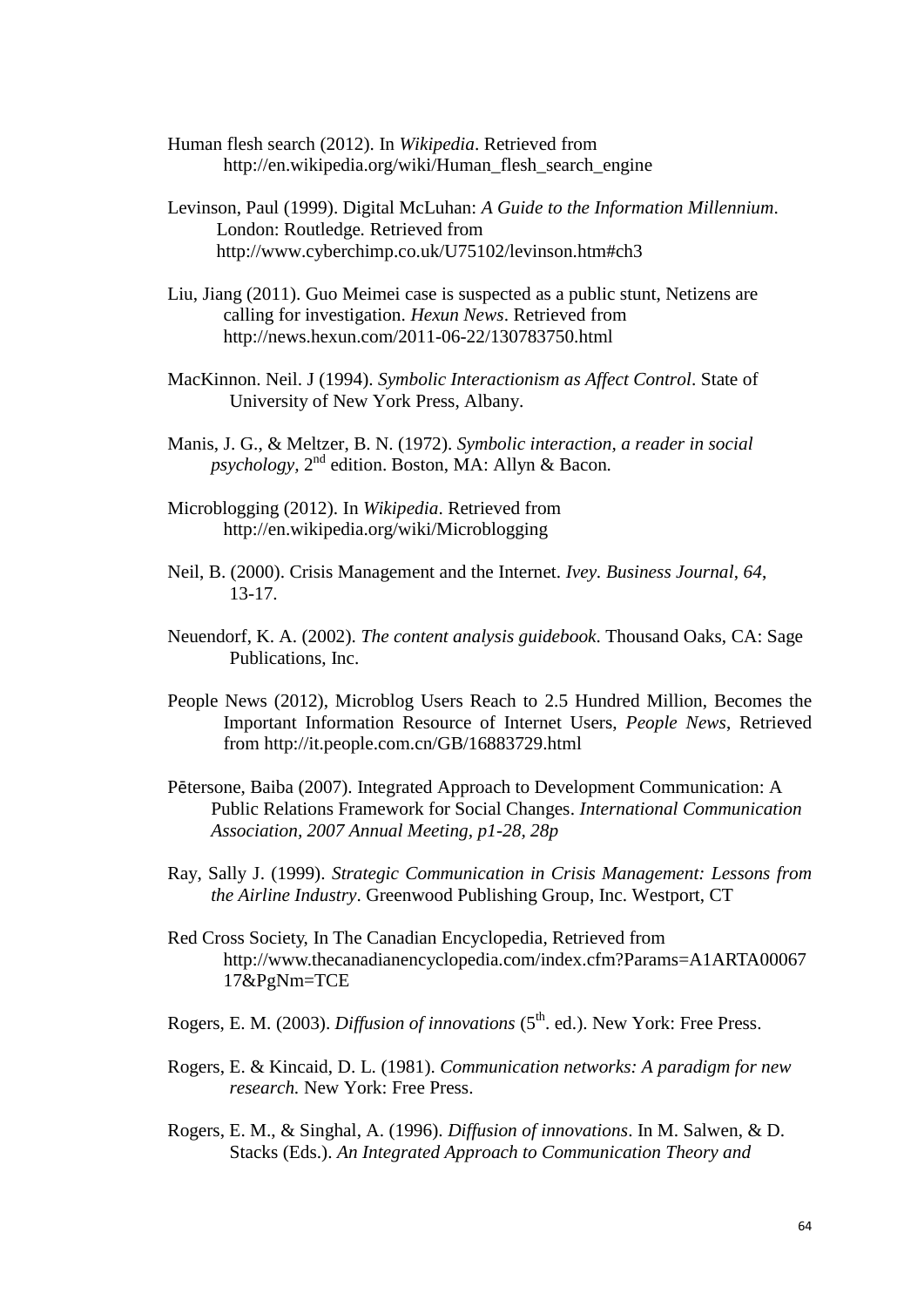*Research*. Mahwah, NJ: LEA.

- Schultza, F., Utza, S., & Goritz, A. (2011). Is the medium the message? Perceptions of and reactions to crisis communication via twitter, blogs and traditional media. *Public Relations Review*, *37*, 20-27.
- Seeger, M., Sellnow, T., & Ulmer, R. (1998). Communication, organization, and crisis. *Communication Yearbook*, 21, 231-275.
- Seeger, M., Sellnow, T., & Ulmer, R. (2007). Post-crisis communication and renewal: Expanding the parameters of post-crisis discourse. *Public Relations Review*, 33, 130-134.
- Shibutani, T. (1955) Reference Groups as Perspectives, *The American Journal of Sociology 60.* Copyright 1995 by The University of Chicago.
- Singhal. A & Quinlan. M. M. (2008). Diffusion of Innovations and Political Communication. *Encyclopedia of Political Communication* , 182-186.
- Sina Weibo (2011), In *Wikipedia*. Retrieved from http://en.wikipedia.org/wiki/Sina\_Weibo
- Sina Weibo rich flaunting event (2012). In Encyclopedia *Baidu Baike*. Retrieved from [http://baike.baidu.com/view/5963871.htm?subLemmaId=6032522&fromente](http://baike.baidu.com/view/5963871.htm?subLemmaId=6032522&fromenter=%B9%F9%C3%C0%C3%C0%CA%C2%BC%FE&redirected=alading) [r=%B9%F9%C3%C0%C3%C0%CA%C2%BC%FE&redirected=alading](http://baike.baidu.com/view/5963871.htm?subLemmaId=6032522&fromenter=%B9%F9%C3%C0%C3%C0%CA%C2%BC%FE&redirected=alading)
- Spence, P., Lachlan, K., & Ray, S. (2008). Hazard, Outrage, and Pre-Disaster Crisis Communication Messages. *National Communication Association*, *1*, 26.
- Soule, A. R. (2010). Fighting the Social Media Wildfire: How Crisis Communications Must Adapt to Prevent from Fanning the Flames. A thesis submitted to the faculty of the *University of North Carolina at Chapel Hill*.
- Taylor, M., & Perry, D. C. (2005). Diffusion of traditional and new media tactics in crisis communication. *Public Relations Review*, *31*, 209-217.
- Taylor, M., Perry, D., & Doerfel, M. (2003). Internet based communication in crisis management. *Management Communication Quarterly*, *17*, 206-233.
- The Institute for Crisis Managment. (2000). News Coverage of Business Crises during 2000, *ICM Crisis Report, Vol. 9 no. 1*. Retrieved from http://www.crisisexperts.com/00creport.htm
- Wang, Kala (2011, 07/05), The Red Cross Open Sina Weibo to Respond Guo Meimei Event, *Beijing News*, Retrieved from http://epaper.bjnews.com.cn/html/2011-07/05/content\_250221.htm?div=-1
- Wimmer, R., & Dominick, J. (2005). *Mass media research: An introduction.* 8th ed. Belmont, CA: Wadsworth Publishing.